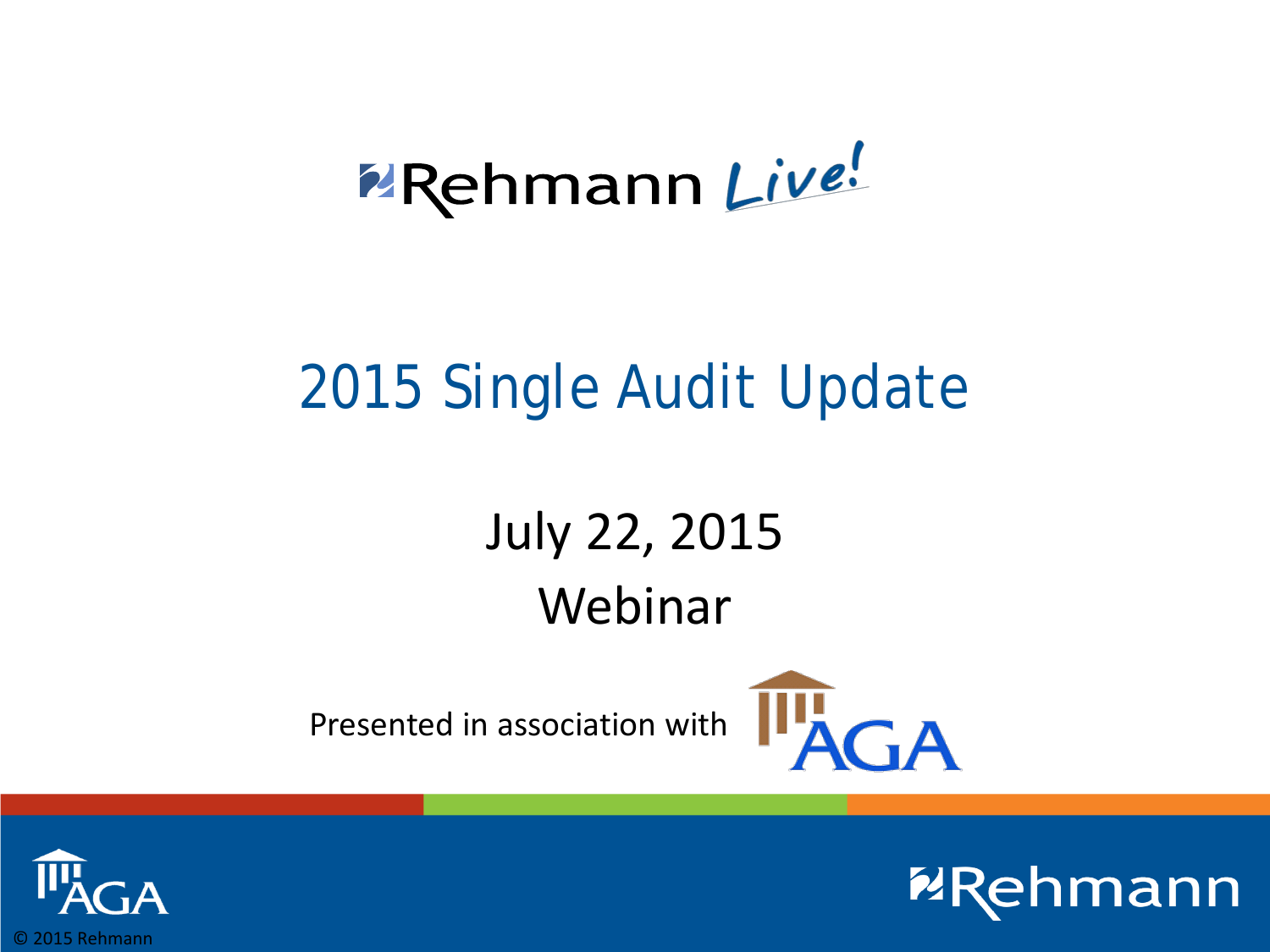### Presented by:



Stephen W. Blann, CPA, CGFM, CGMA Director of Governmental Audit Quality Rehmann

**ERehmann** 

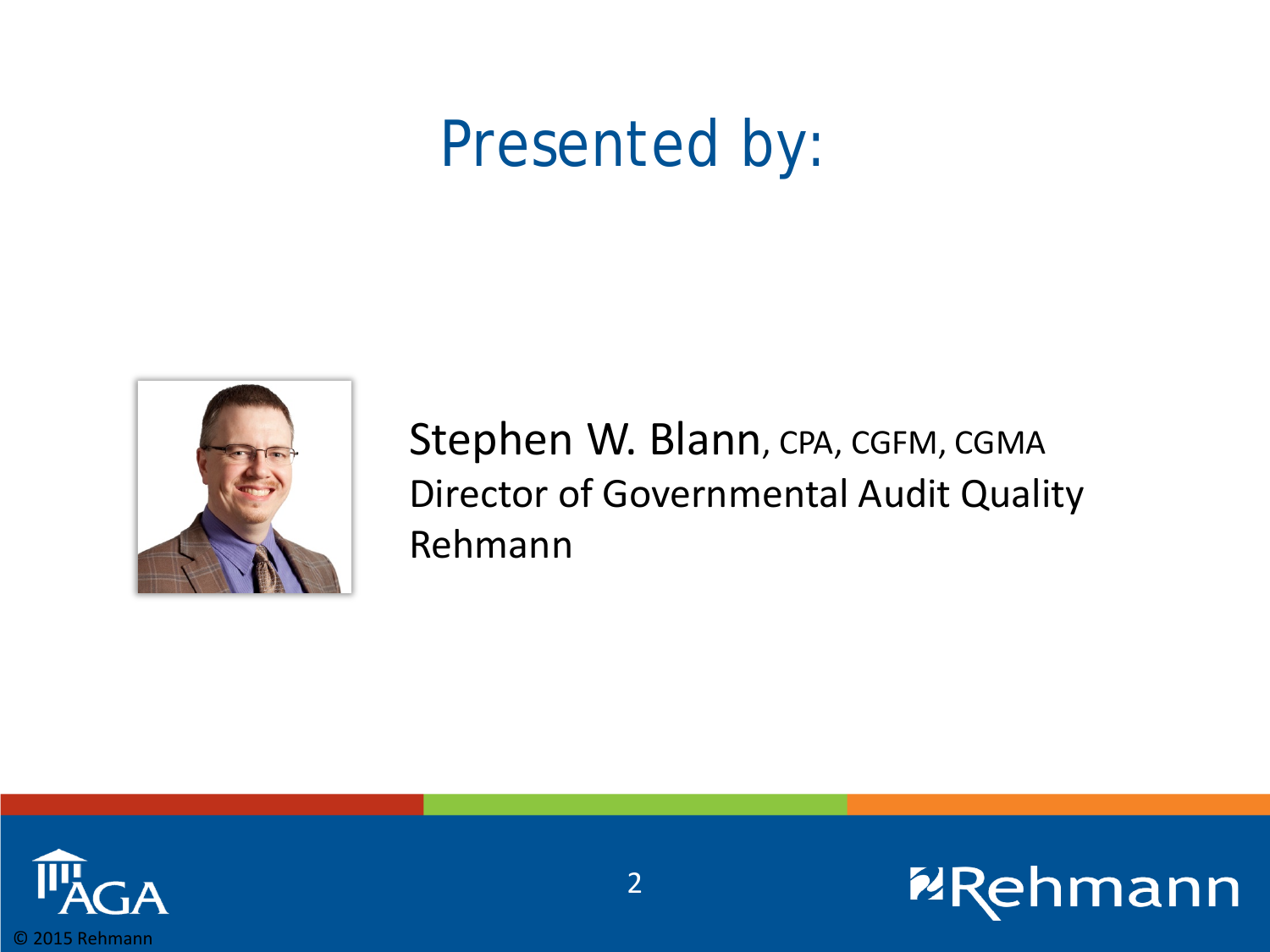### **Outline**

- Components of a Single Audit
- The Uniform Grant Guidance (recap from April) – Effective dates
	- Administrative requirements
- 2 CFR 200 Subpart F: Audit Requirements
	- Changes effective June 30, 2015
	- Changes effective December 31, 2015
	- 2015 Compliance Supplement



ann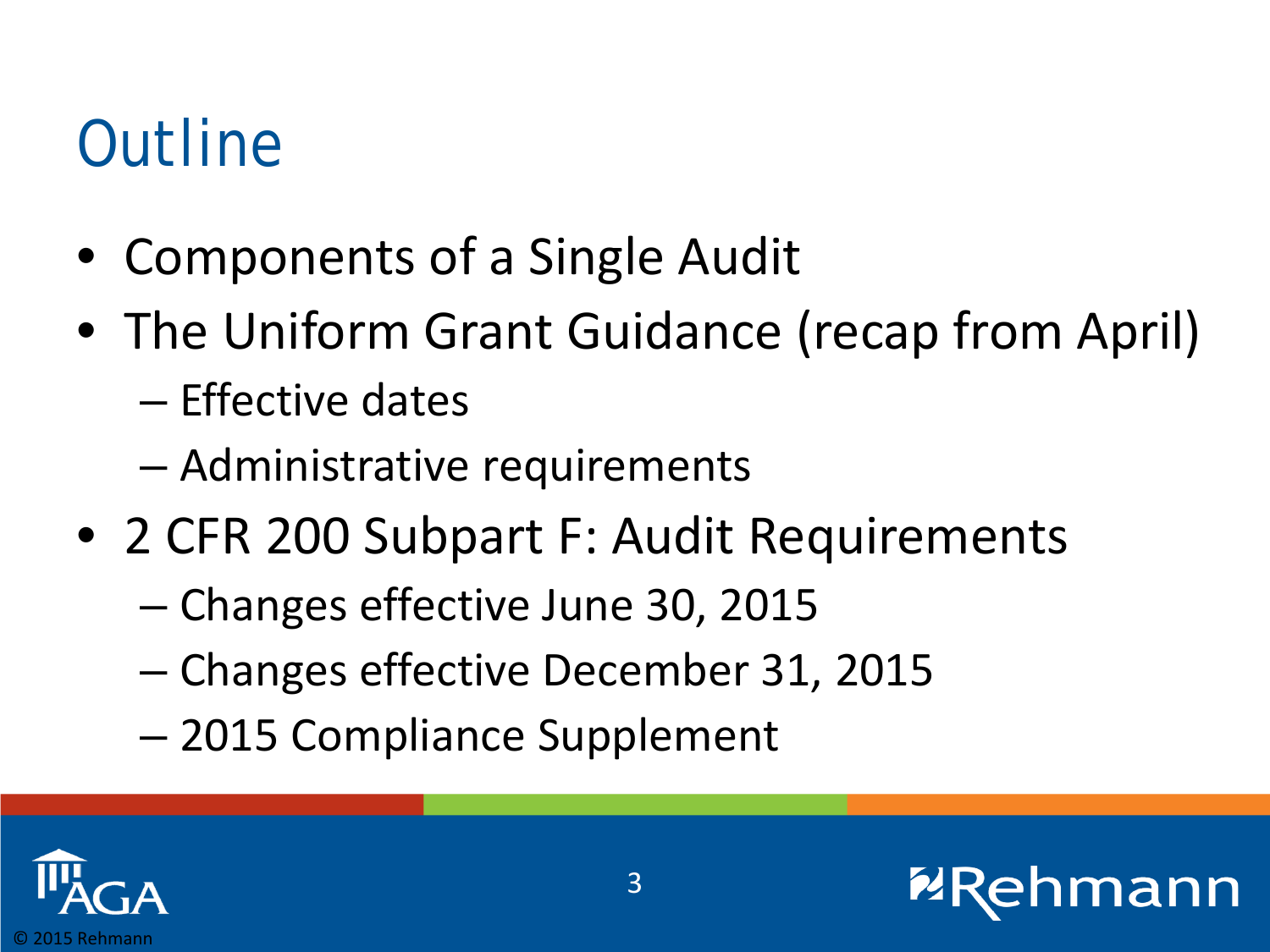### Components of a Single Audit

- Financial statement audit (GAAS)
- Conducted in accordance with *Government Auditing Standards* (GAGAS or the "Yellow Book")
- Compliance audit of federal awards expended (OMB Circular A-133/2 CFR 200)

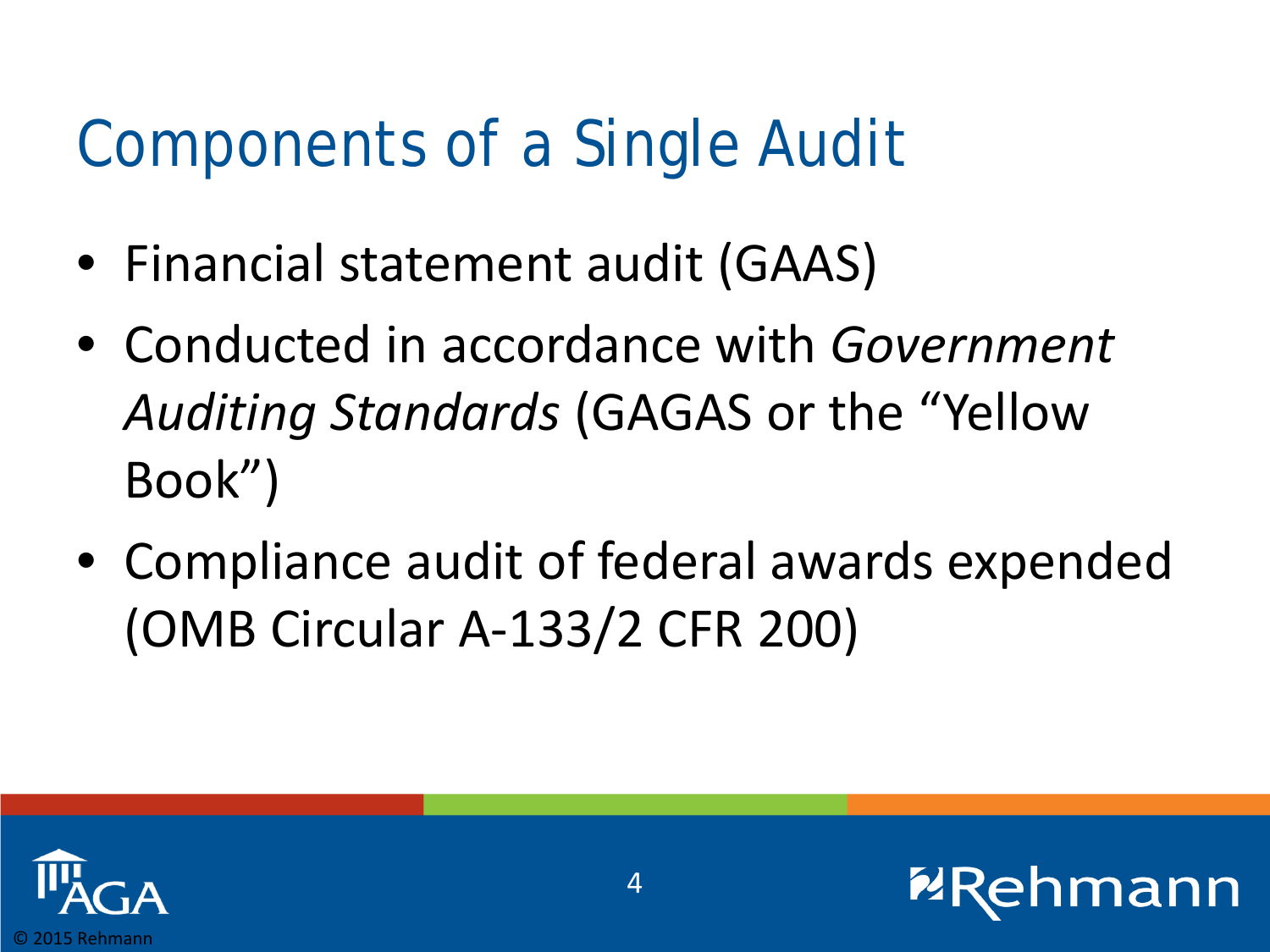#### Components of a Single Audit Financial Statement Audit

• Results in an opinion on whether the financial statements are fairly presented in accordance with generally accepted accounting principles

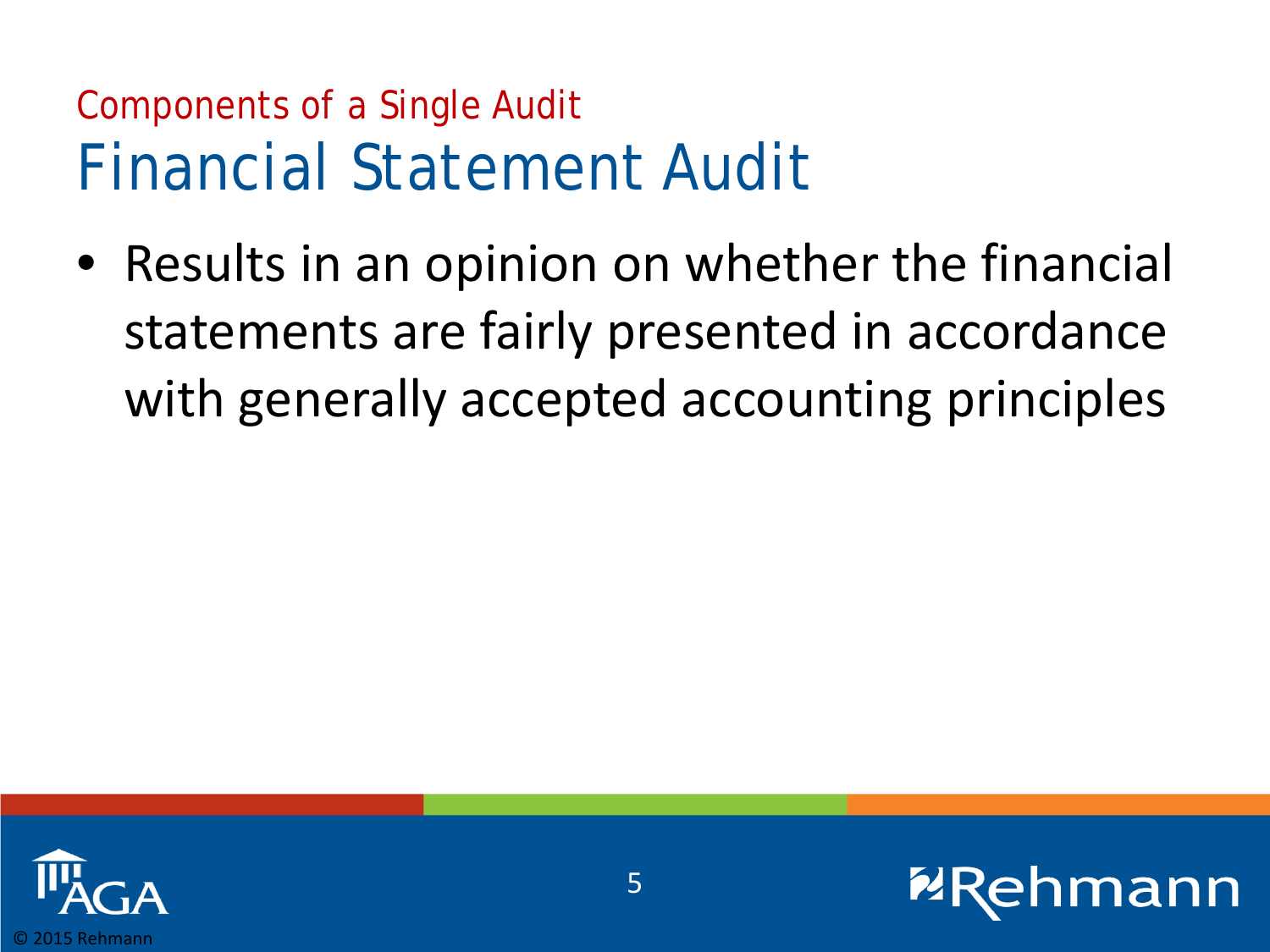### Components of a Single Audit *Government Auditing Standards*

• Builds on the foundation of GAAS

– Adds requirements for auditor independence and continuing professional education

• Results in a report (not an opinion) on matters related to internal control over financial reporting that came to the auditors' attention during the audit

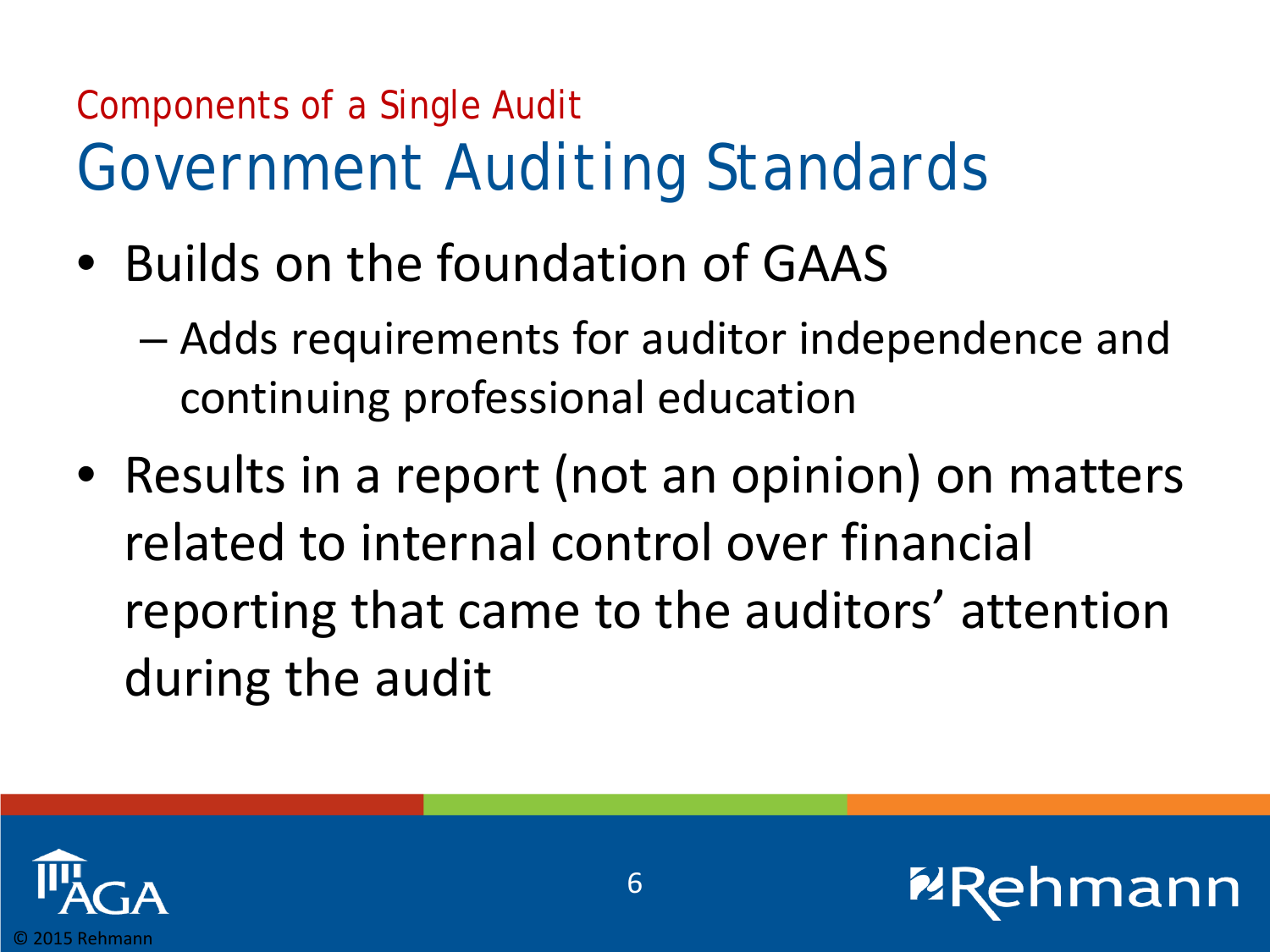### Components of a Single Audit Compliance Audit of Federal Awards

- Builds on the foundation of GAAS and GAGAS
	- Adds compliance testing for "major federal programs"
- Results in:
	- An opinion on major program compliance
	- A report (not an opinion) on matters related to internal control over compliance that came to the auditors' attention during the audit
	- An opinion on the Schedule of Expenditures of Federal Awards (SEFA) in-relation-to the financial statements

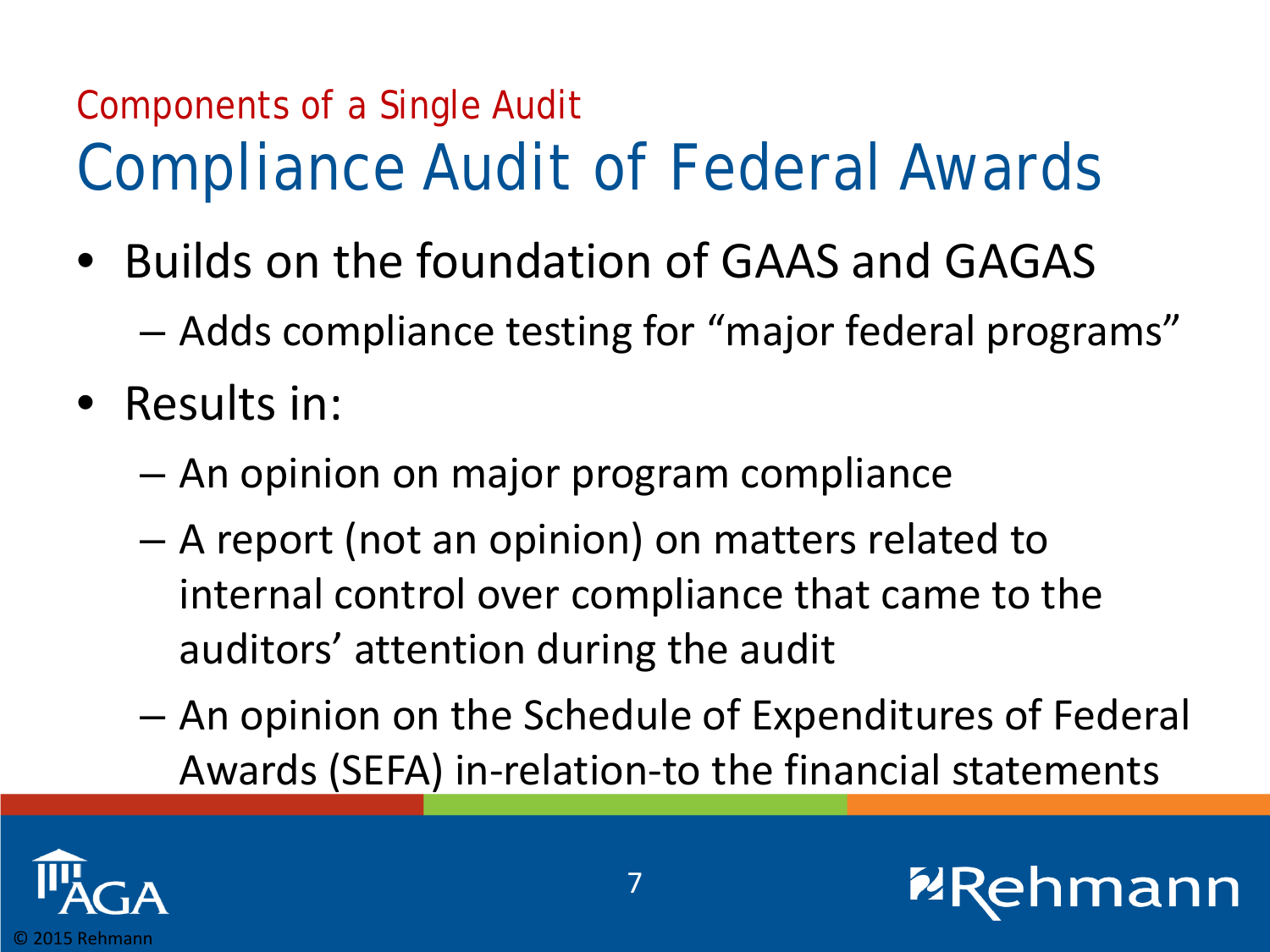# 2 CFR 200

- Uniform Administrative Requirements, Cost Principles, and Audit Requirements for Federal Awards
	- aka the "Uniform Guidance", the "Super Circular" or the "Omni Circular"

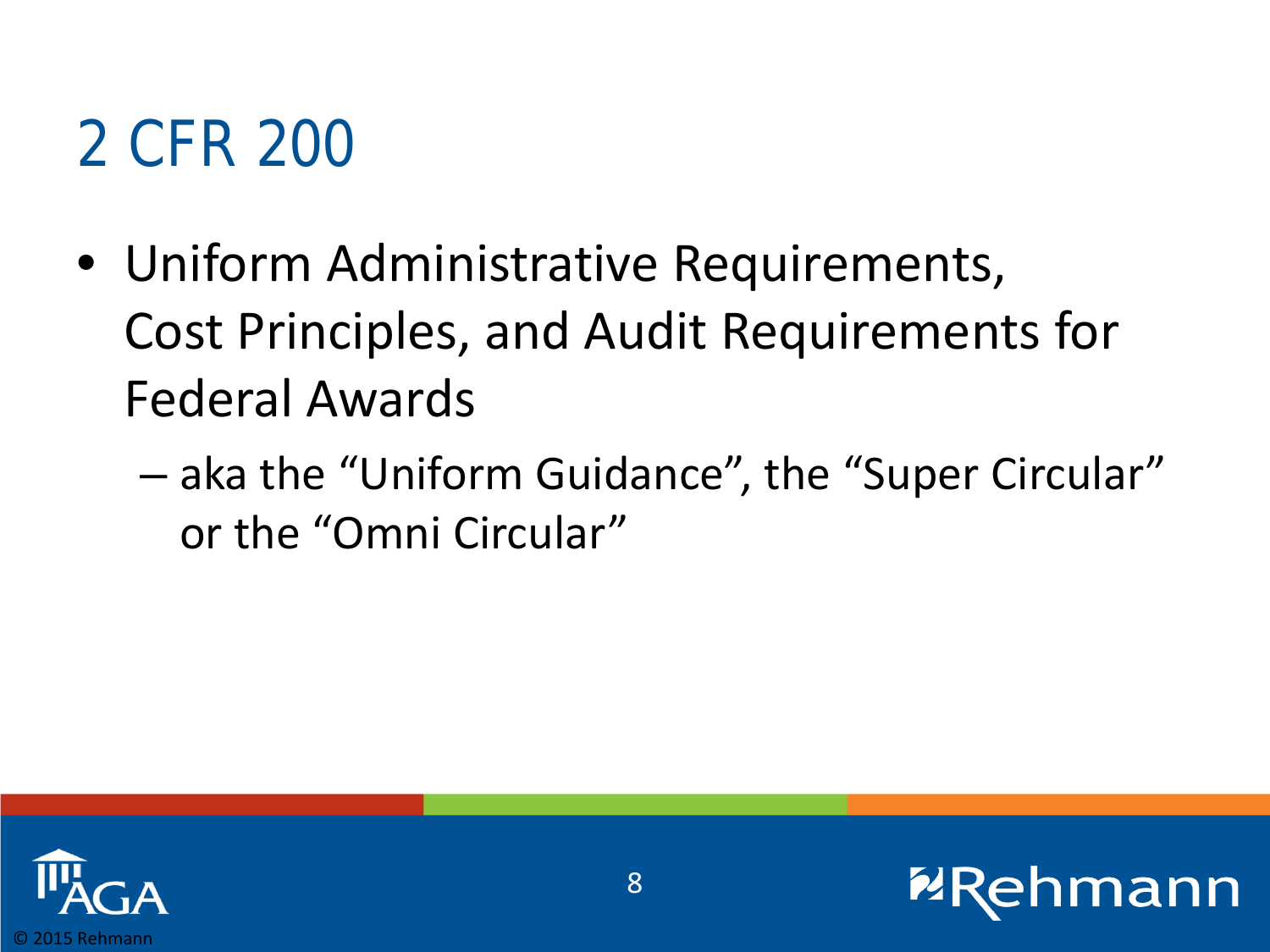# Significant Changes

- Combined all related OMB guidance into one location (2 CFR 200)
	- Administrative requirements (A-102, A-110)
	- Federal cost principles (A-21, A-87, A-122)
	- Single audit (A-133, A-89, parts of A-50)



ann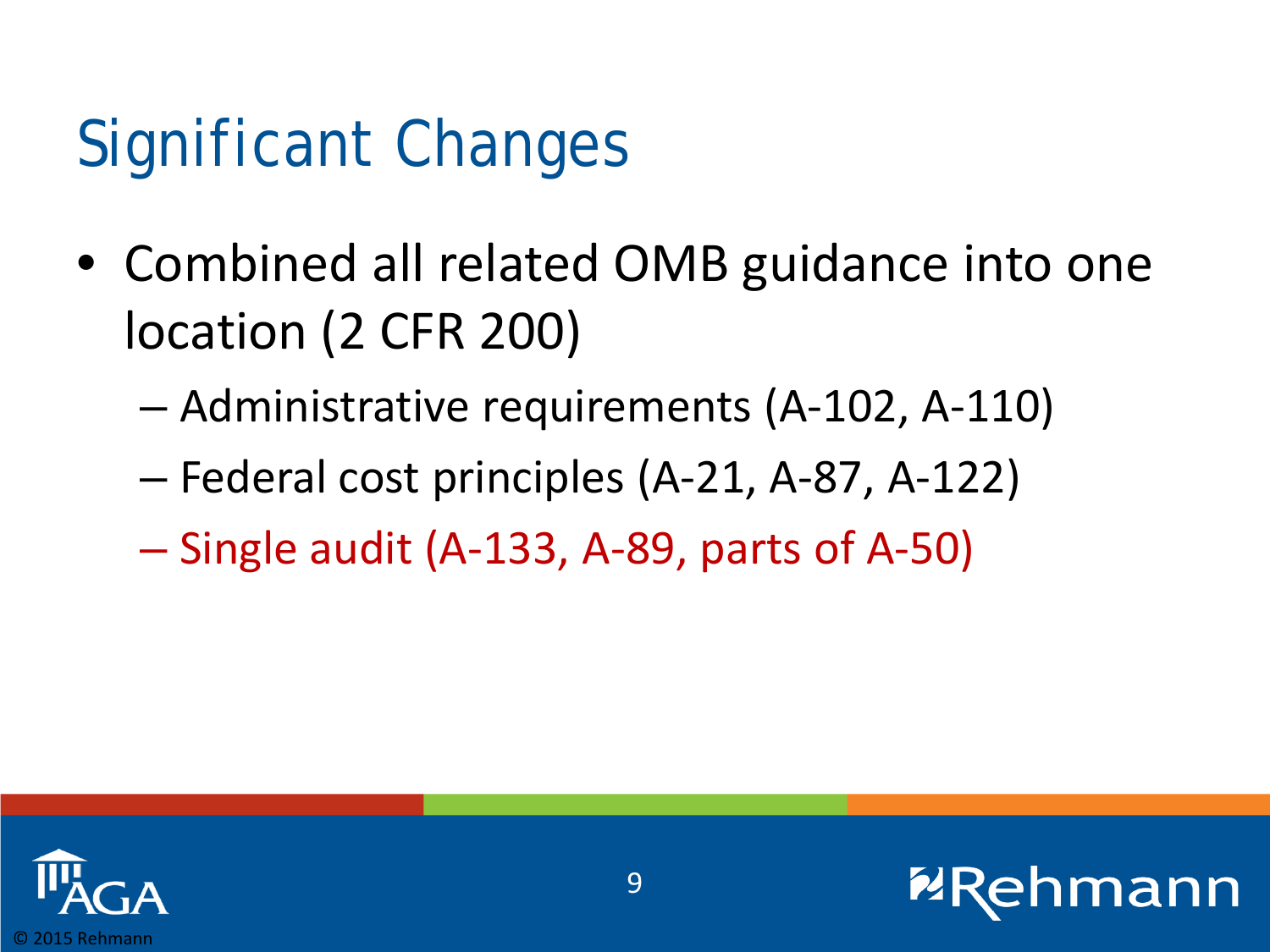# Organization by Subpart

- A. Acronyms and Definitions
- B. General Provisions
- C. Pre-Award Requirements and Contents of Federal Awards
- D. Post-Award Requirements
- E. Cost Principles
- F. Audit Requirements

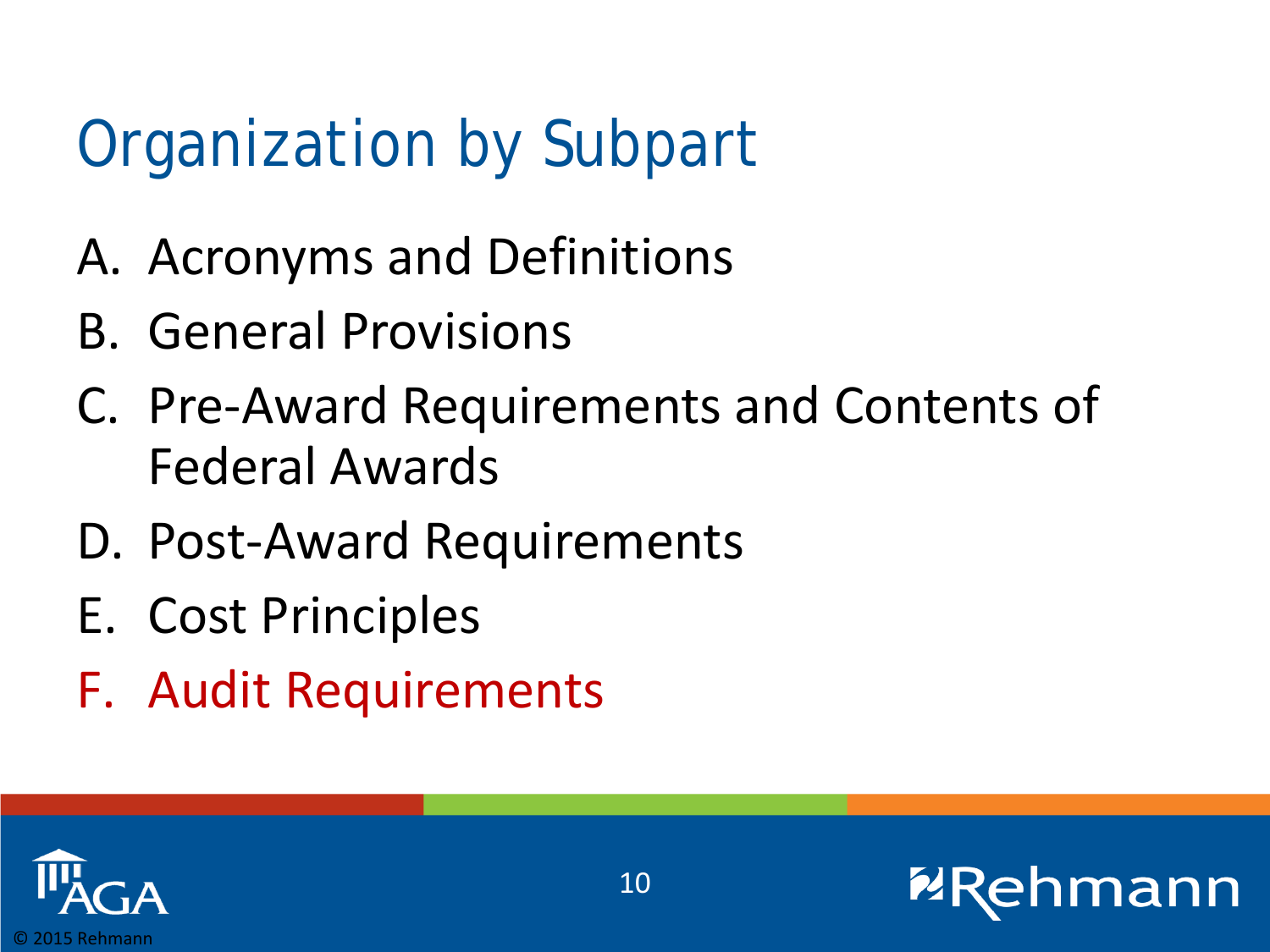# Appendices

- I. Notice of funding opportunity
- II. Contract provisions
- III. Indirect costs Higher Ed
- IV. Indirect costs Nonprofits
- V. SLG-wide central service cost allocation plans
- VI. Public assistance cost allocation plans
- VII. SLG indirect cost proposals
- VIII. Nonprofits exempted from federal cost principles
- IX. Hospital cost principles
- X. Data Collection Form (SF-SAC)
- XI. Compliance Supplement

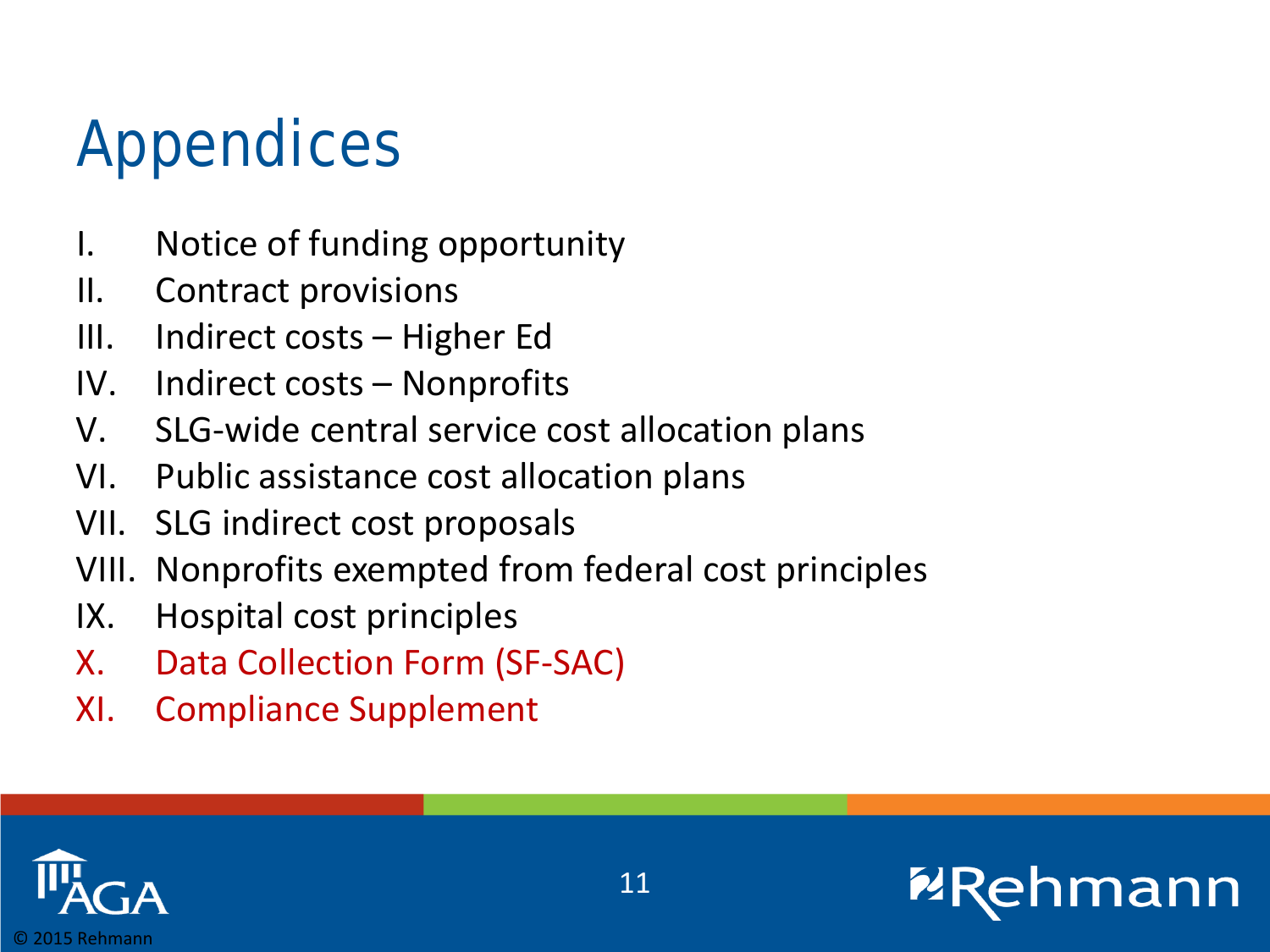### Subpart B – General Provisions Effective/Applicability Date

- Technically:
	- Federal agencies by 12/26/2014
	- New grants awarded after 12/26/2014
	- Audits of years beginning on or after 12/26/2014
- Practically:
	- 01/01/2015 for grants management
	- $-12/31/2015$  for single audits

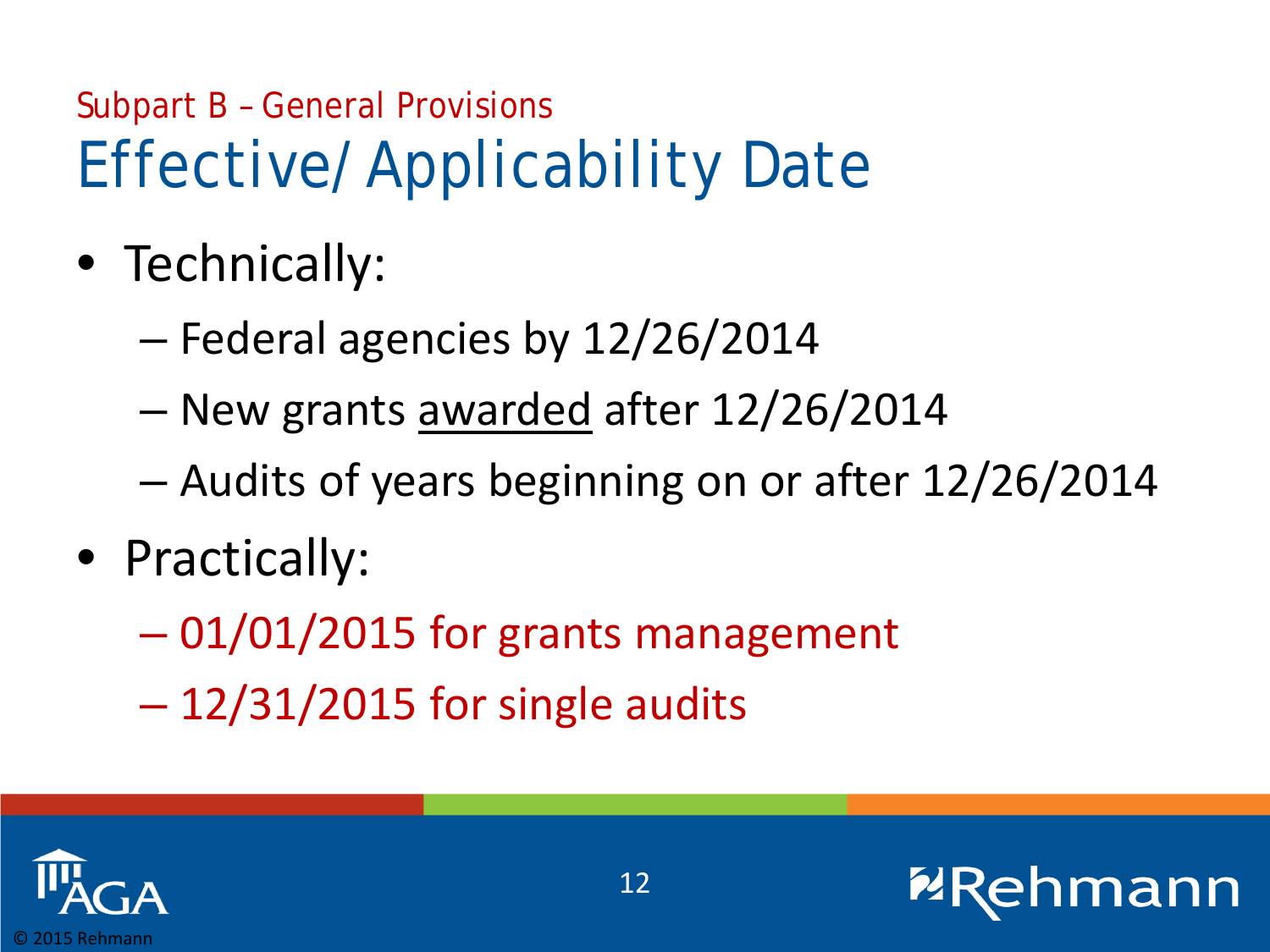### Subpart B – General Provisions Effective/Applicability Date

- Early implementation
	- Administrative requirements and cost principles may be applied to all grants effective 12/26/2014 without penalty
	- Single audits may not be early implemented

*(source: COFAR FAQ .110-12 and .110-13)*

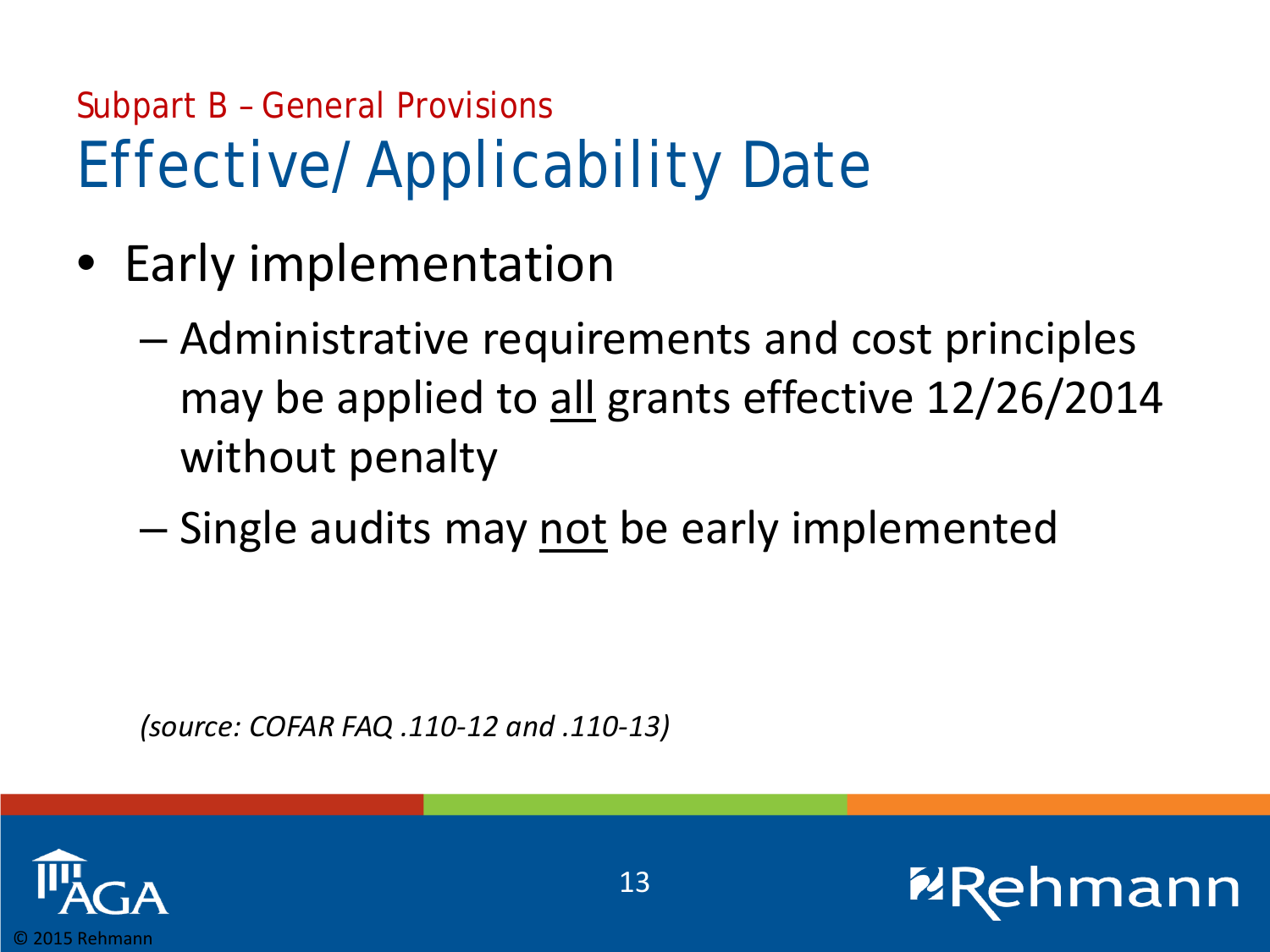# CPE Prompt 1 of 4

- The New Uniform Grant Guidance is applicable:
	- A. To all new grants awarded after 12/26/2014
	- B. To all existing grants awarded before 12/26/2014
	- C. Always (a) and optionally (b)
	- D. None of the above



ann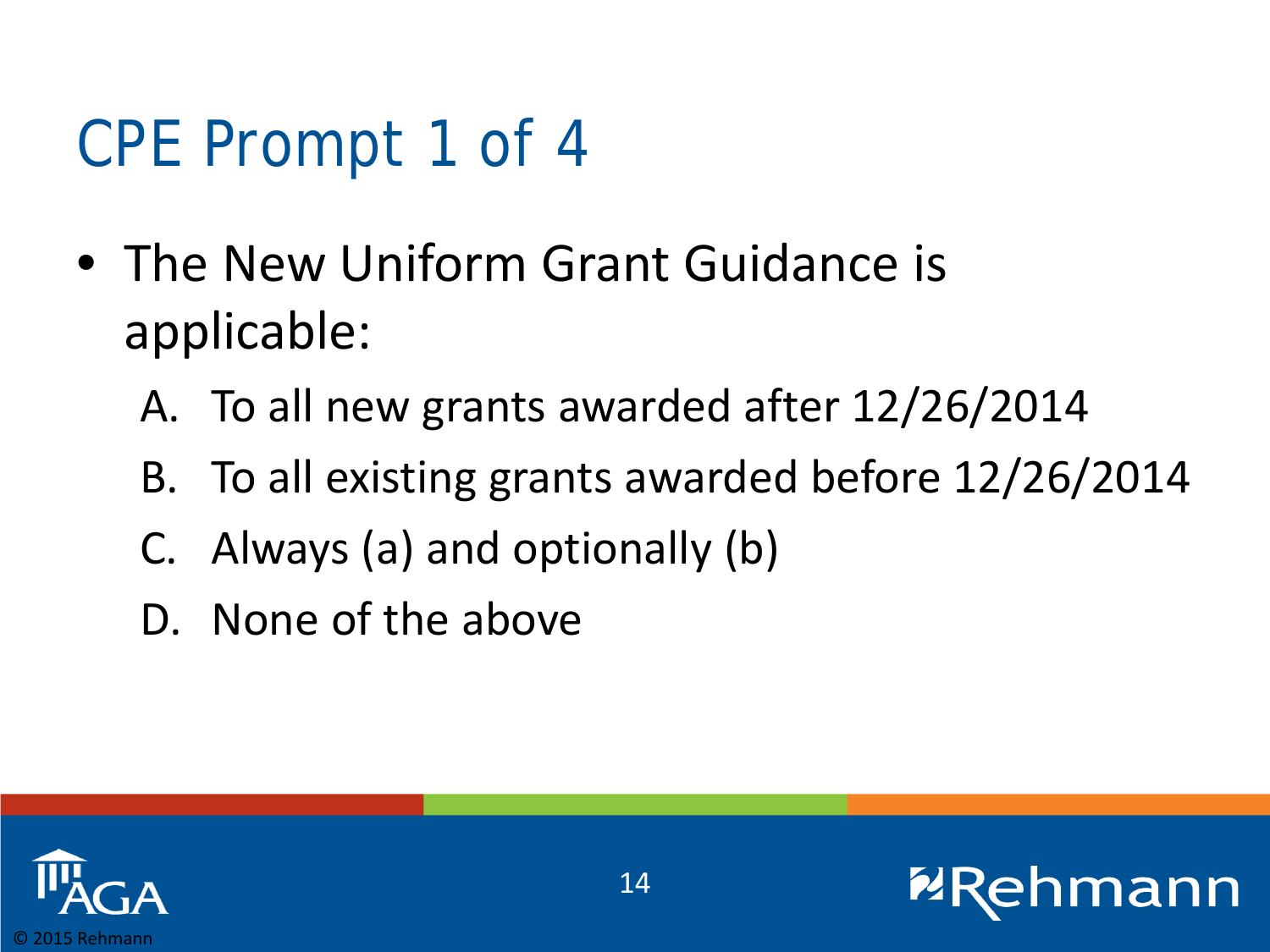### Subpart D – Post-Award Requirements and Standards for Financial Management

- Recipients:
	- Comply with all requirements of award
	- Performance measurement systems
	- Financial management systems
		- Separate identification of federal awards
		- Complete/accurate financial results
		- Support for federal draws
		- Effective control/accountability
		- Written procedures

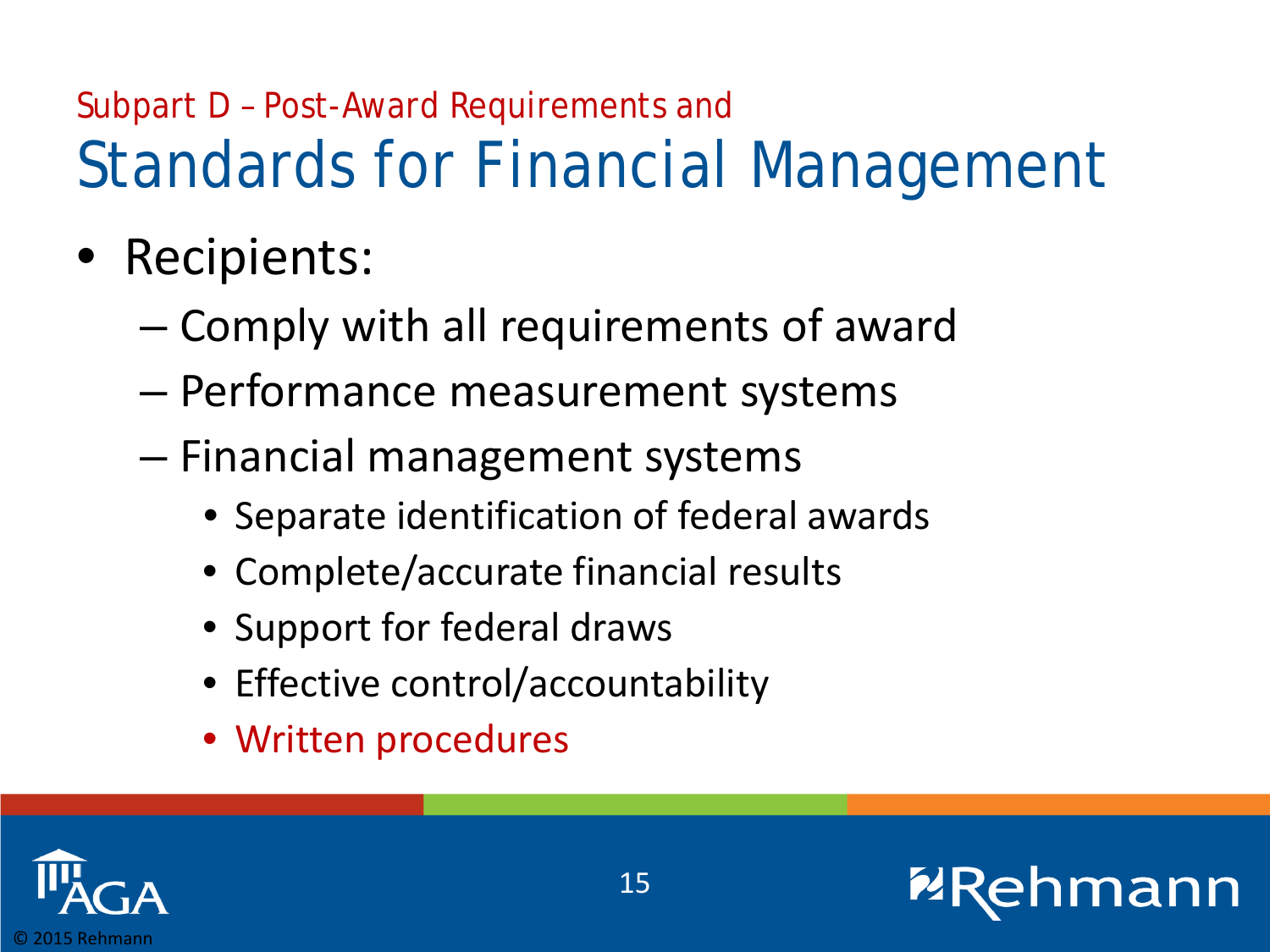### Subpart D – Post-Award Requirements and Standards for Financial Management

- Written procedures:
	- Recommended for all compliance areas
	- Required for implementing:
		- §200.305 Payments
		- §200.318 Procurement (including conflict of interest)
		- Allowability of costs (Subpart E, Cost Principles)
		- §200.430-431 Compensation (personnel & benefits)
		- §200.474 Travel costs

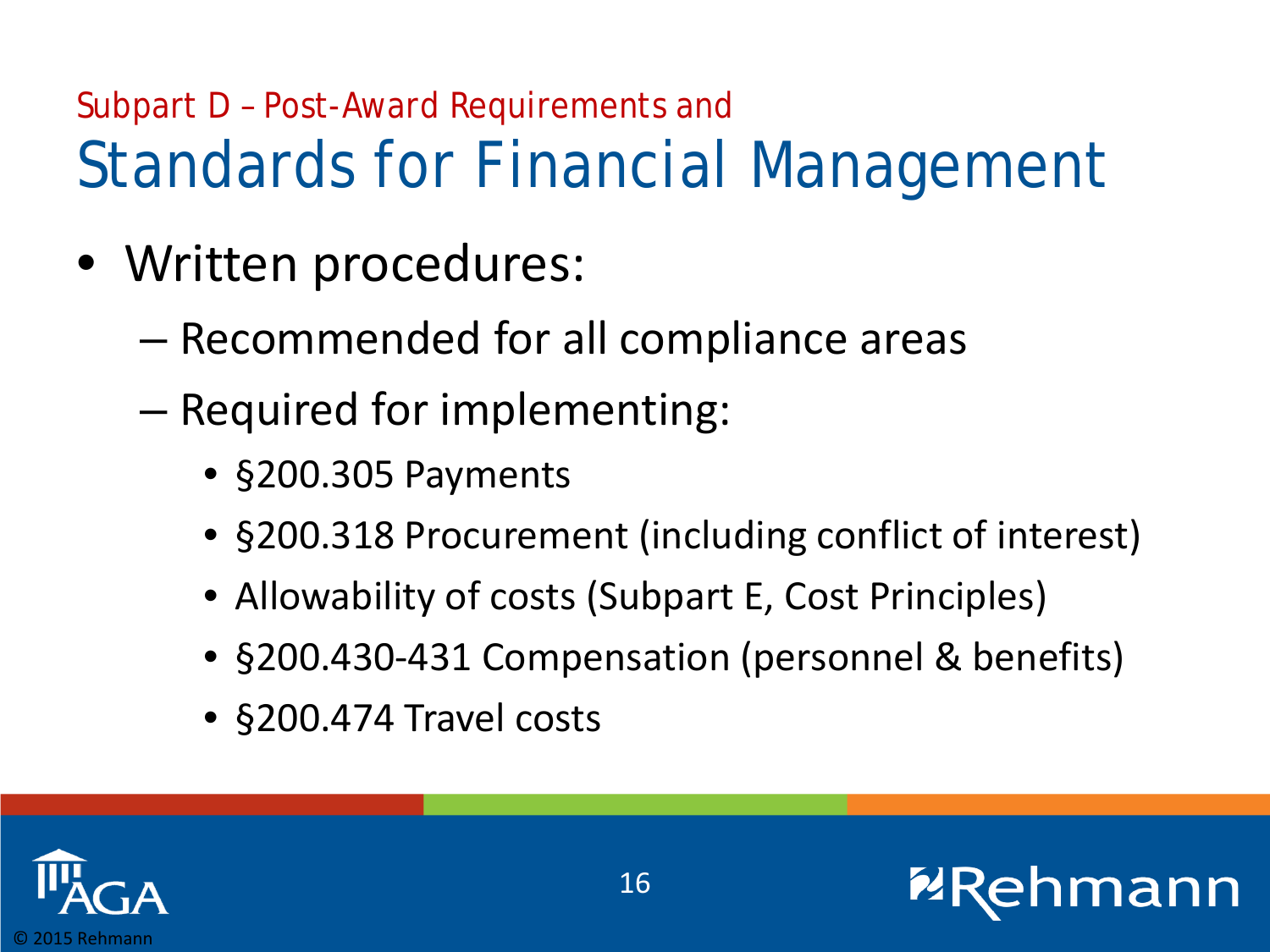### Subpart D – Post-Award Requirements and Standards for Financial Management

- Internal controls:
	- Establish and maintain effective internal control over the Federal award that provides reasonable assurance that the non-Federal entity is managing the Federal award in compliance with Federal statutes, regulations, and the terms and conditions of the Federal award
	- "Should" be consistent with COSO



ann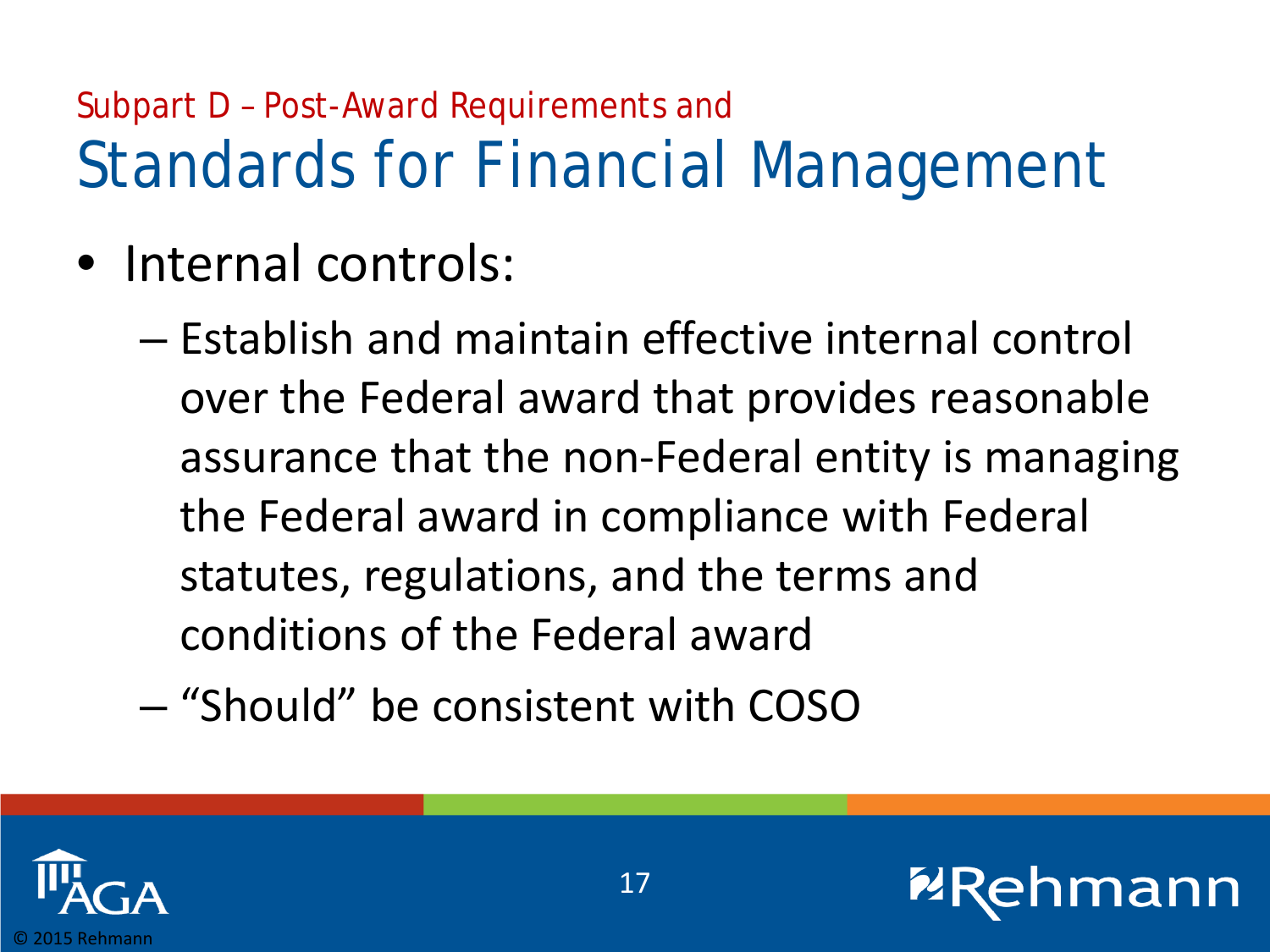Subpart E Cost Principles

• Composition of costs:

– The "total cost" of a Federal award is the sum of the allowable direct and allocable indirect costs less any applicable credits



**2F**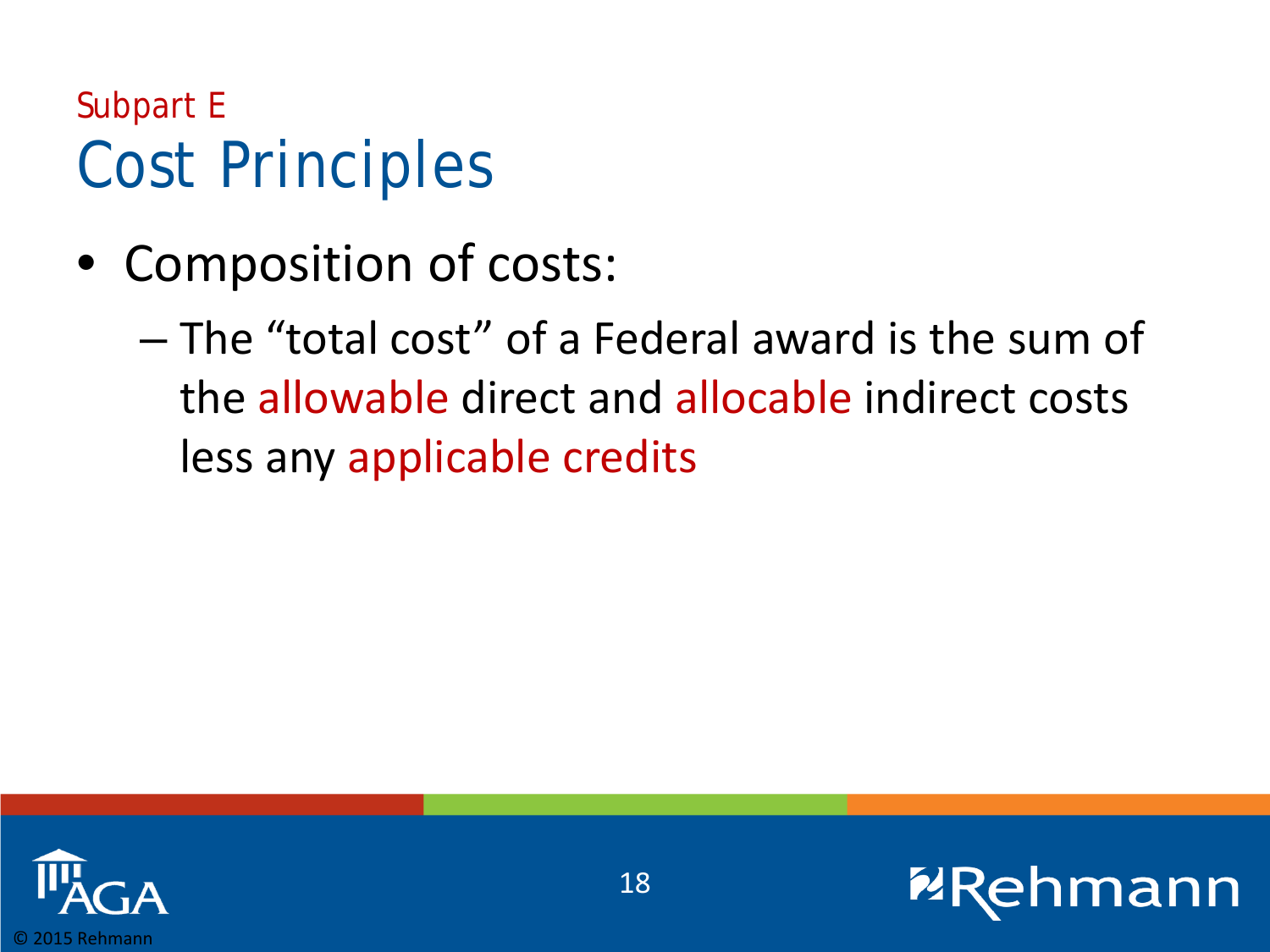#### Subpart E Cost Principles

• Direct and indirect costs:

§ 200.412 Classification of costs

*There is no universal rule for classifying certain costs as either direct or indirect (F&A) under every accounting system. A cost may be direct with respect to some specific service or function, but indirect with respect to the Federal award or other final cost objective.*

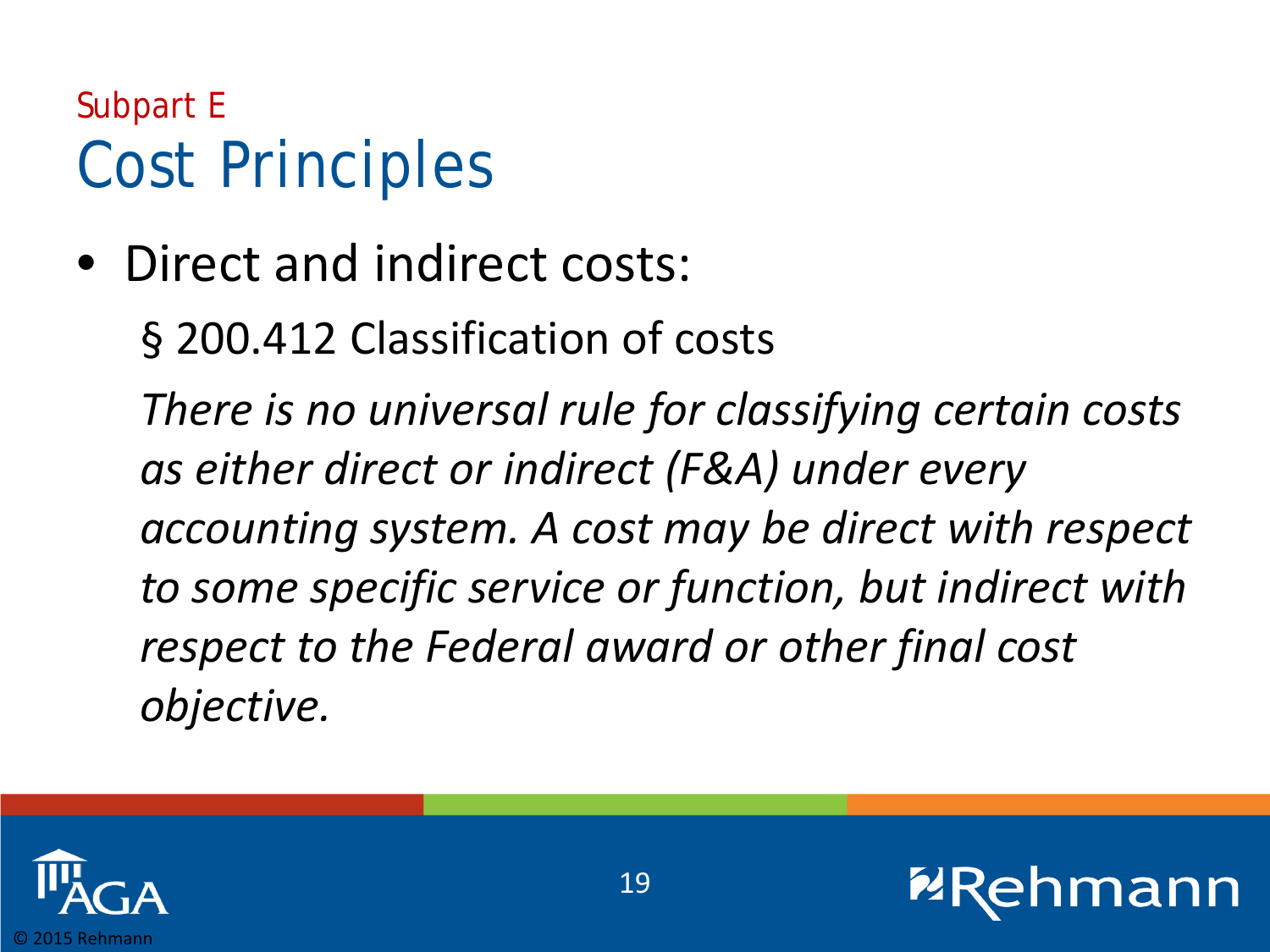#### Subpart E Cost Principles

- Selected items of cost:
	- 55 specific items are included
	- Apply to both direct and indirect costs
	- Failure to mention a particular item of cost does not imply that it is either allowable or unallowable (apply general principles of allowability)
	- The provisions of a specific award always govern in the case of a discrepancy

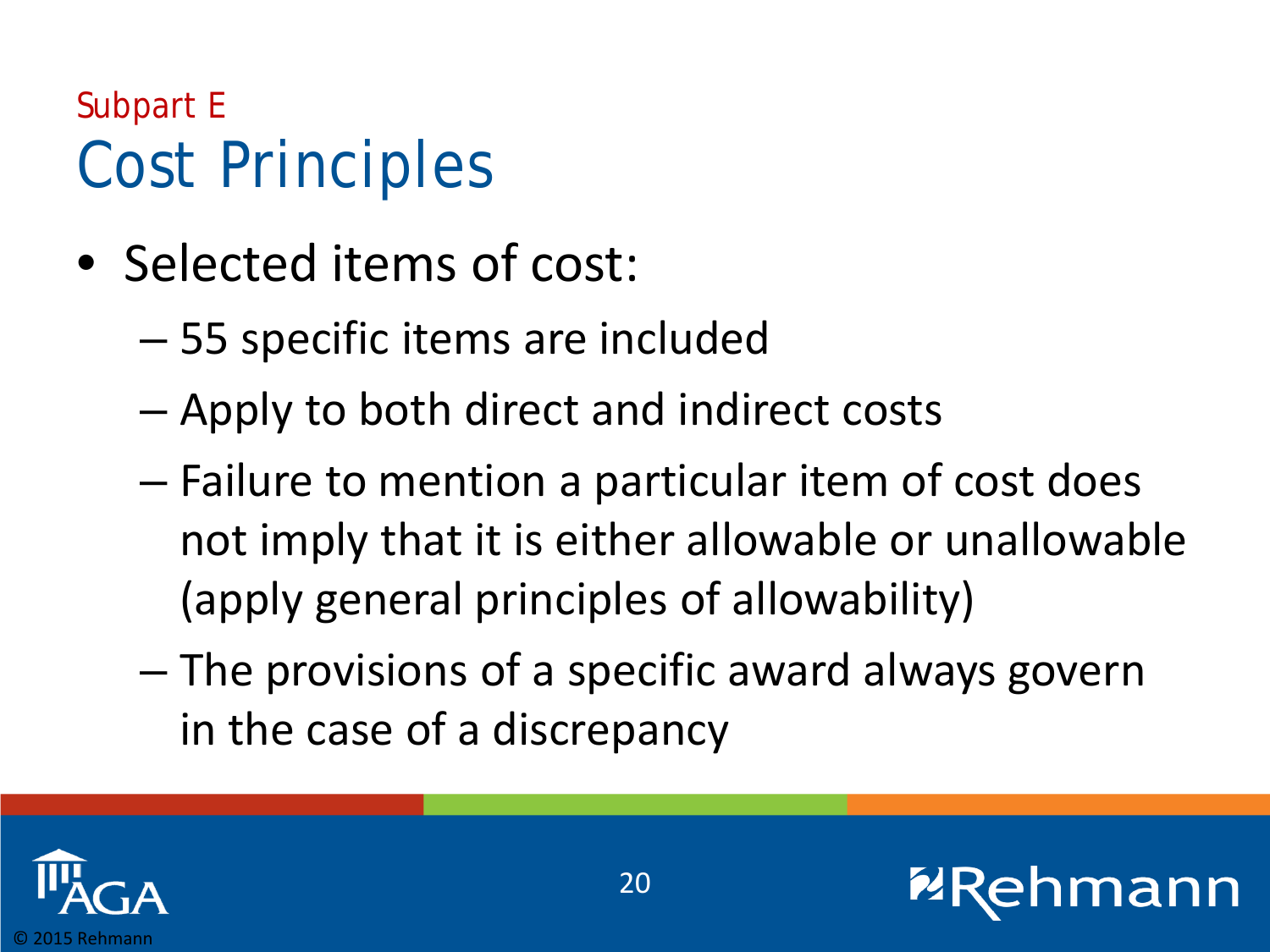#### Subpart F Single Audit

- The overall approach for a single audit was largely left unchanged
- Various thresholds increased
	- Will drop approximately 12.9% of the single audits conducted (over 5,000 entities) while retaining 99.7% of the Federal expenditures tested



ann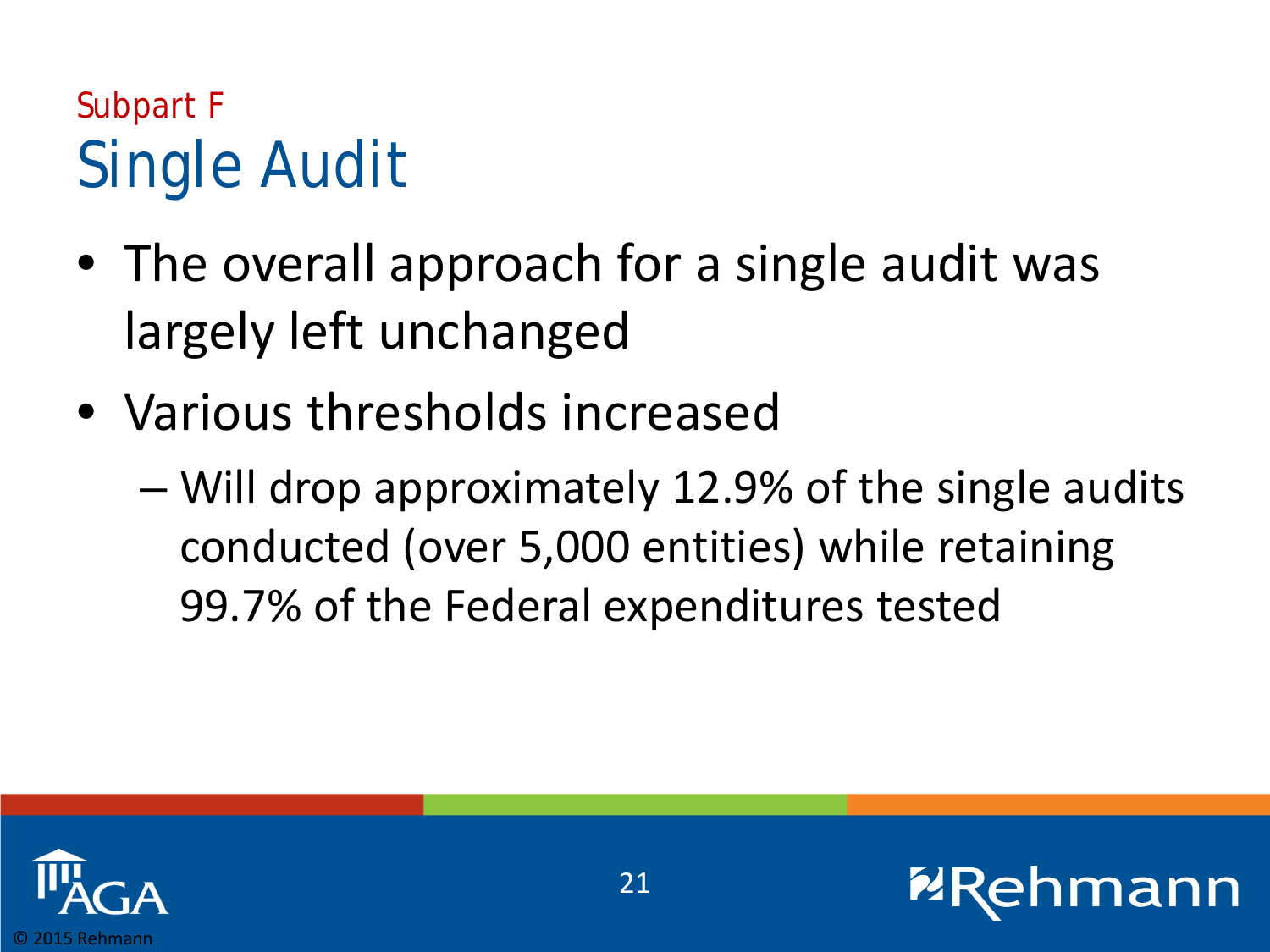- Threshold for a single audit – Increased from \$500k to \$750k
- Type A/B Threshold – Increased from \$300k to \$750k
- High-Risk Type A programs
	- Material noncompliance, material weakness or questioned costs > 5% (currently, SD is enough for high-risk)

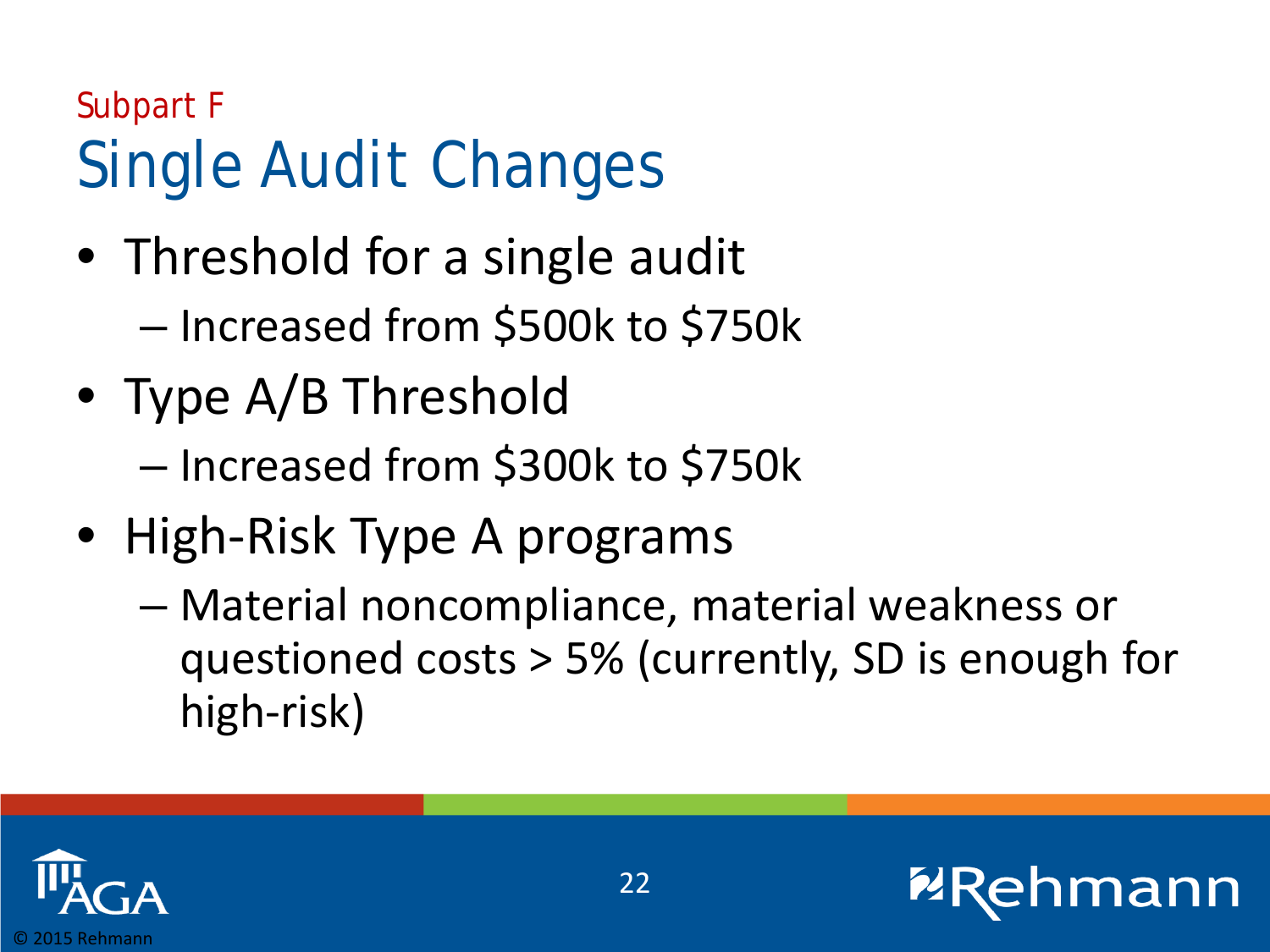- Type B programs
	- Large Type B threshold changed from \$100k to 25% of Type A threshold
	- Only required to test ¼ of high-risk Type B programs (instead of ½)
- Percent of coverage
	- Coverage reduced from 50% to 40%
	- Low-risk coverage reduced from 25% to 20%

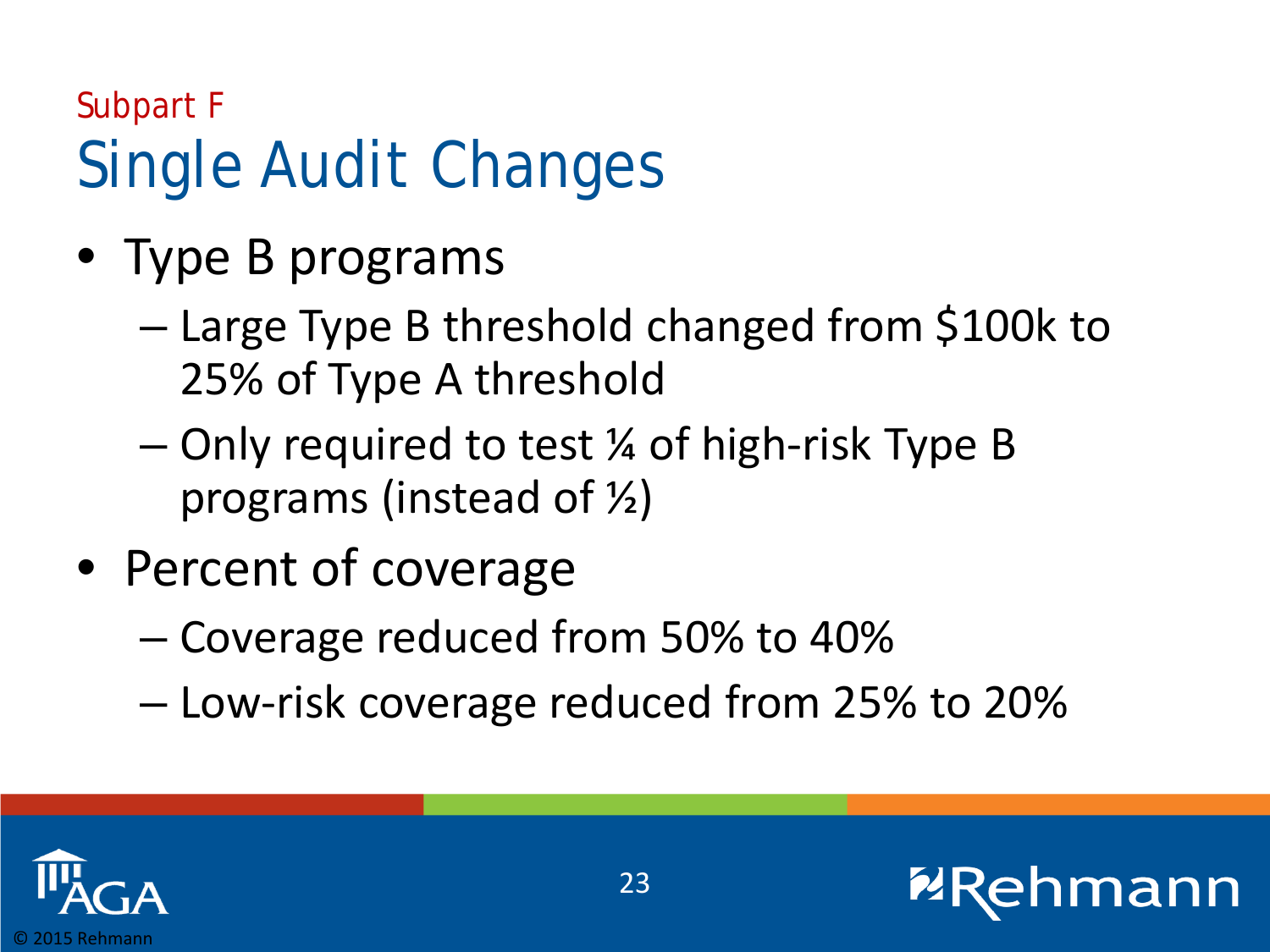- Low-Risk Auditee Status
	- Explicitly considers timing of DCF submission
	- No going concern comments permitted
- Compliance Areas
	- $-$  List of 14 areas reduced to 12<sup>\*</sup>

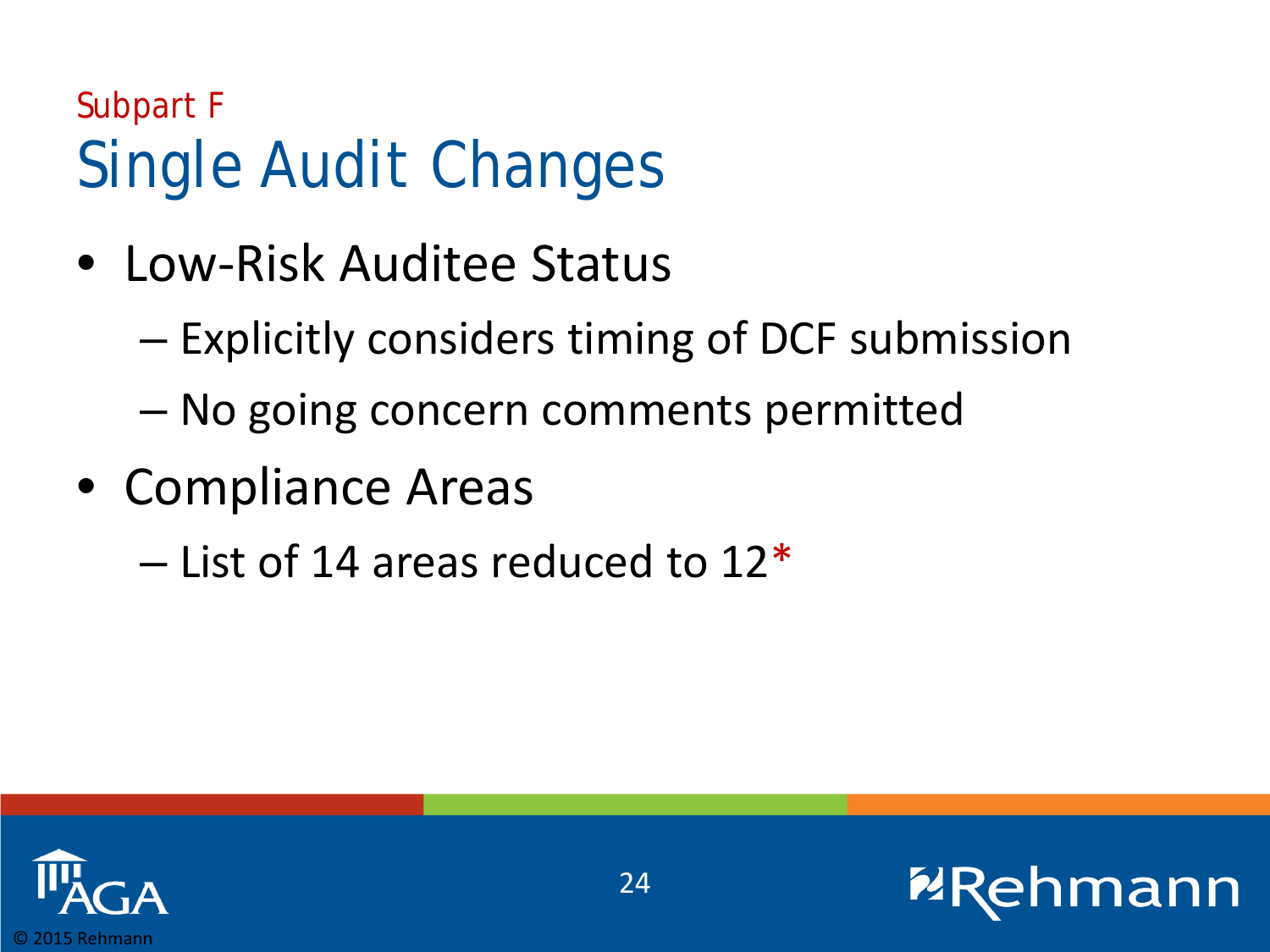- Findings
	- Questioned costs increased from \$10k to \$25k
	- More detail required
- Type A loan program
	- Exceeds 4 times the largest non-loan program
	- Loans must be 50% or more of the total federal awards expended

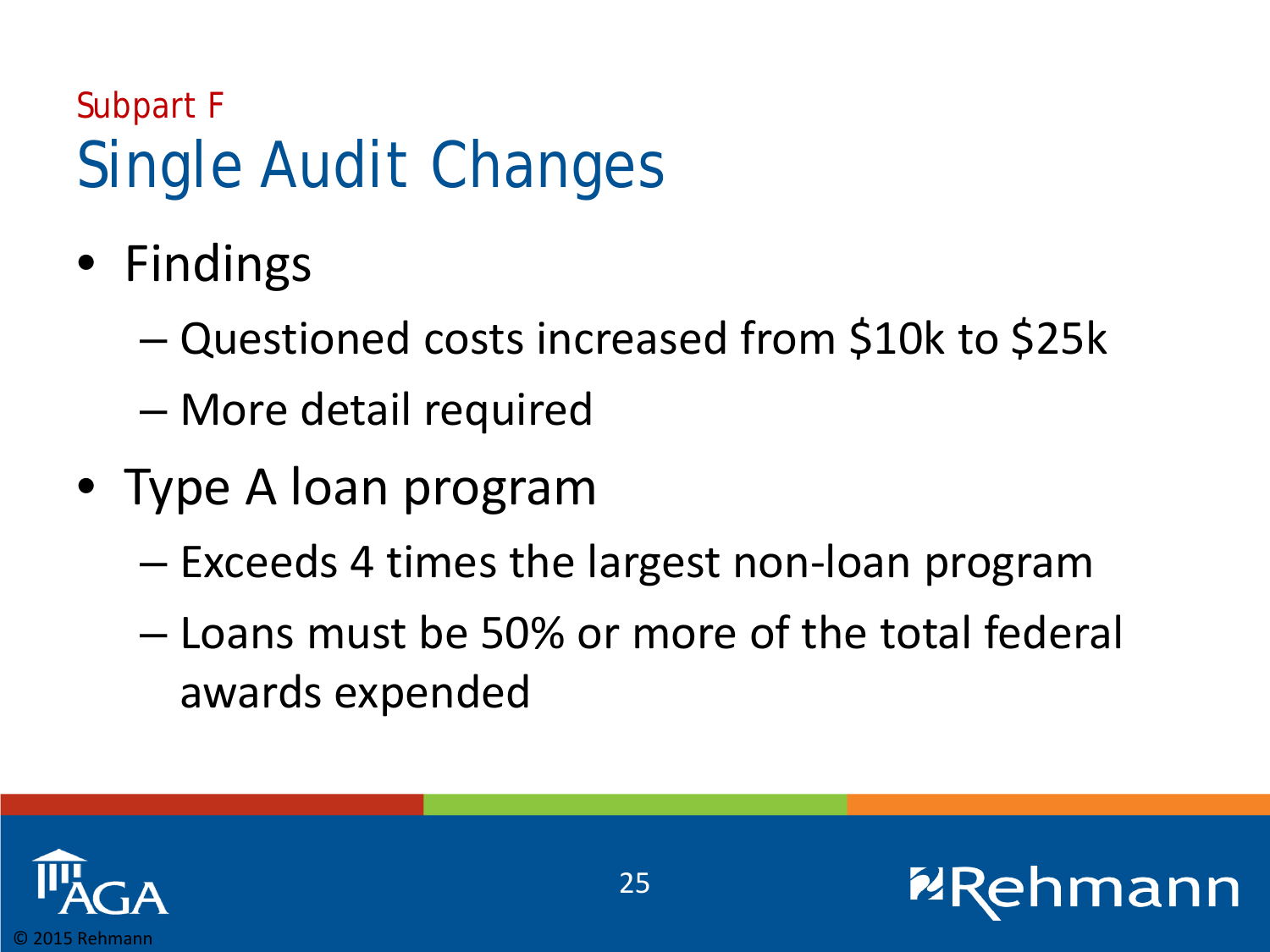Subpart F

# Single Audit Changes

- SEFA
	- Must include the total amount provided to subrecipients on the face
- Data Collection Form
	- Auditee must certify that the reporting package does not include protected personally identifiable information
- Removed first year audit exception

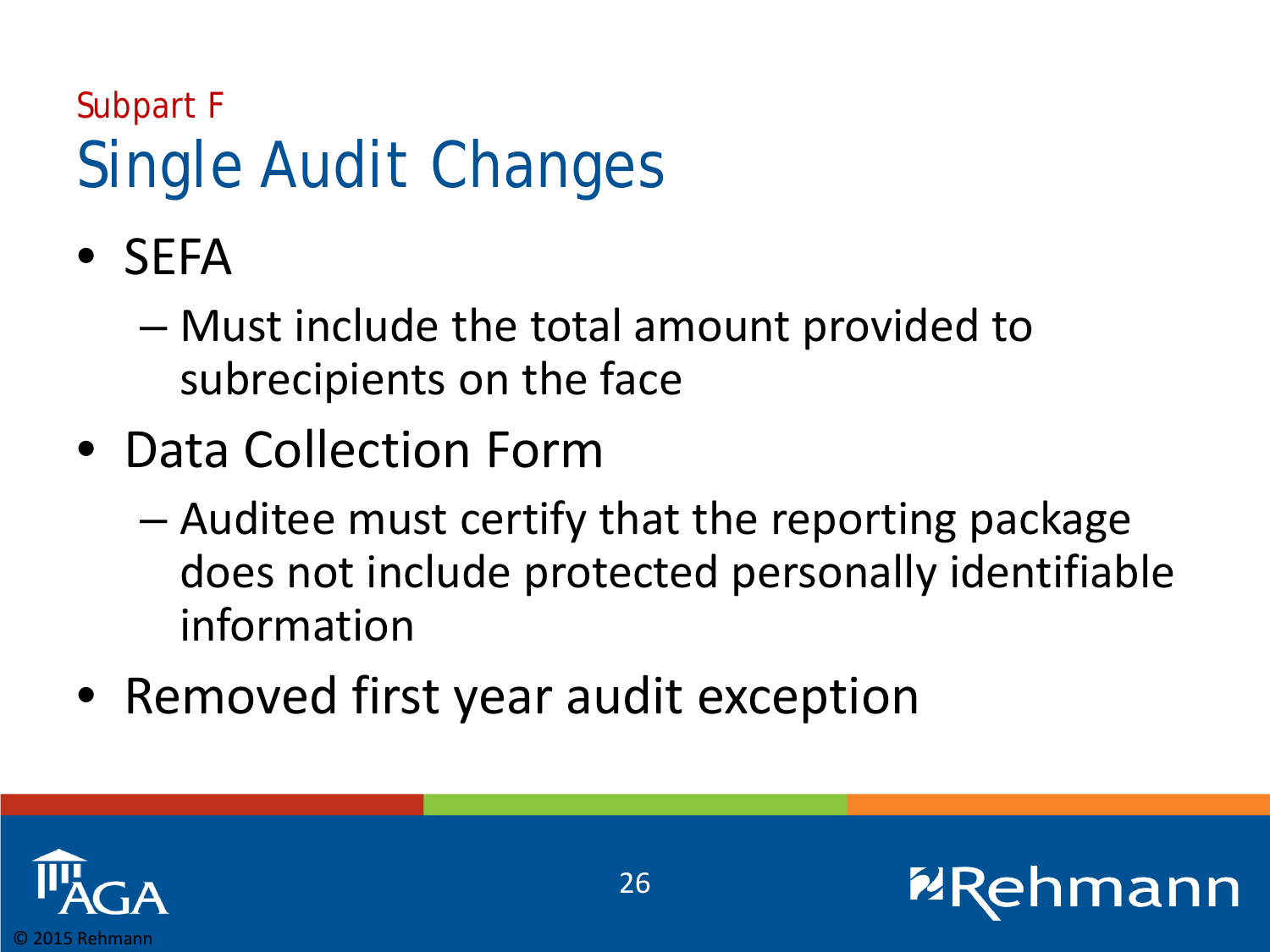



• Four primary stages to a single audit



**ERehmann**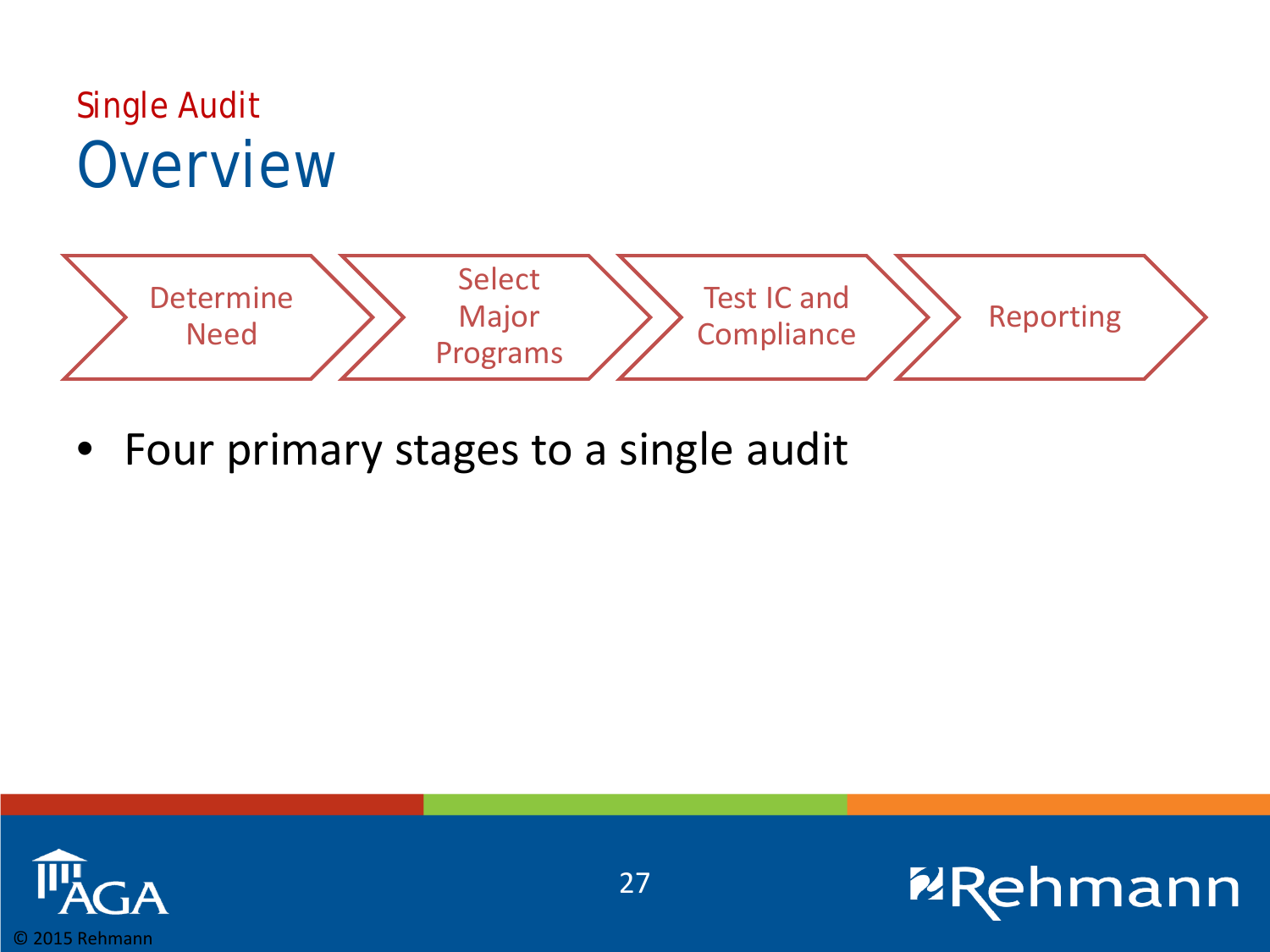

- Obtain Schedule of Expenditures of Federal Awards (SEFA) from client
- Threshold for single audit is \$750,000 in current year
- Test SEFA in accordance with SAS 119 sufficient to render an in-relation-to opinion

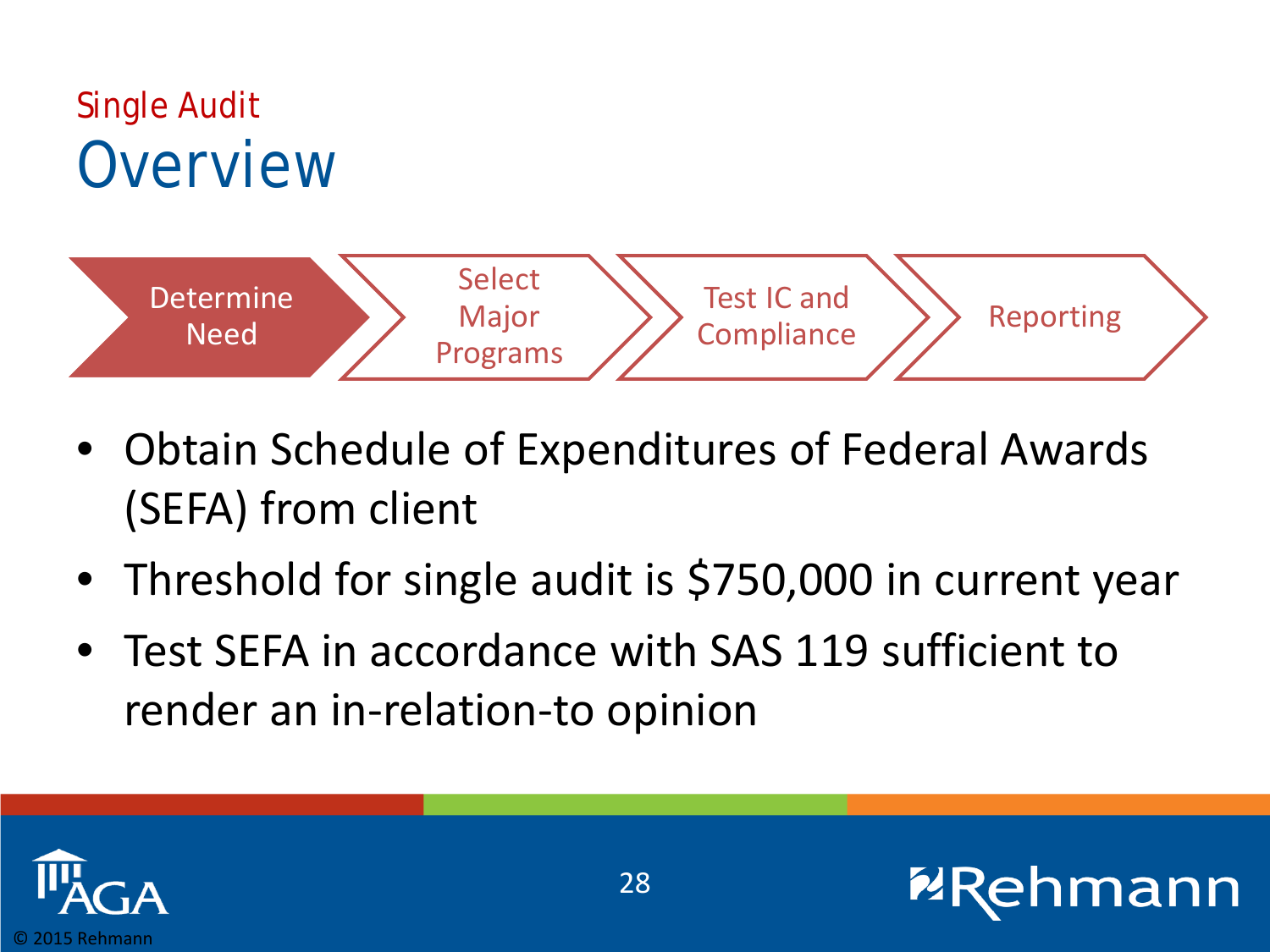

- Consider by CFDA number or cluster
- Divide programs into Type A and B
	- Cut-off starts at \$750,000 and goes up to \$3,000,000 as federal expenditures range from \$25M-\$100M
- Assess risk of Type A programs
	- Type A programs that are not low-risk are major
	- Type A programs that are low-risk (previously audited with no MW) are temporarily set aside, but may still be major



mann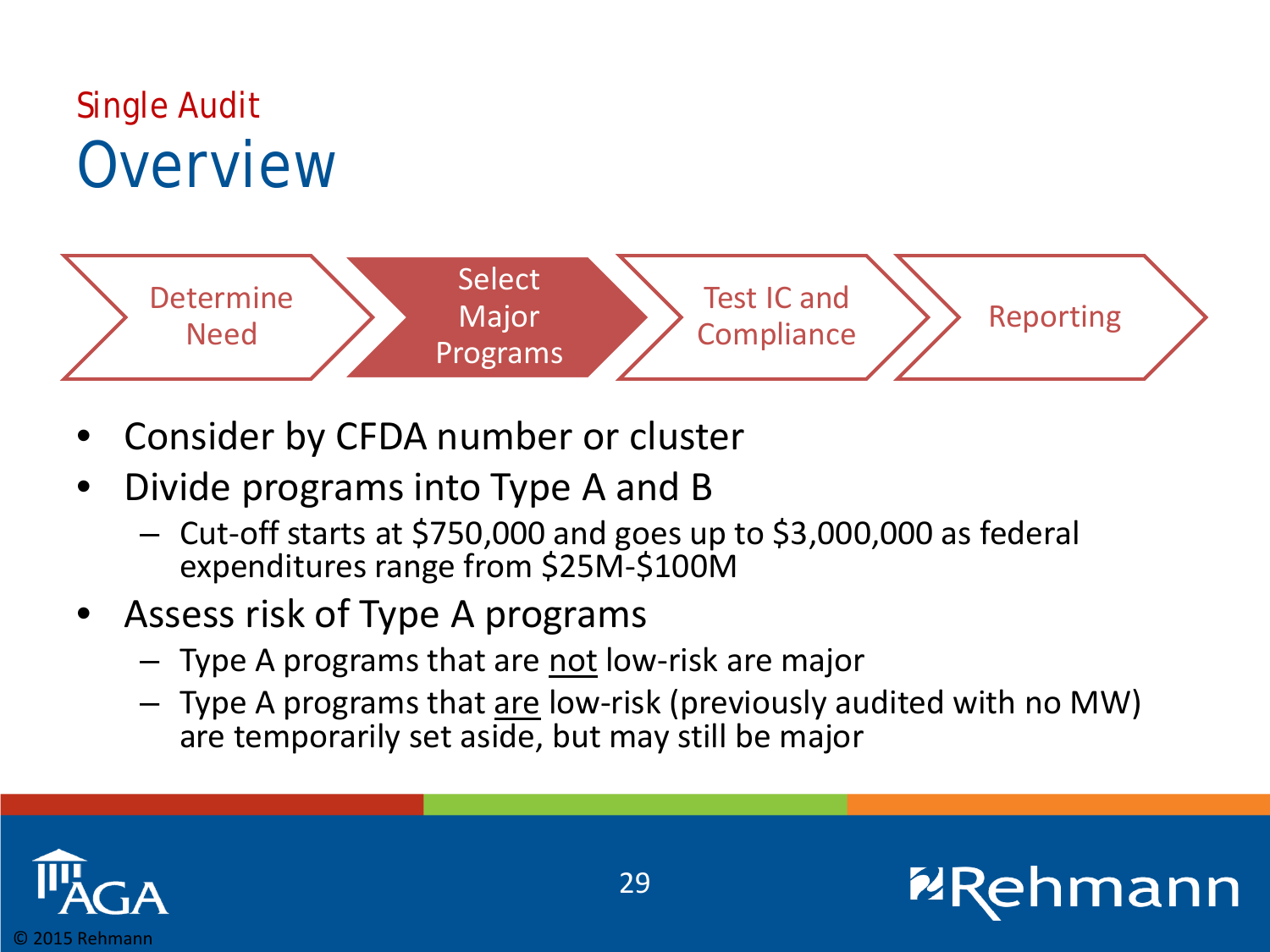

- If necessary, assess risk of larger Type B programs
	- Only required if there is a low-risk Type A program
	- "Larger" Type B programs are 25% of the Type A threshold
	- High-risk programs may be selected as major
		- Risk assessment is based on auditor judgment
		- Select one high-risk Type B program for every four low-risk Type A programs (25% of the low-risk Type A programs)

**Imann** 

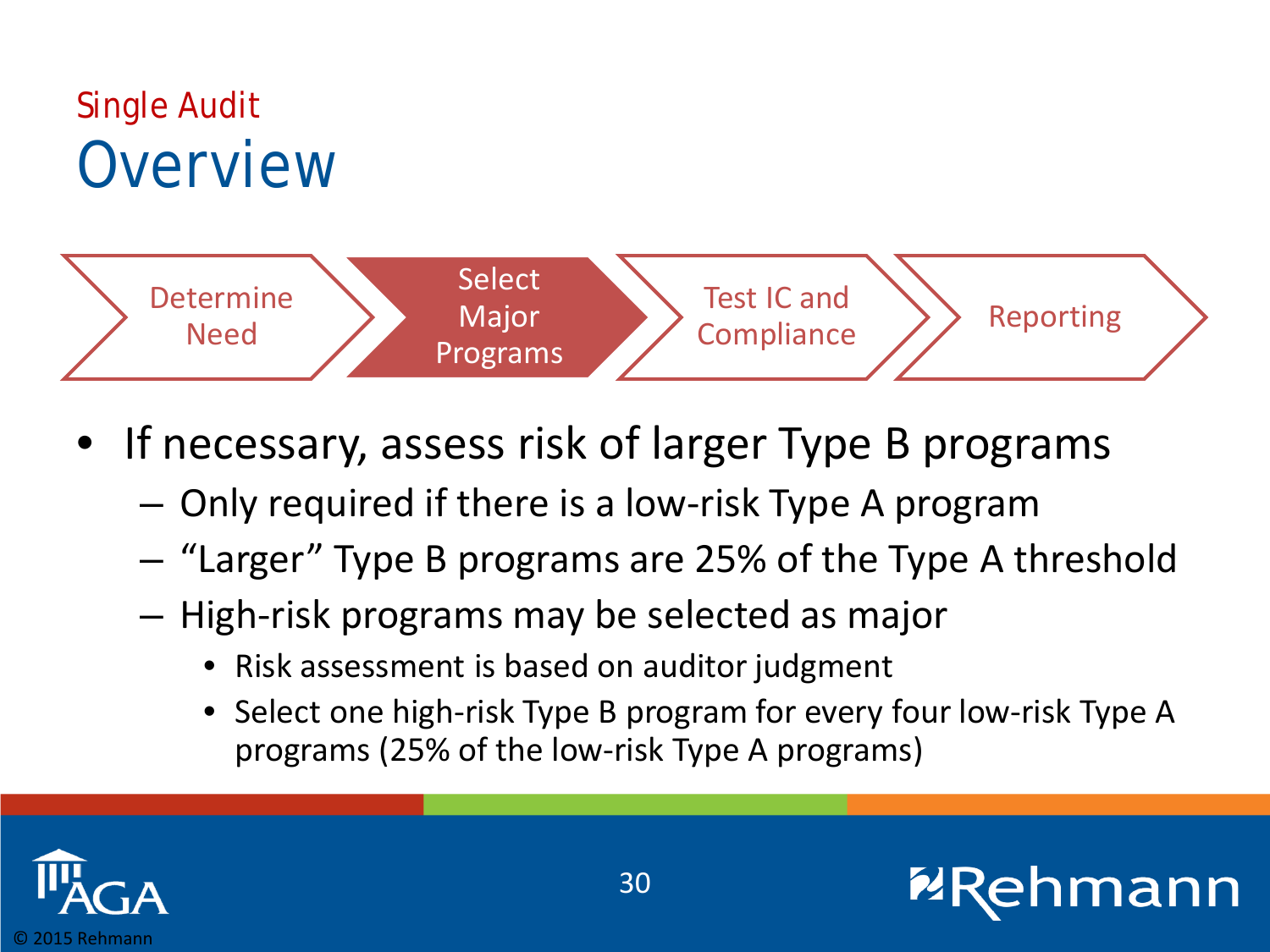

- Determine if percentage of coverage is met
	- Required to test 40% of SEFA
	- For low-risk auditees, only test 20% of SEFA
		- Clean single audit for two years (no material findings)
		- Filed on time with the Clearinghouse
	- Select additional programs (auditor's choice) until coverage is met



**nmann** 

**2R**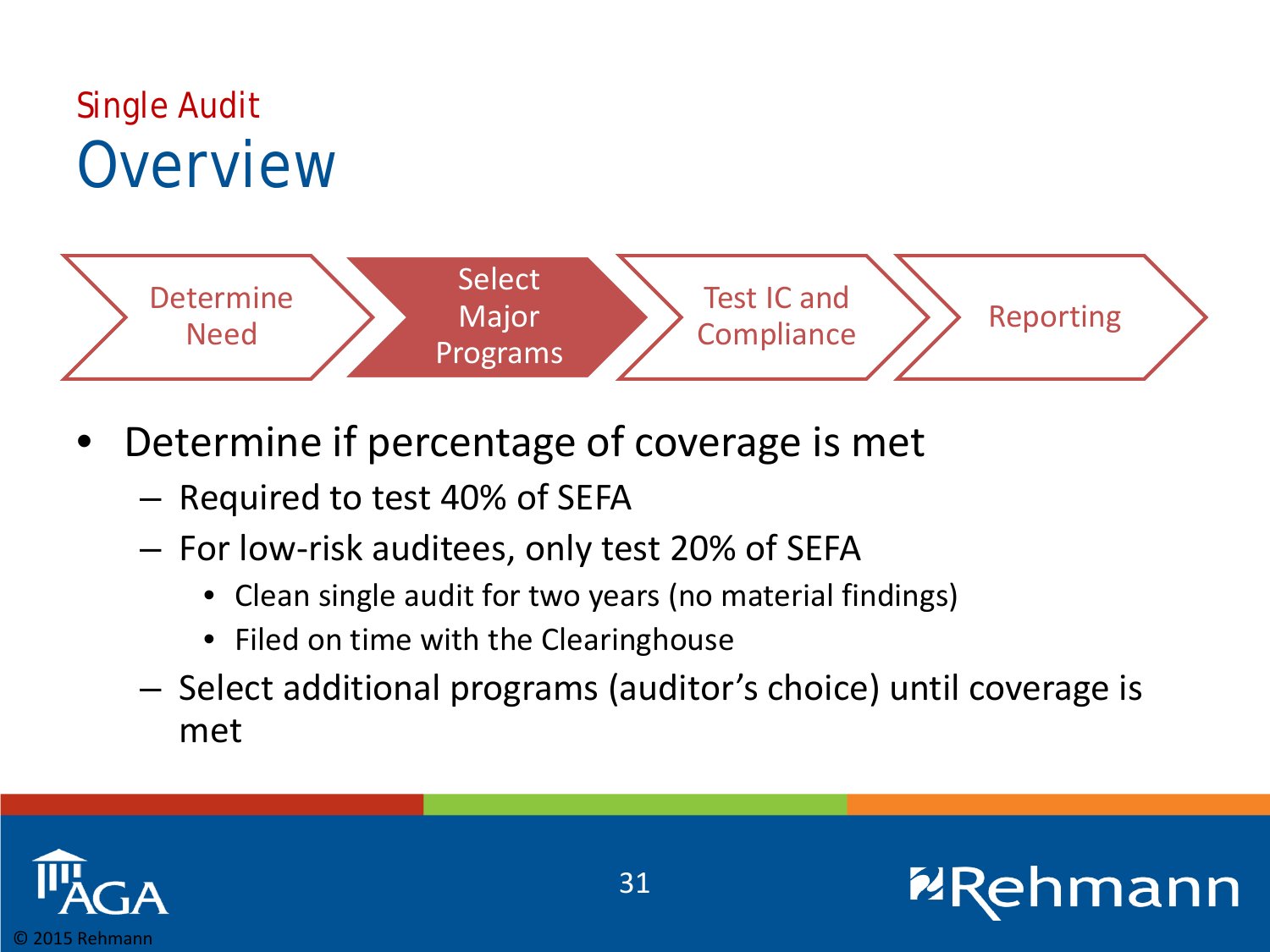# CPE Prompt 2 of 4

- When selecting which federal programs to audit, the auditor considers:
	- A. Program size
	- B. Program risk
	- C. Ease of auditing
	- D. Both A & B
	- E. None of the above

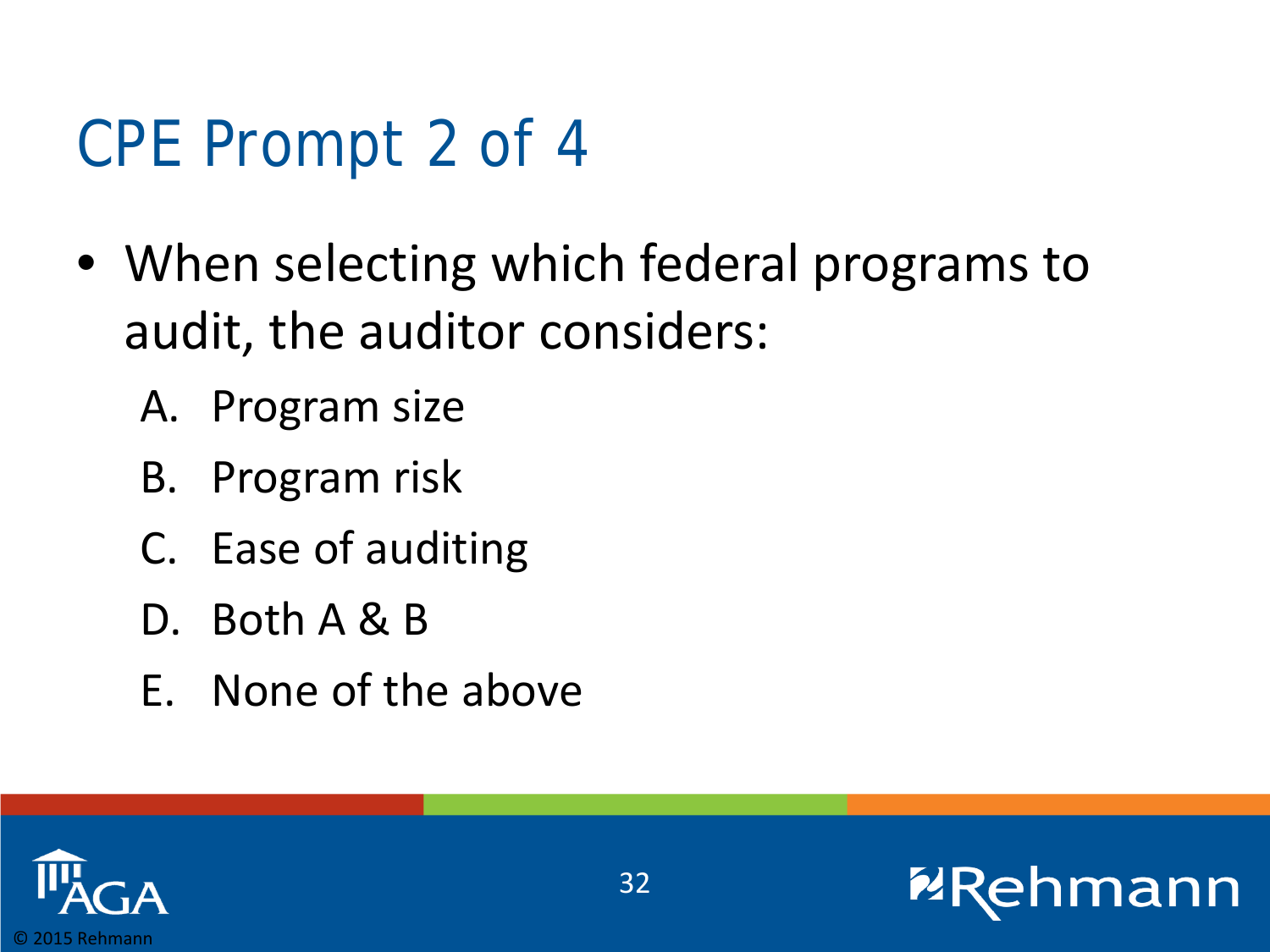

- For each major program, determine which compliance areas to test
	- Applicable per the Compliance Supplement
	- Applicable to the auditee
	- Have a direct and material effect on compliance



mann

**2F**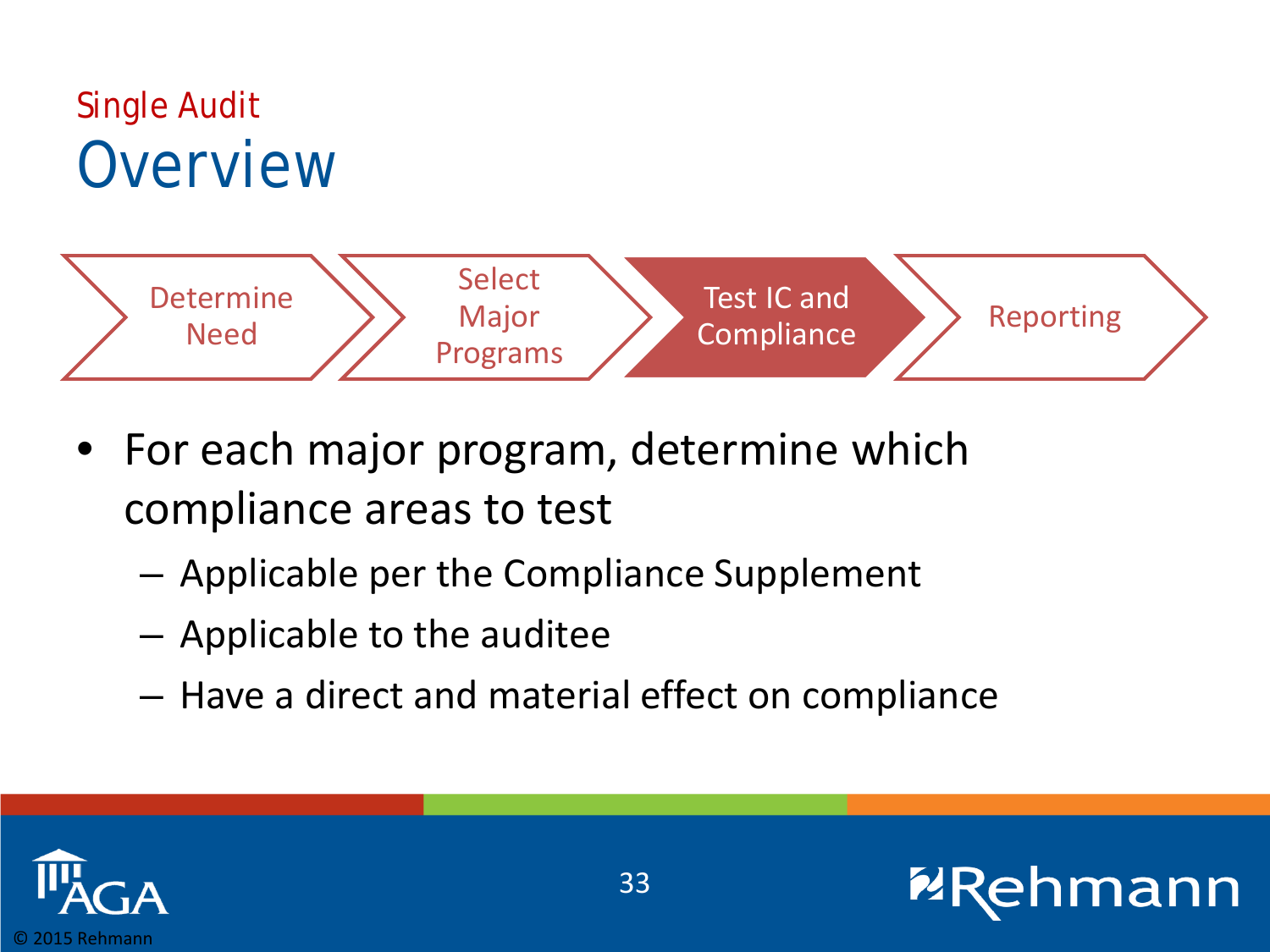

#### • Compliance areas

- A. Activities allowed or unallowed
- B. Allowable costs/cost principles
- C. Cash management
- D. [reserved]\*
- E. Eligibility
- F. Equipment and real property management
- G. Matching, level of effort, and earmarking
- H. Period of performance
- I. Procurement/suspension and debarment
- J. Program income
- K. [reserved]
- L. Reporting
- M. Subrecipient monitoring
- N. Special tests and provisions

**NR** 

hmann

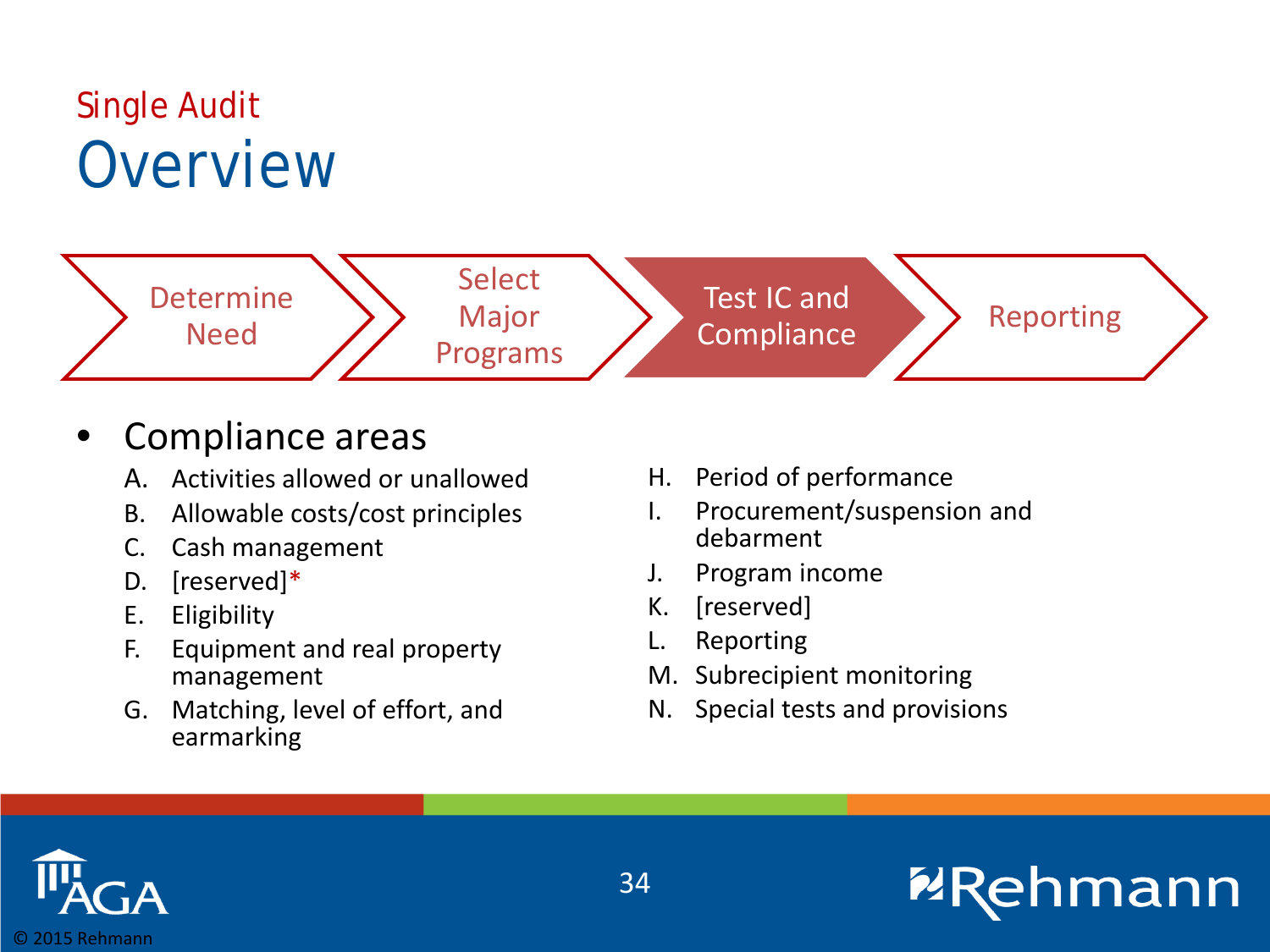

- In-relation-to opinion on the SEFA
- Yellow Book report
	- Internal control over financial reporting
	- Compliance with laws, regulations, and grant agreements
- Single Audit report
	- Compliance for each major program
	- Internal control over compliance



**nmann**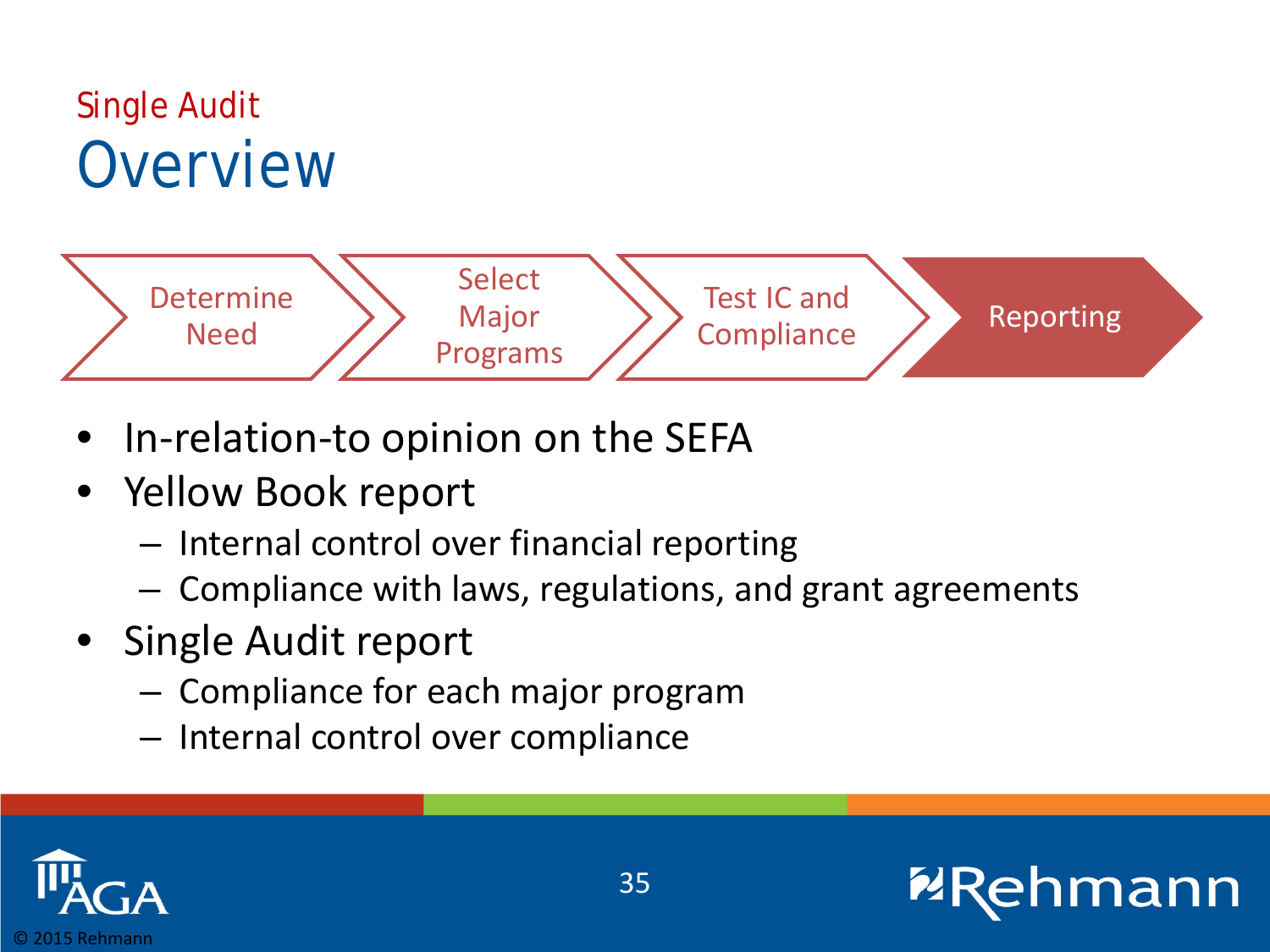

- Schedule of Findings and Questioned Costs
	- Summary of Auditors Results
	- Financial statement findings
	- Federal awards findings
	- Questioned costs > \$25,000
- Summary Schedule of Prior Audit Findings
	- Status of prior federal award findings



**nmann**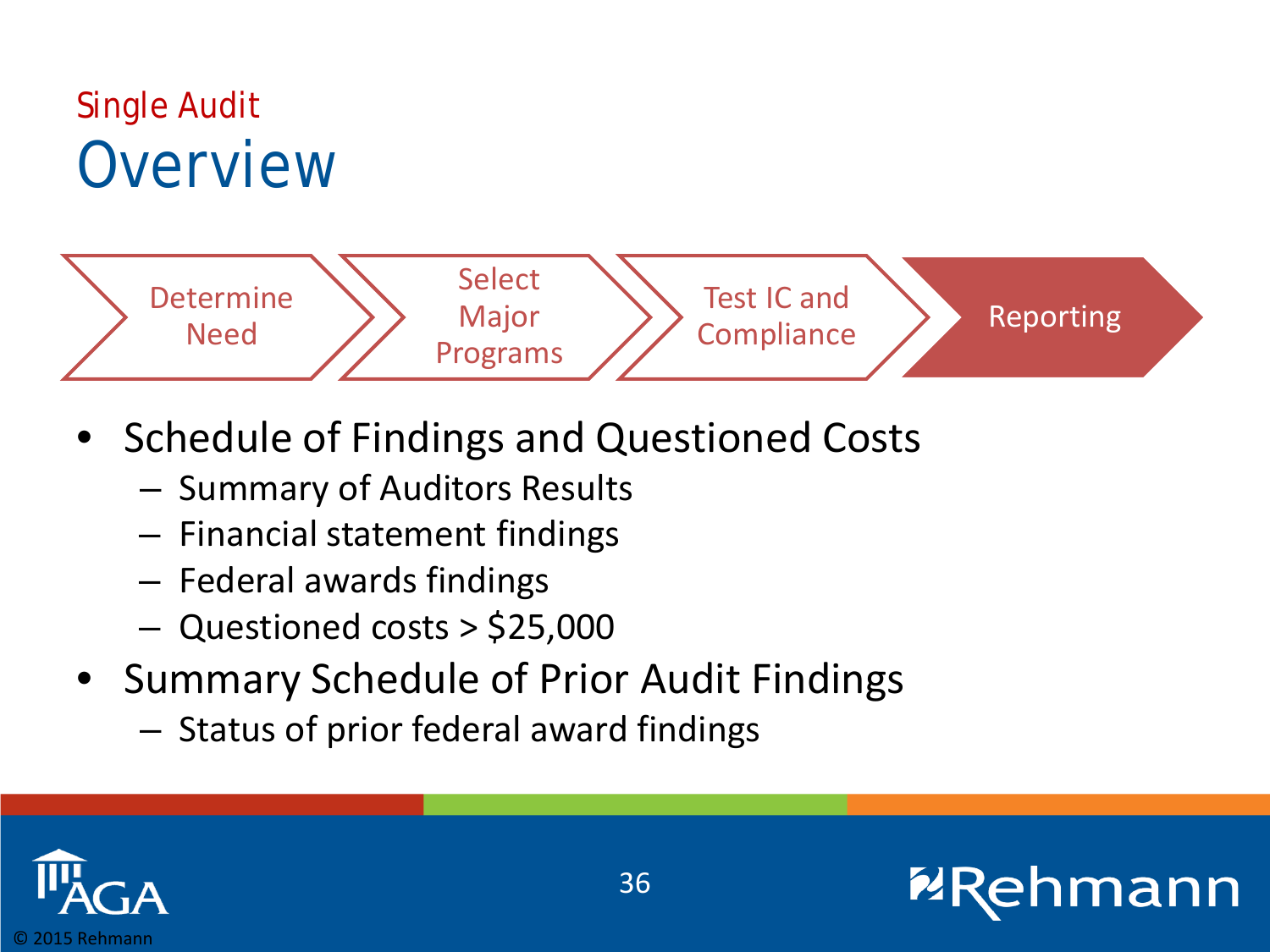#### Single Audit **Overview**



- Data Collection Form and reporting package
	- Submitted online
	- Provides details of individual findings
	- Complete financial statements uploaded (available for public inspection)



mann

**2F**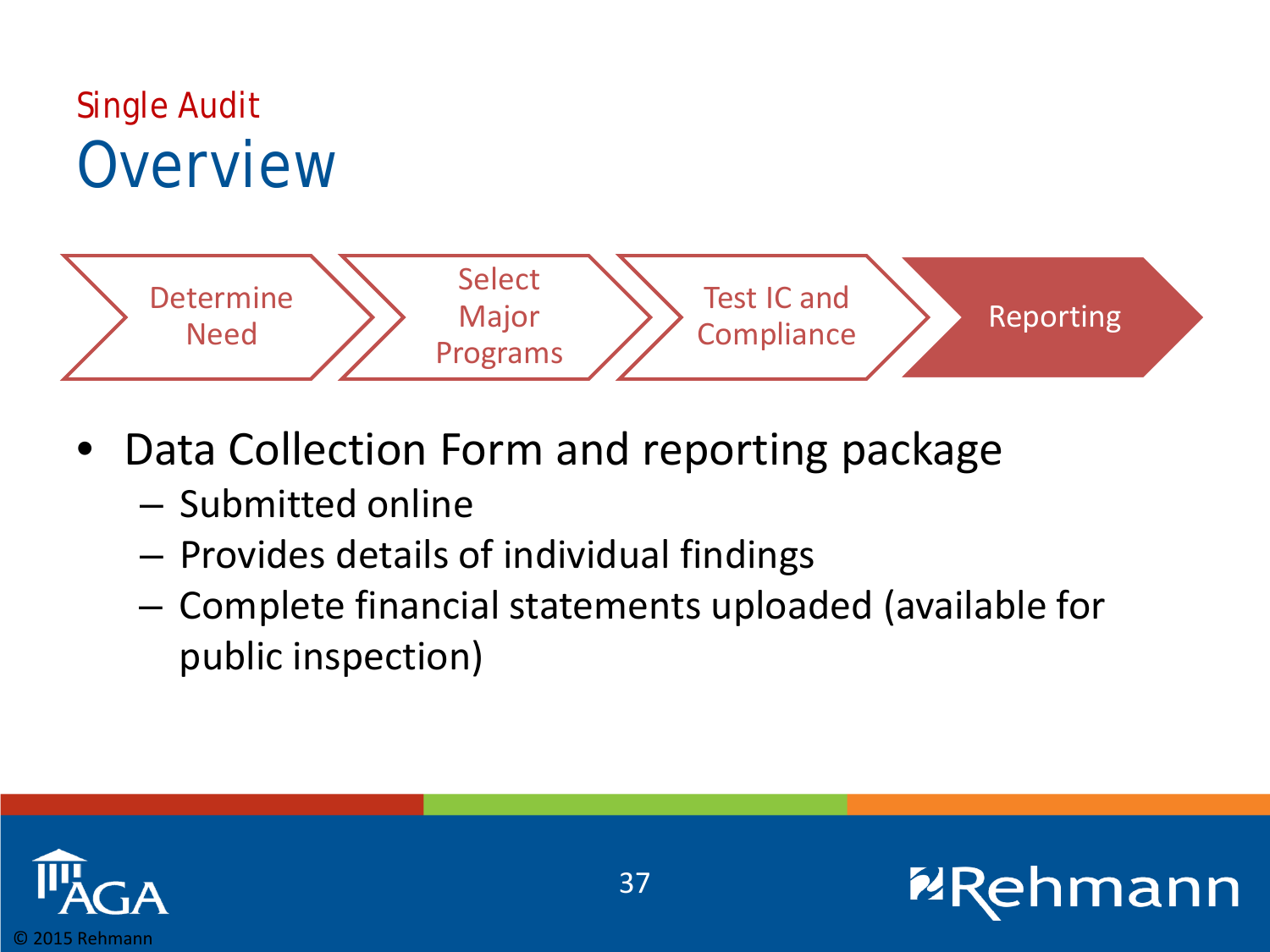#### 2 CFR 200, Appendix XI 2015 Compliance Supplement

- Issued annually to assist auditors conducting single audits and to identify auditee responsibilities
- The June 2015 update was released on July 2, 2015 and is available at:

www.whitehouse.gov/omb/circulars/ a133 compliance supplement 2015

• Almost 1,600 pages long, but still not all-inclusive

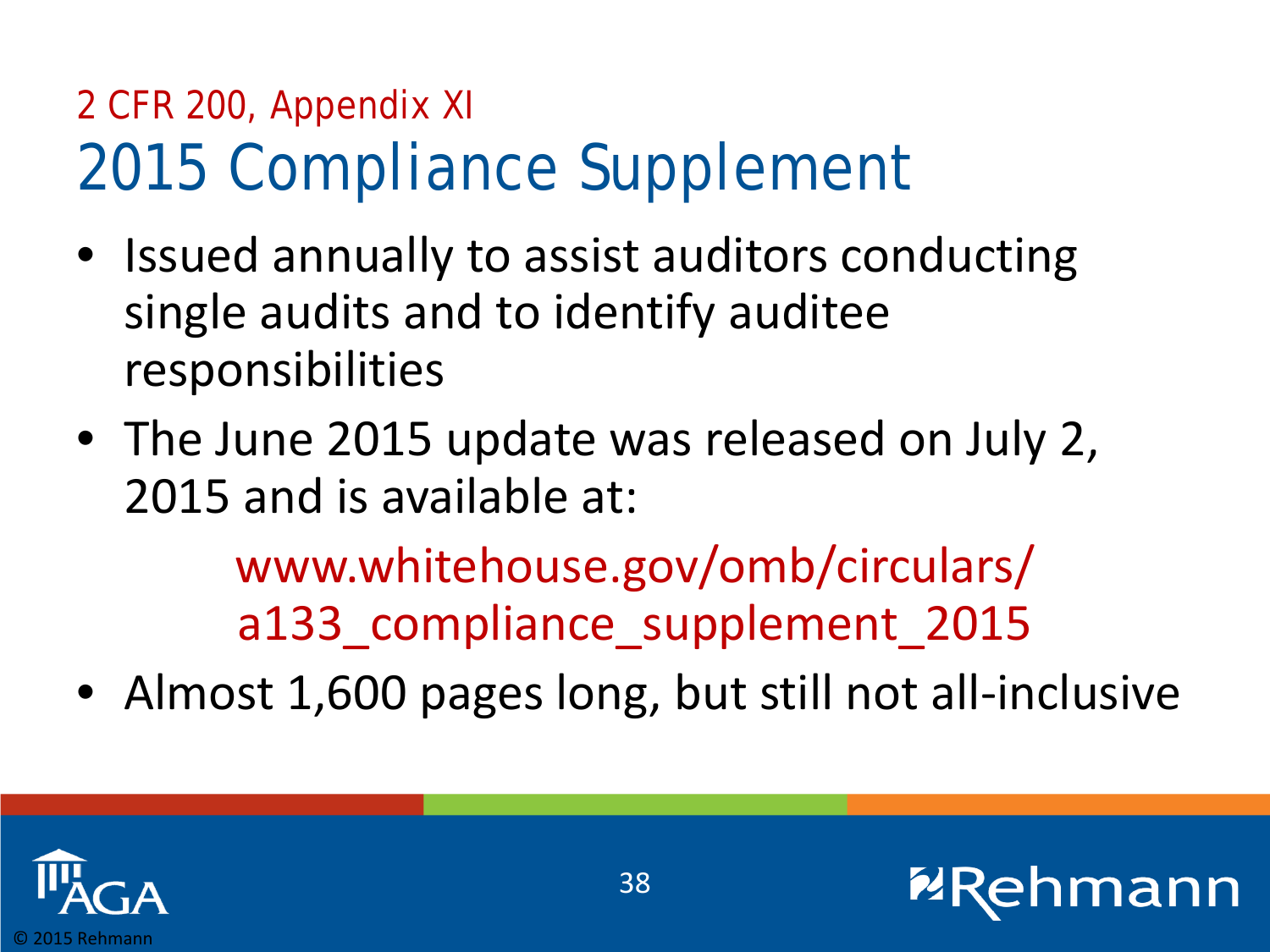#### 2 CFR 200, Appendix XI 2015 Compliance Supplement

- Part  $1 -$  Background, Purpose, and Applicability
- Part 2 Matrix of Compliance Requirements
- Part 3 Compliance Requirements
- Part 4 Agency Program Requirements
- Part 5 Clusters of Programs
- Part 6 Internal Control
- Part 7 Guidance For Auditing Programs Not Included in this Compliance Supplement
- Appendices

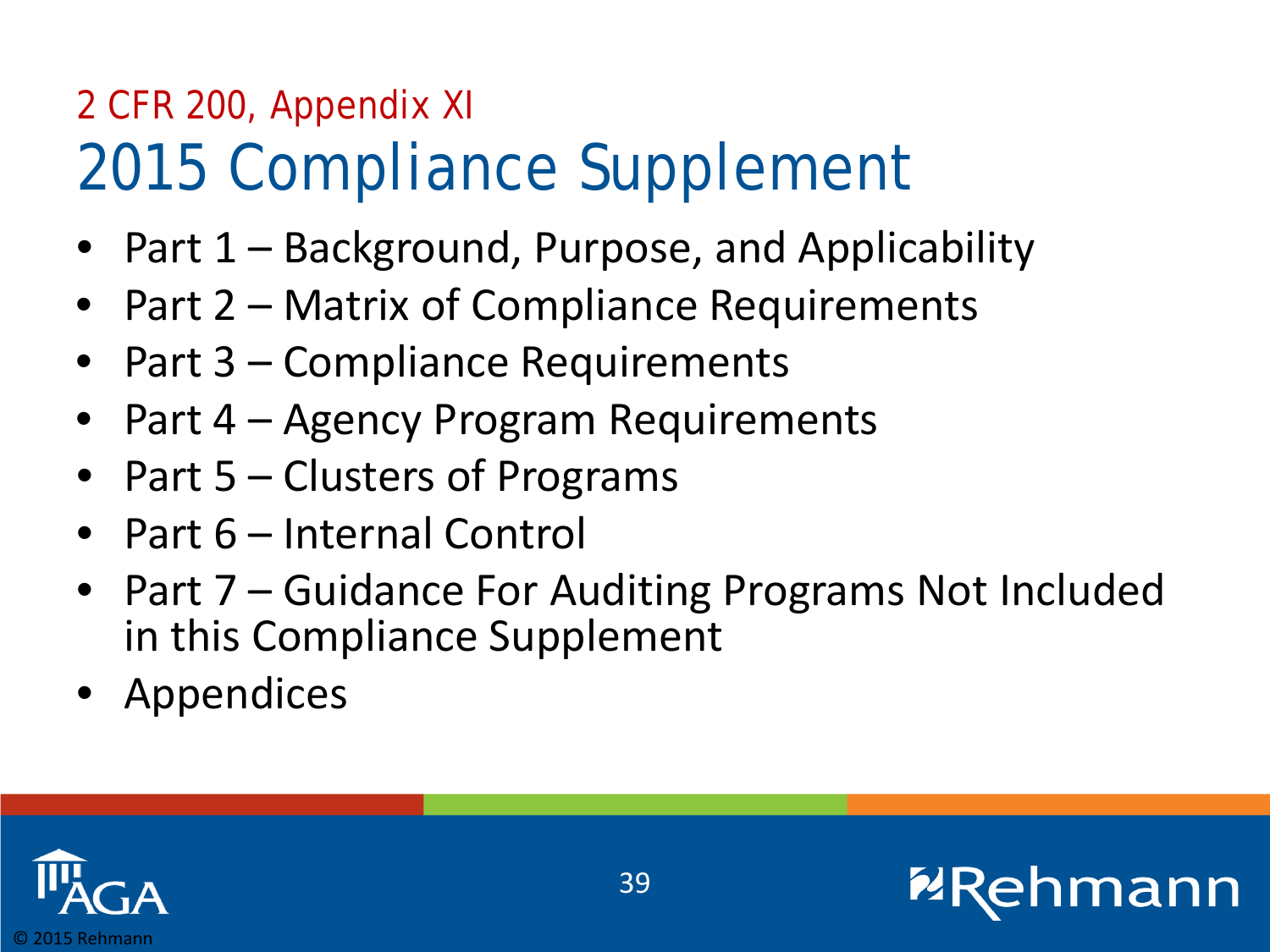#### Part 1

# Background, Purpose, and Applicability

- Effective for June 30, 2015 FYE audits and later
- Safe Harbor Status:
	- The CS is updated annually, but laws change periodically, and delays are normal
	- Auditors should perform reasonable procedures to ensure compliance requirements are current
	- "Suggested audit procedures" are, as the name implies, only suggested – apply auditor judgment to achieve stated objectives

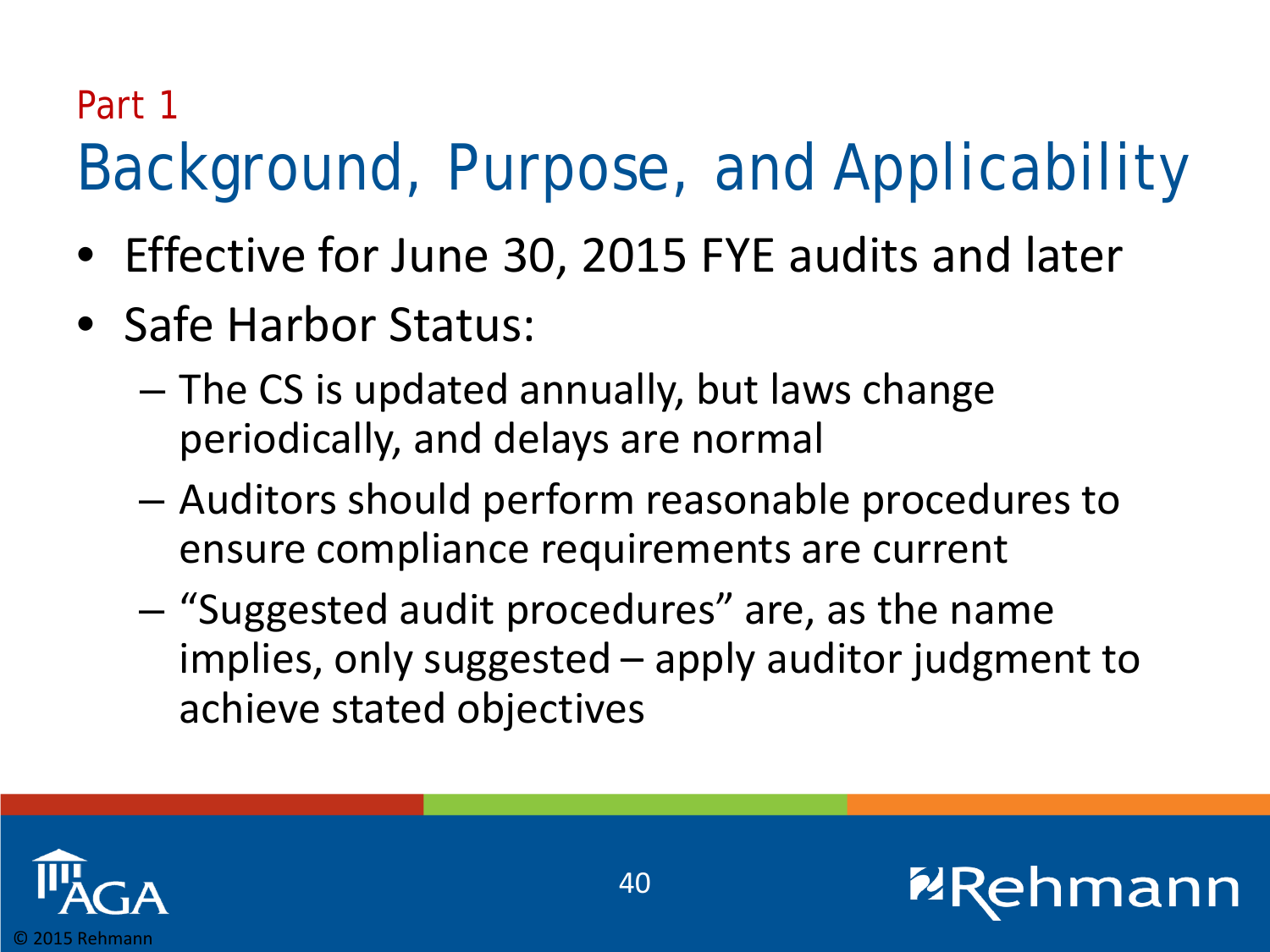#### Part 2

# Matrix of Compliance Requirements

- Lists all programs included in the Supplement and which compliance areas may apply to each
- Areas marked as applicable ("Y") may not apply at a particular entity (or not be direct and material)
- Areas shaded grey may (infrequently) still have a direct and material effect on a major program
- Programs with ARRA funding are shown in **bold** (special tests and provisions always apply for ARRA)

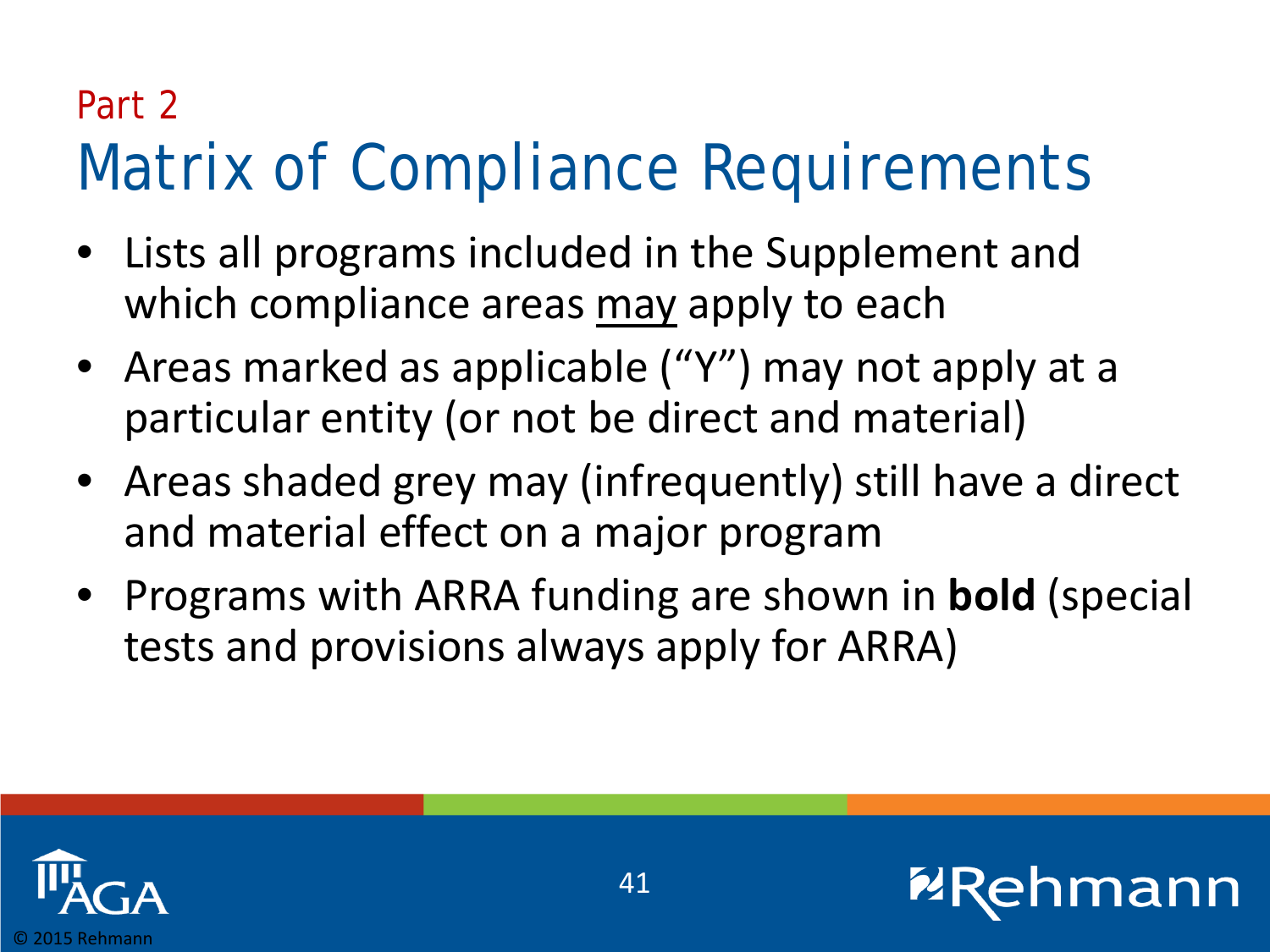#### Part 2 Matrix of Compliance Requirements

|                                      | <b>Types of Compliance Requirements</b>                          |                                             |                          |                |               |                                                 |                                                      |                                |                                                      |                   |                |           |                                  |                                                      |  |
|--------------------------------------|------------------------------------------------------------------|---------------------------------------------|--------------------------|----------------|---------------|-------------------------------------------------|------------------------------------------------------|--------------------------------|------------------------------------------------------|-------------------|----------------|-----------|----------------------------------|------------------------------------------------------|--|
| <b>CFDA</b>                          | $\boldsymbol{A}$<br><b>Activities</b><br>Allowed or<br>Unallowed | В.<br>Allowable<br>Costs/Cost<br>Principles | C.<br>Cash<br>Management | D.<br>Reserved | Eligibility   | Equipment<br>and Real<br>Property<br>Management | G.<br>Matching,<br>Level of<br>Effort,<br>Earmarking | Н.<br>Period of<br>Performance | Procurement<br>and<br>Suspension<br>and<br>Debarment | Program<br>Income | K.<br>Reserved | Reporting | M.<br>Subrecipient<br>Monitoring | $\overline{N}$<br>Special<br>Tests and<br>Provisions |  |
|                                      | 10 - United States Department of Agriculture (USDA)              |                                             |                          |                |               |                                                 |                                                      |                                |                                                      |                   |                |           |                                  |                                                      |  |
| 10.000*                              | Y                                                                | Y                                           | Y                        |                |               | Y                                               |                                                      | Y                              | Y                                                    | Y                 |                | Υ         |                                  | Y                                                    |  |
| 10.500                               | Y                                                                | Y                                           | Y                        |                |               | Y                                               | Υ                                                    | Y                              | Y                                                    | Y                 |                | Y         | Y                                |                                                      |  |
| 10.551<br>10.561                     | Y                                                                | Υ                                           | Y                        |                | See<br>Part 4 | Y                                               | Y                                                    | Y                              | Y                                                    |                   |                | Υ         | Y                                | Y                                                    |  |
| 10.553<br>10.555<br>10.556<br>10.559 | Y                                                                | Y                                           | Y                        |                | Y             | Y                                               | Y                                                    | Y                              | Y                                                    | Y                 |                | Y         | Y                                | Y                                                    |  |
| 10.557                               | Υ                                                                | Y                                           | Y                        |                | Y             | Y                                               |                                                      | Y                              | Y                                                    | Y                 |                | Y         | Y                                | Y                                                    |  |
| 10.558                               | Y                                                                | Y                                           | Y                        |                | Y             | Y                                               | Υ                                                    | Y                              | Y                                                    |                   |                | Y         | Y                                | Y                                                    |  |
| 10.566                               | Y                                                                | Υ                                           | Y                        |                | Y             | Y                                               | Y                                                    | Y                              | Y                                                    | Y                 |                | Y         | Y                                | Y                                                    |  |
| 10.565<br>10.568<br>10.569           | Y                                                                | Y                                           | Y                        |                | Y             | Y                                               | Y                                                    | Y                              | Y                                                    |                   |                | Y         | Y                                | Y                                                    |  |
| 10.582                               | Y                                                                | Y                                           | Y                        |                | Υ             | Υ                                               | Υ                                                    | Υ                              | Y                                                    |                   |                | Y         | Y                                |                                                      |  |



**ERehmann**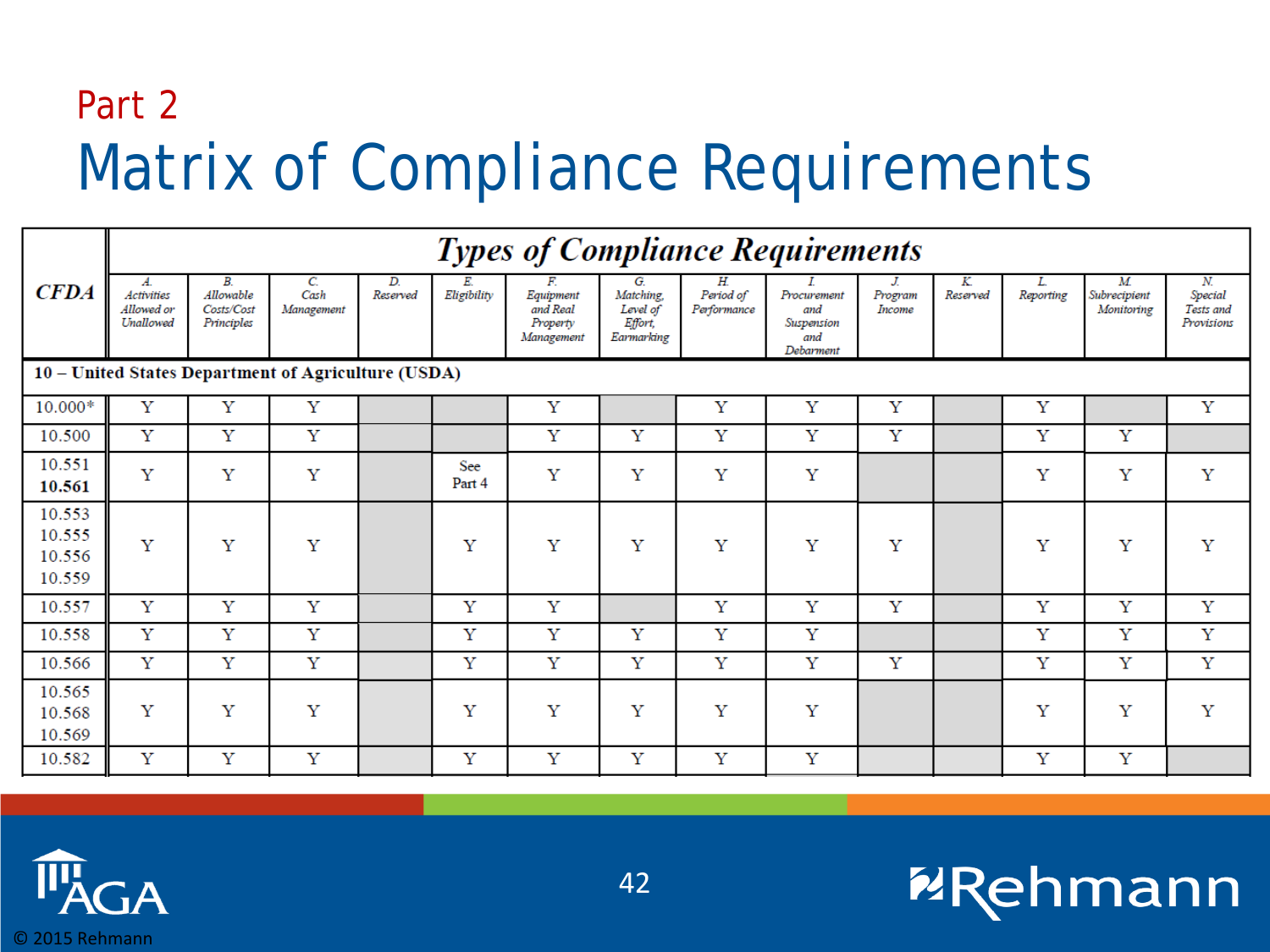# CPE Prompt 3 of 4

- Auditors are expected to:
	- A. Perform only those tests specifically included in the compliance supplement
	- B. Apply professional judgment in determining what tests to perform
	- C. Request instructions from the grantor agency for programs not included in the CS
	- D. Only select programs for testing that are included in the CS

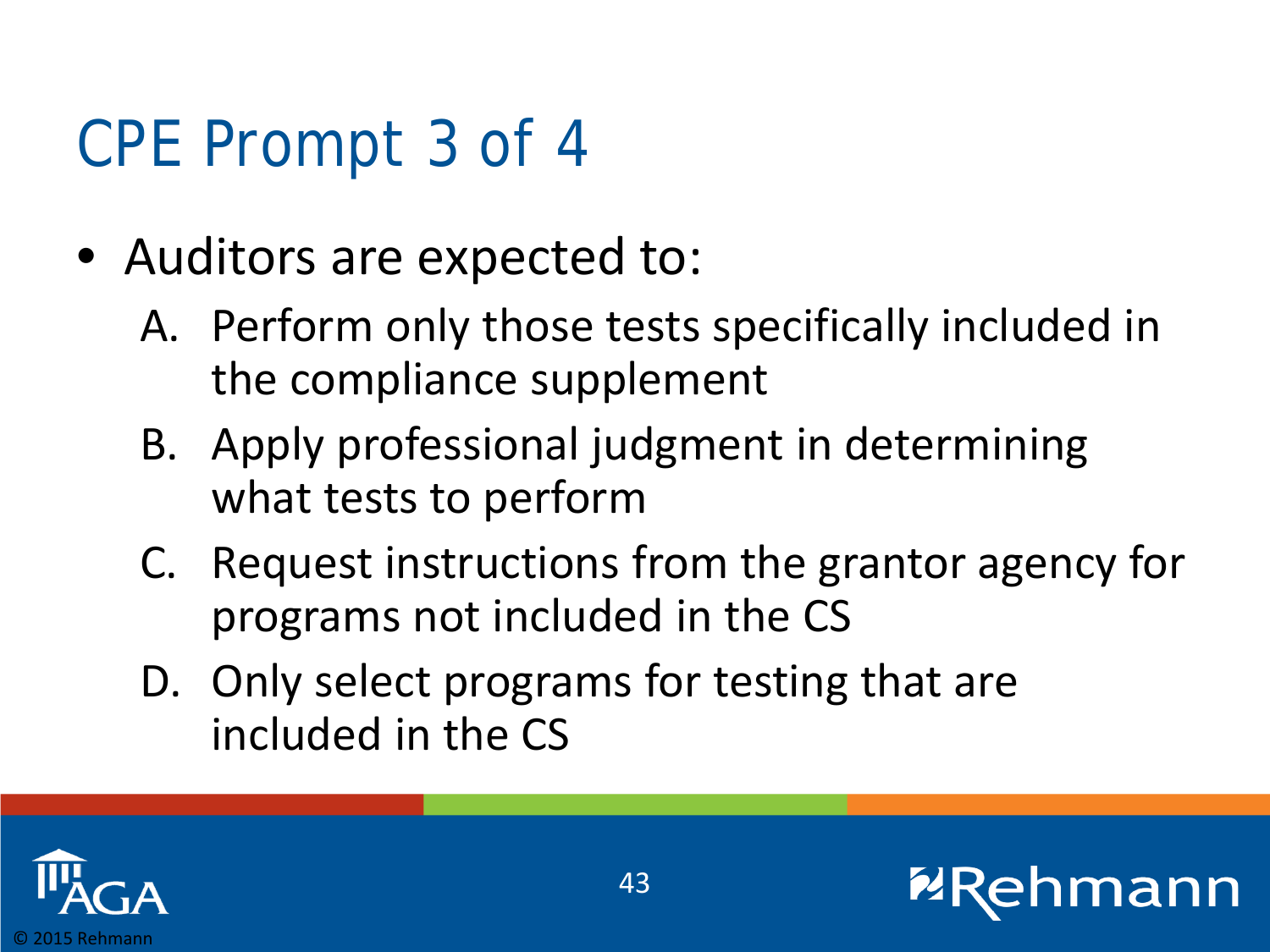### Part 3 Compliance Requirements

- Contains general guidance that applies to all programs (not repeated in Parts 4 and 5)
- Transitional guidance
	- Part 3.1 OMB Circulars
	- Part 3.2 Uniform Guidance



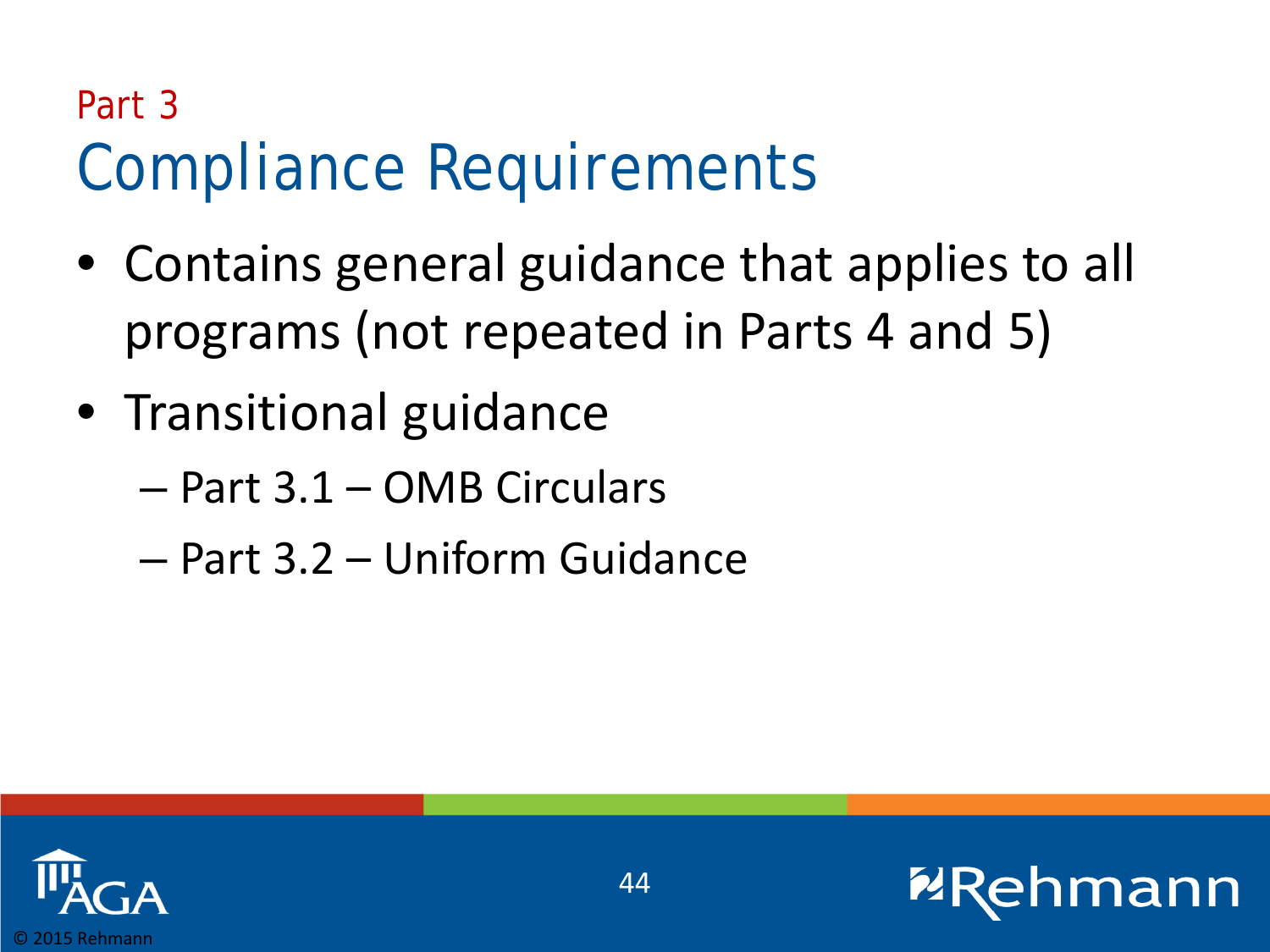#### Part 3 Compliance Requirements

*We would anticipate that for many of the changes, non-Federal entities with both old and new awards may make changes to their entity-wide policies (for example payroll or procurement systems). Practically speaking, these changes would impact their existing/older awards. Non-Federal entities wishing to implement entity-wide system changes to comply with the Uniform Guidance after the effective date of December 26, 2014 will not be penalized for doing so.* 

#### COFAR FAQ .110-13

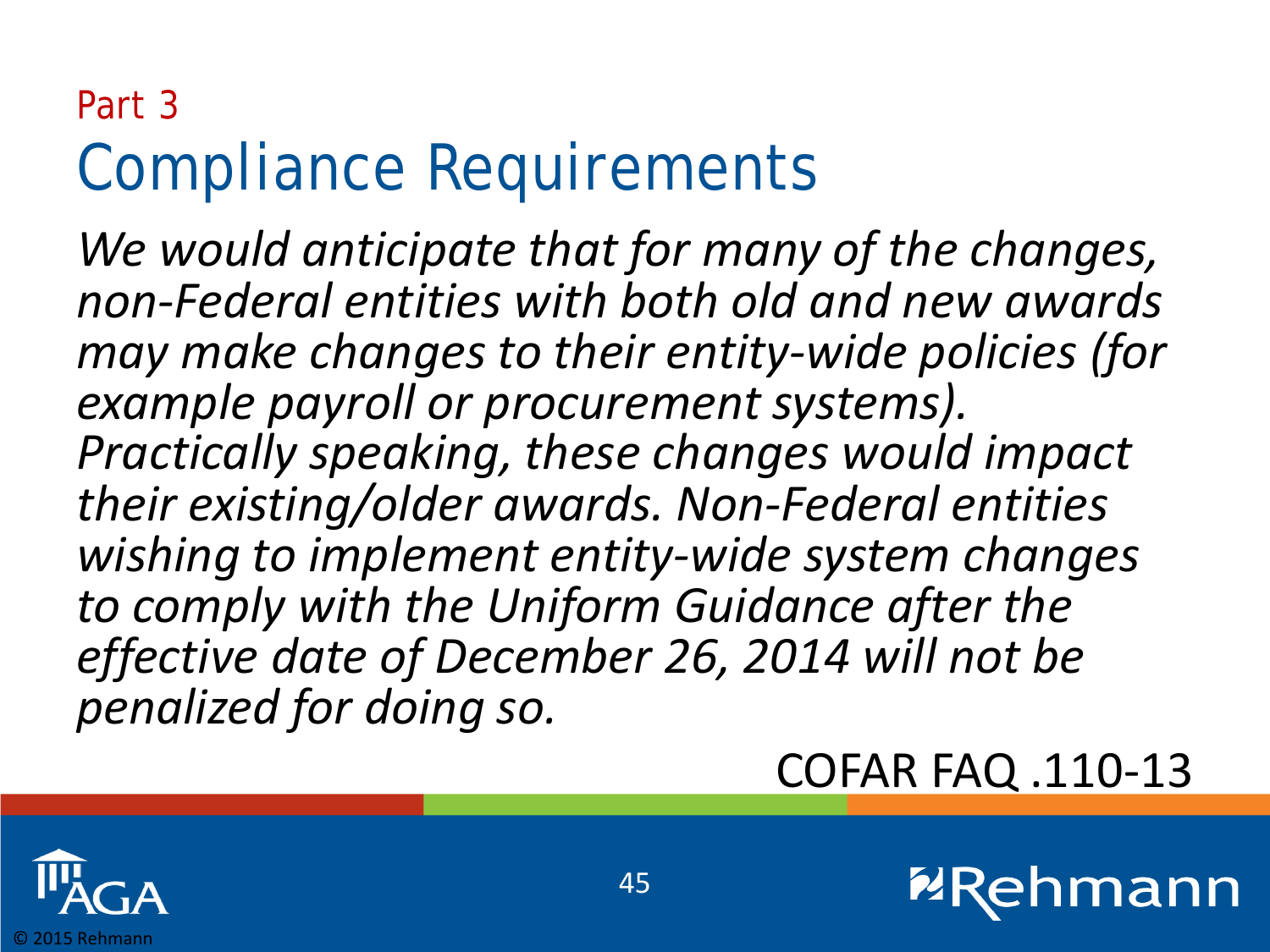#### Part 3 – Compliance Requirements A. Activities Allowed or Unallowed

• Generally unique to each Federal program (refer to Parts 4 and 5)



mann

**2F**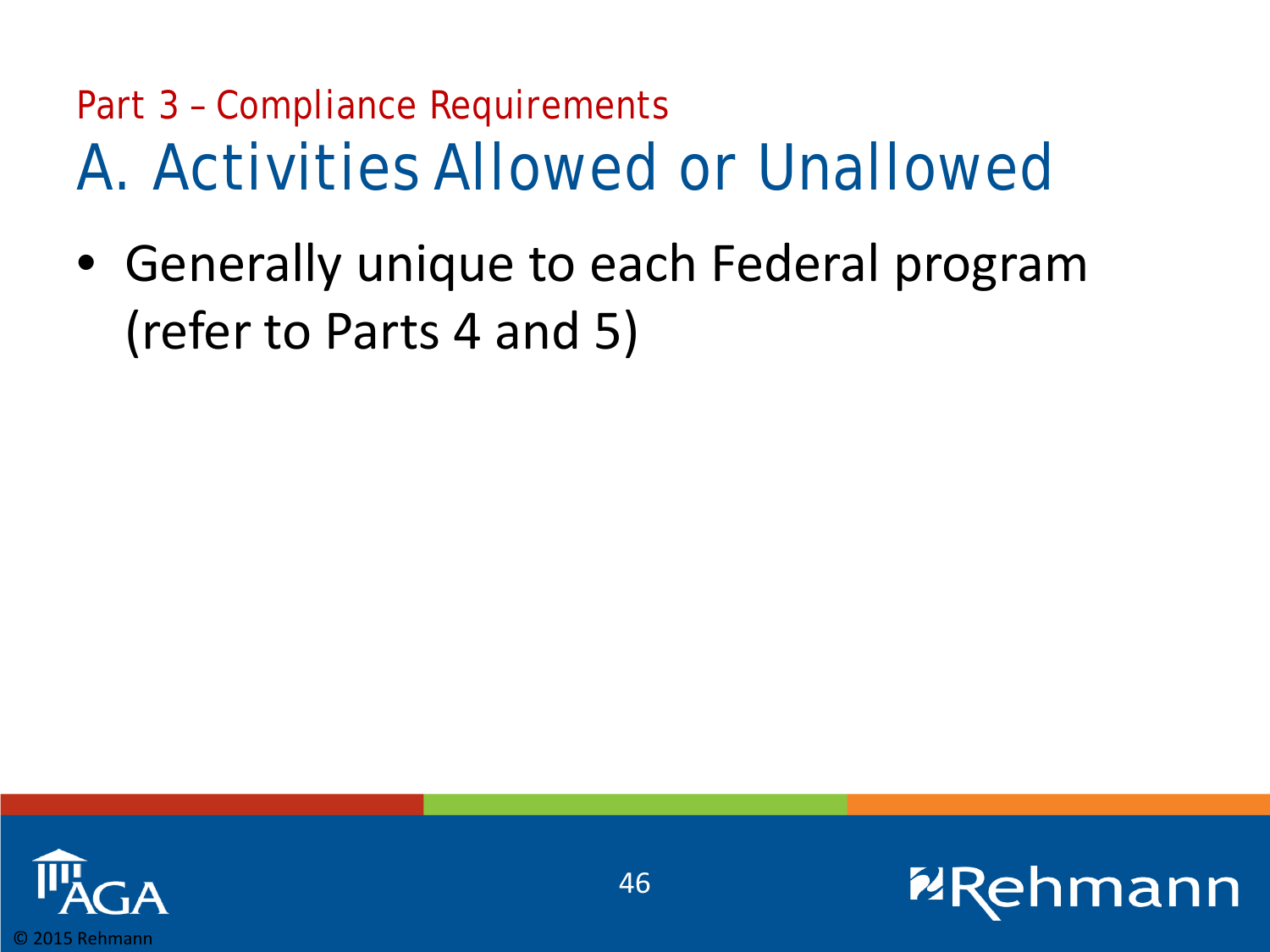### Part 3 – Compliance Requirements B. Allowable Costs/Cost Principles

- Federal cost principles:
	- OMB Circulars A-87, A-21, and A-122
	- 2 CFR 200, Subpart E
- Basic guidelines:
	- Reasonable/necessary
	- Allocable to the federal award
	- Adequately documented

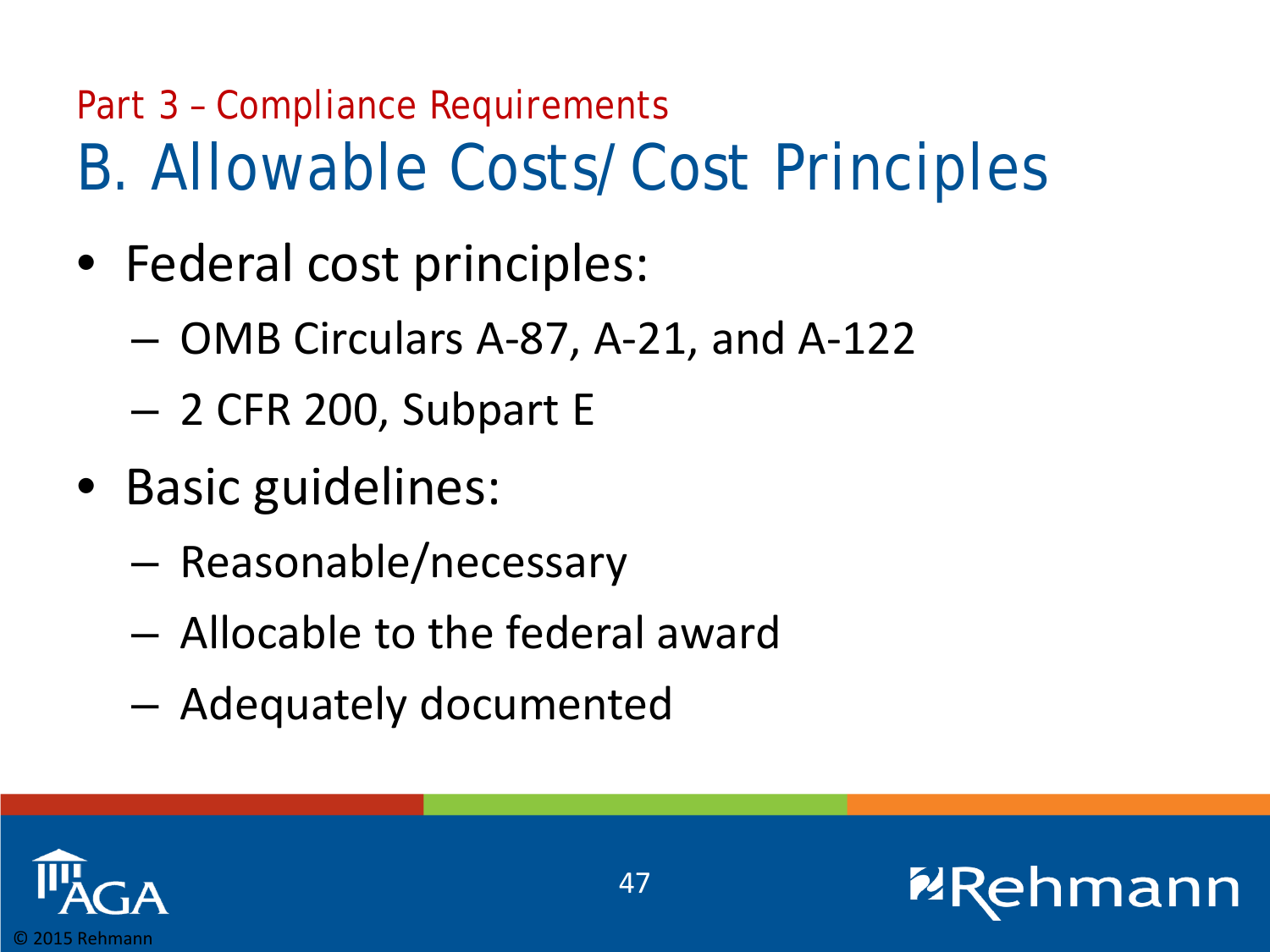## Part 3 – Compliance Requirements C. Cash Management

- Part 3.1:
	- Reimbursement based grants program costs paid for by entity funds before reimbursement is requested
	- Advance payment grants minimize the time elapsing between transfer of funds from the US Treasury and disbursement
		- 31 CFR part 205 (Cash Management Improvement Act of 1990) generally limits advances to 3 days

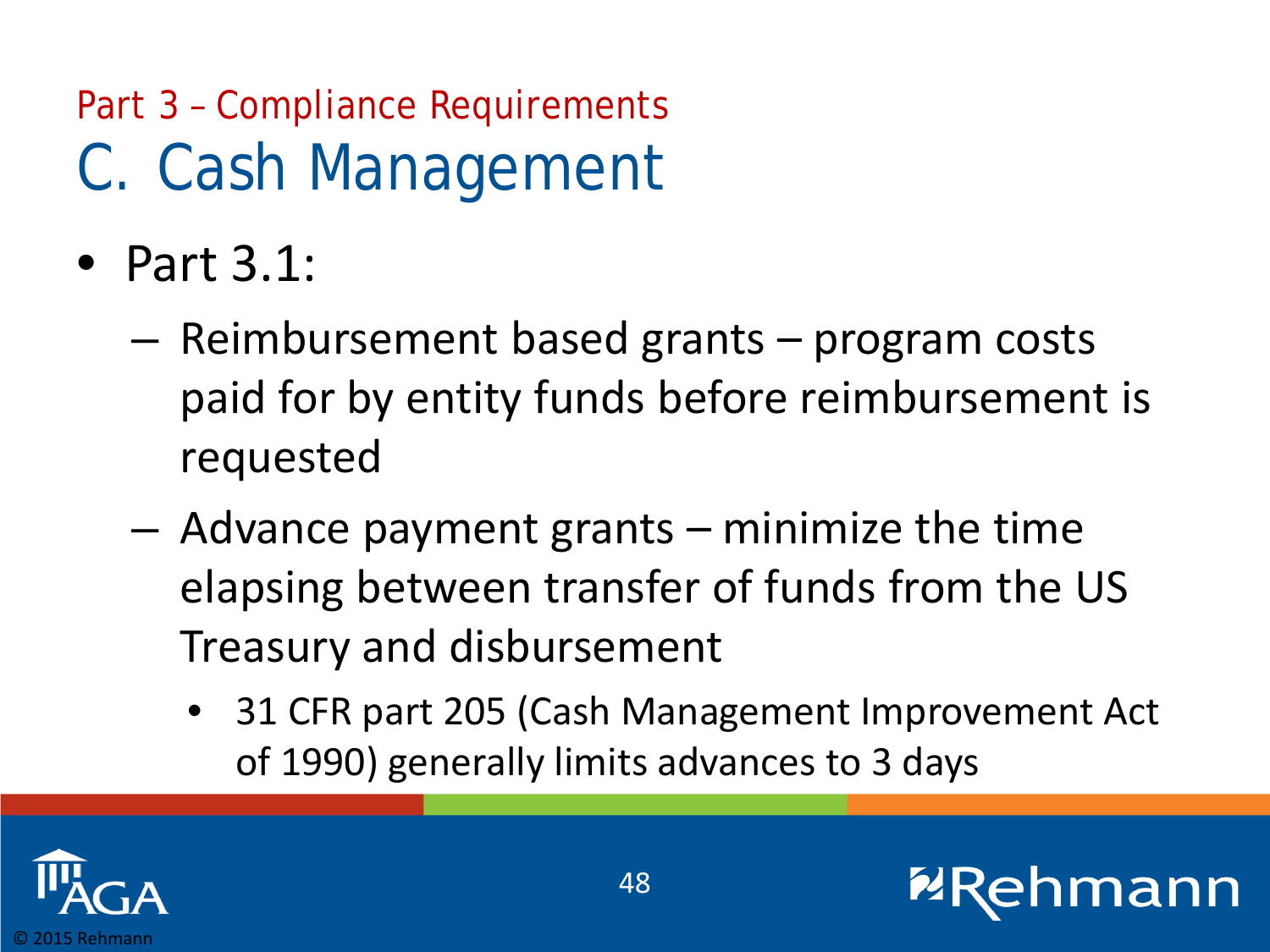### Part 3 – Compliance Requirements C. Cash Management

- Part 3.2:
	- Advance payment
		- Preferred when written procedures exist for minimizing the time elapsing between transfer of funds from the US Treasury and disbursement
	- Reimbursement method
		- Used when no written policies exist, when required by specific conditions, or upon request of the grantee

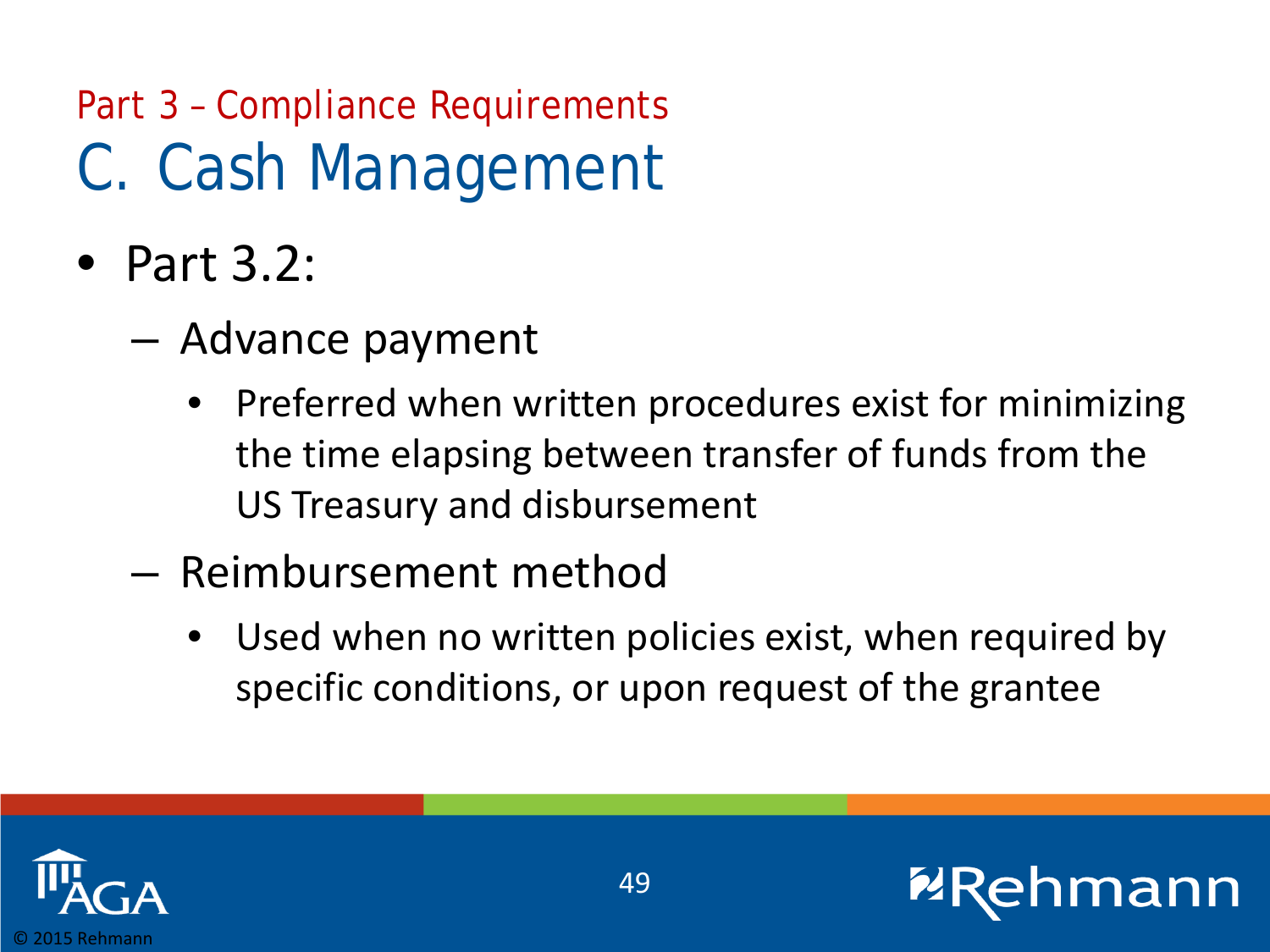### Part 3 – Compliance Requirements D. [Reserved]

- Formerly used for Davis-Bacon Act compliance
- Moved to 20.001 Wage Rate Determination cross-cutting section



**2F**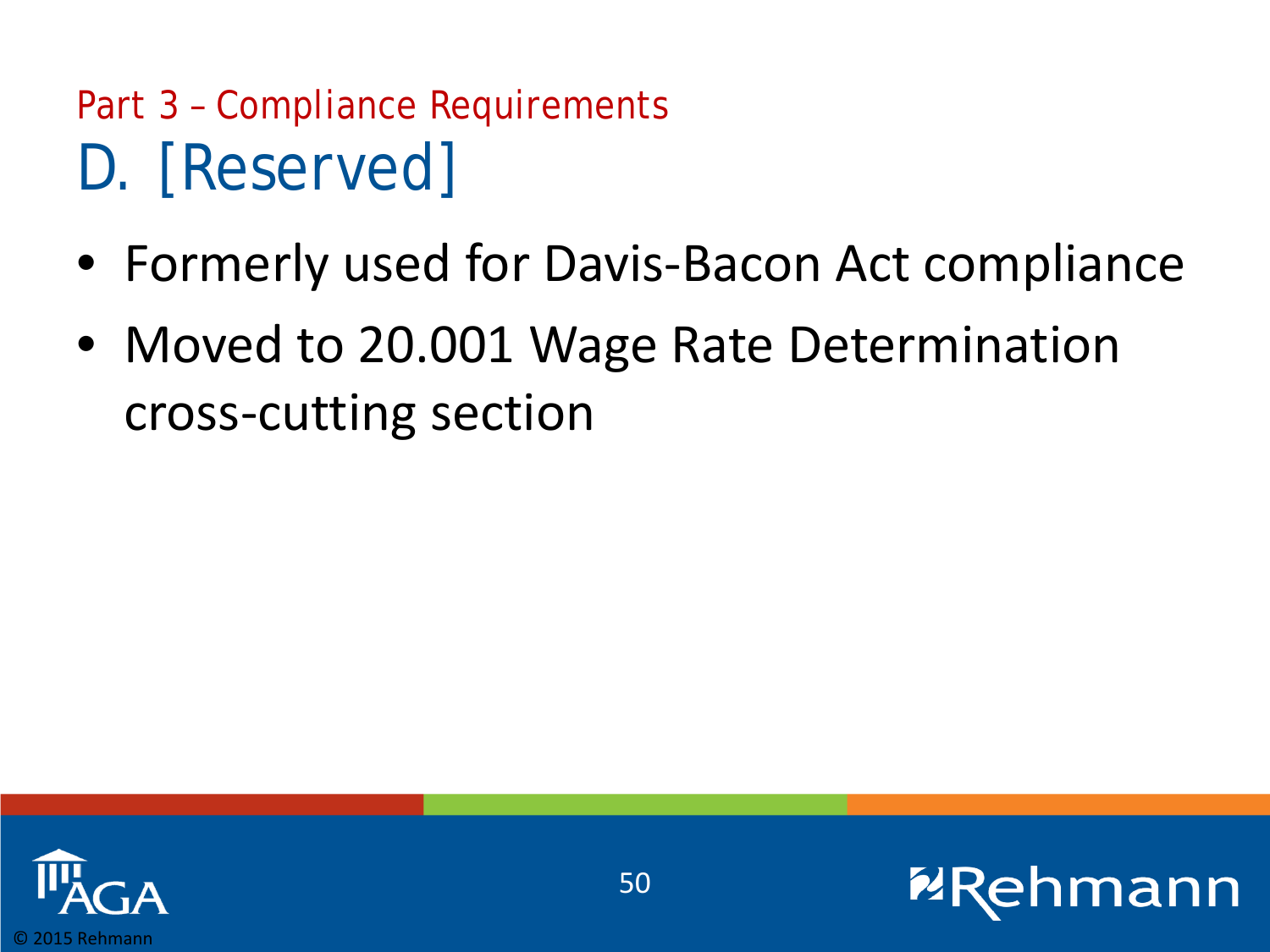## Part 3 – Compliance Requirements E. Eligibility

- Generally unique to each Federal program (refer to Parts 4 and 5)
- May apply to:
	- Individuals
	- Groups / areas of service delivery
	- Subrecipients

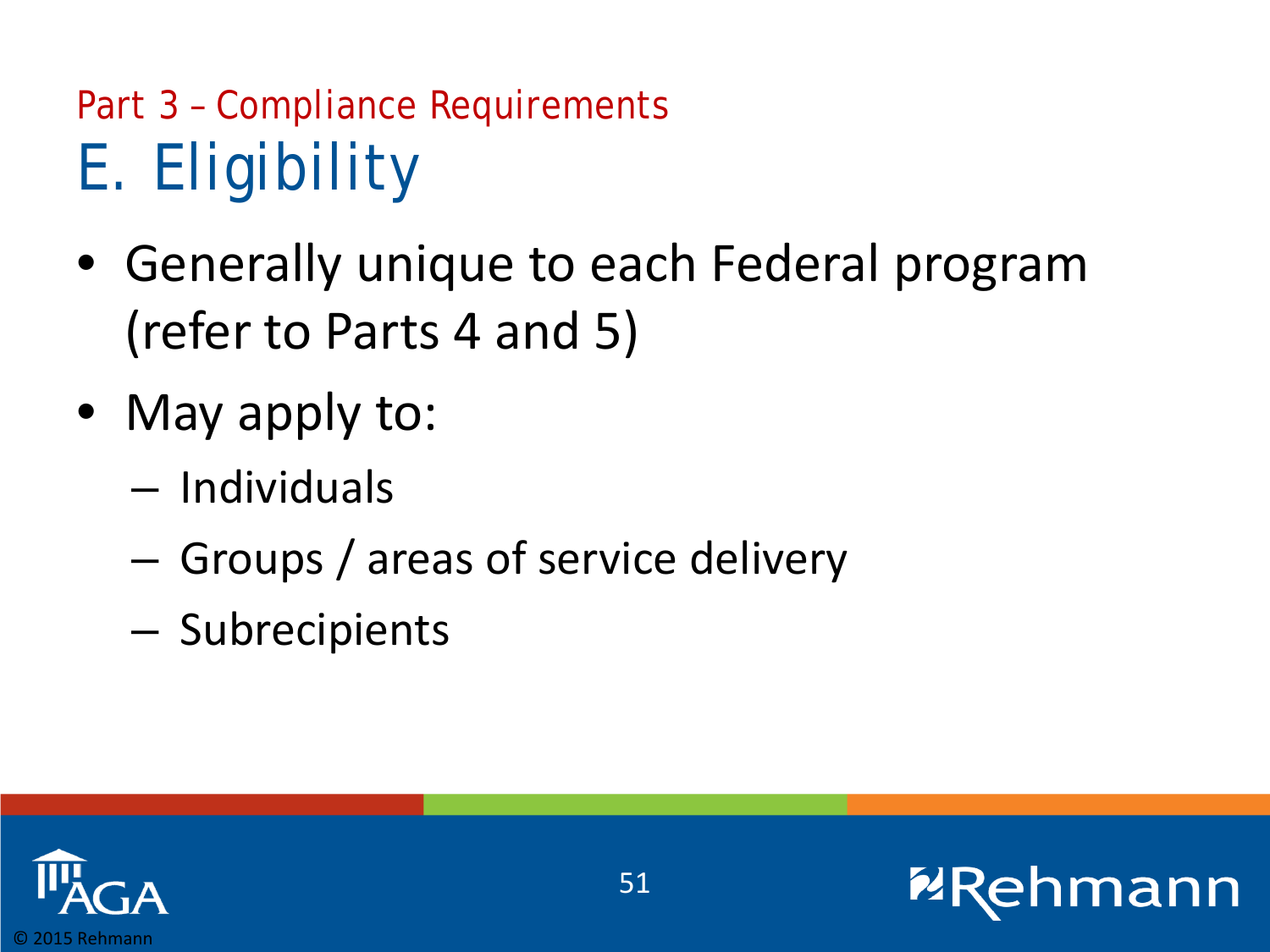# Part 3 – Compliance Requirements F. Equipment/Real Property Mgmt

- Title to equipment (>\$5,000) purchased with federal funds rests with the non-federal entity
	- Property records must be maintained
	- Inventory taken every 2 years
	- Proceeds from sale may be reinvested or returned to the federal government



חו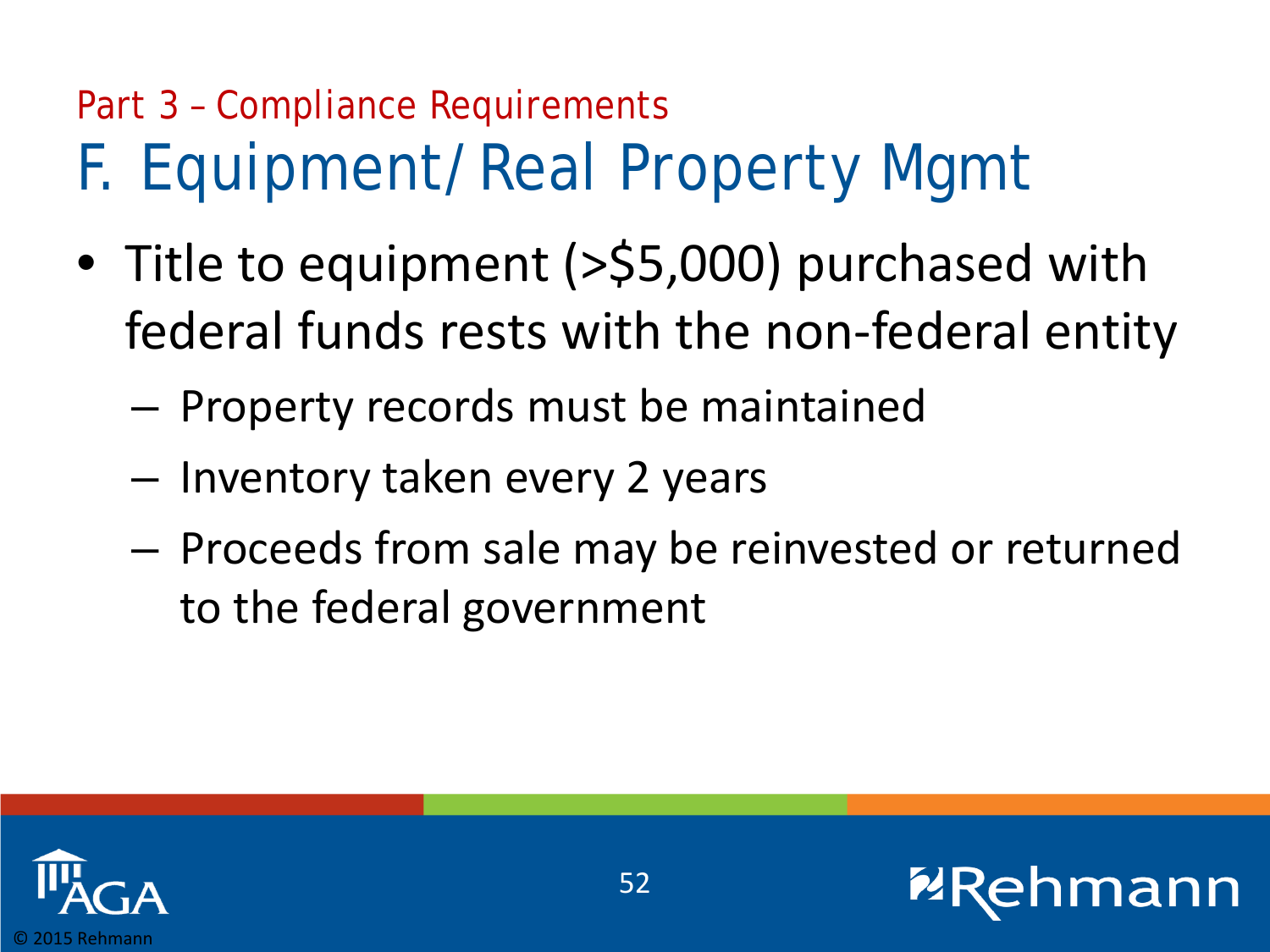## Part 3 – Compliance Requirements G. Matching, Level of Effort, Earmarking

- Generally unique to each Federal program (refer to Parts 4 and 5)
	- *Matching* local/in-kind contributions
	- *Level of Effort*  supplement vs. supplant
	- *Earmarking* % of funding used for specific purposes



חו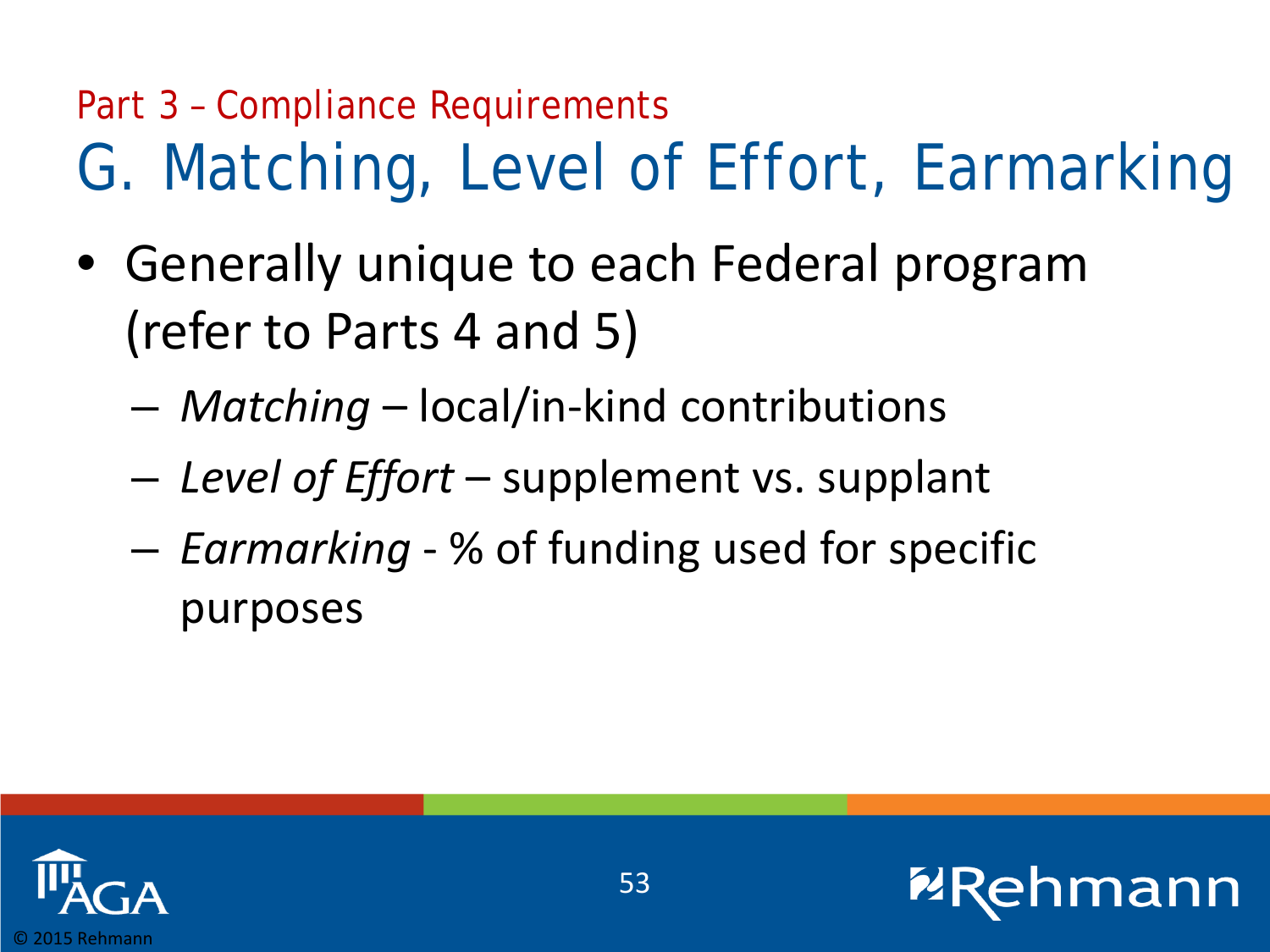#### Part 3 – Compliance Requirements H. Period of Performance

- Federal funds may only be expended during the time specified in the grant agreement
- Unpaid obligations must generally be liquidated within 90 days of the end of the funding period



ann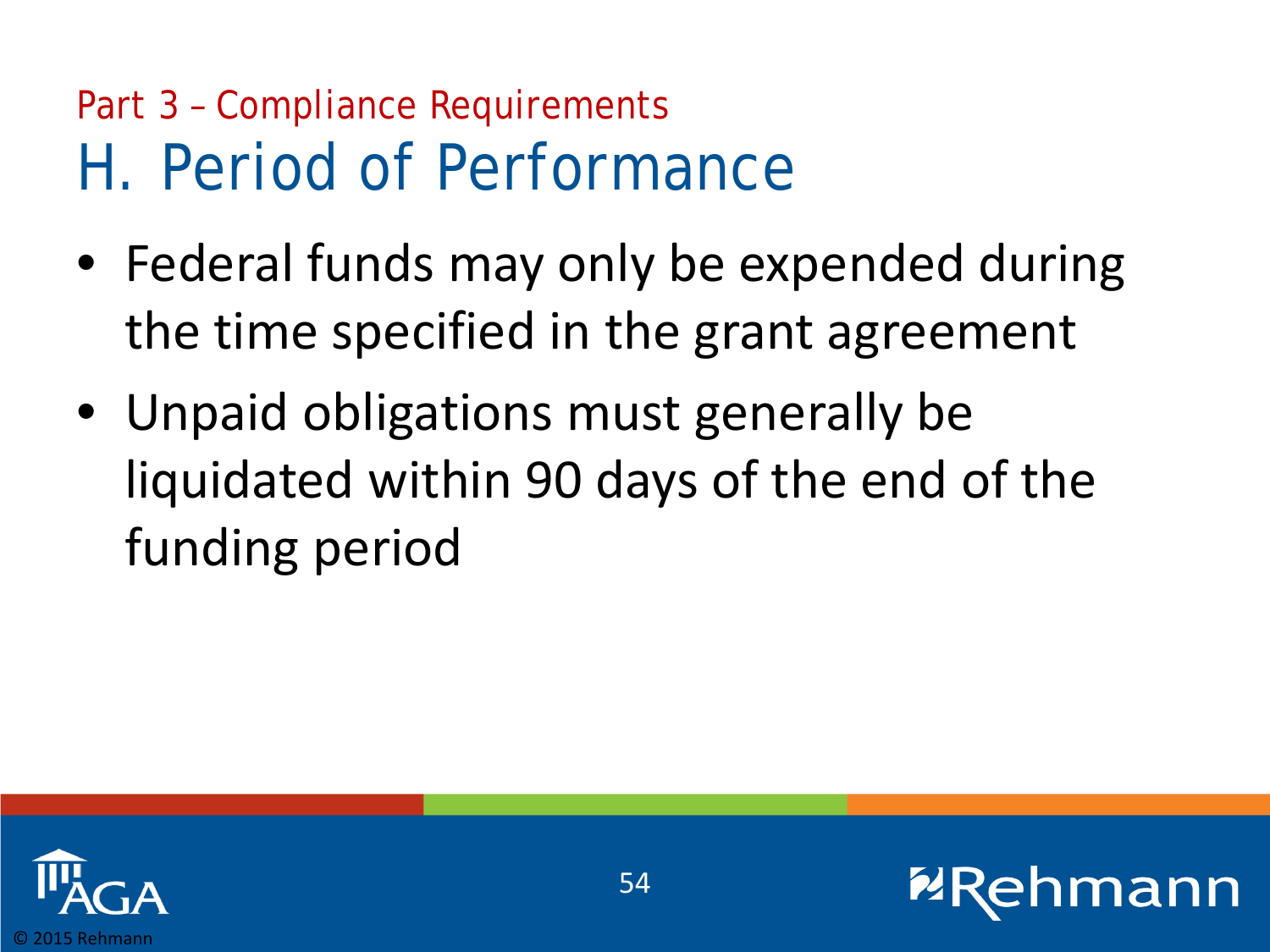### Part 3 – Compliance Requirements I. Procurement, Suspension/Debarment

- Part 3.1:
	- Procurement follow local practices
		- Federal awarding agency approval may be required for procurements over \$100,000



mann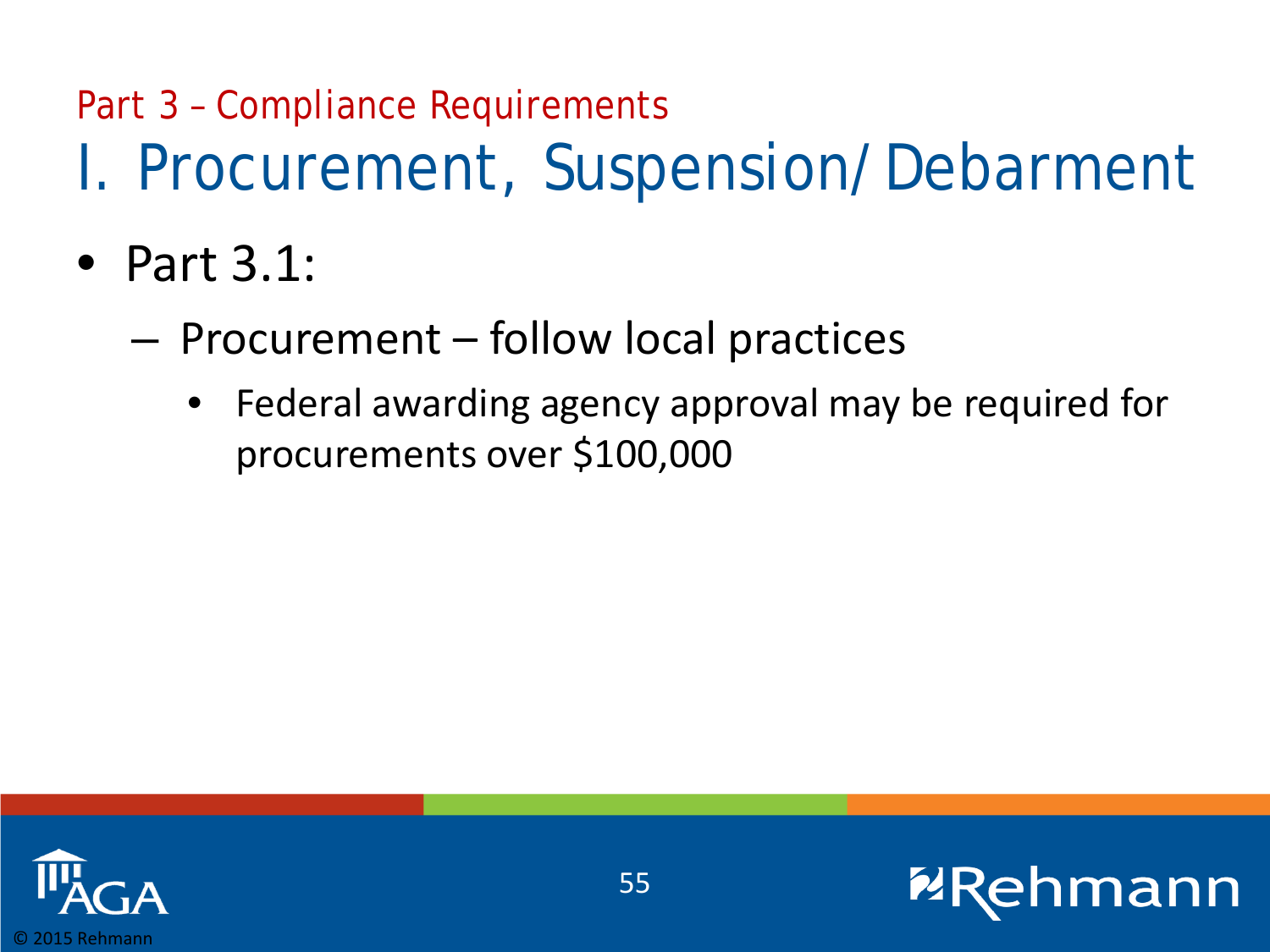### Part 3 – Compliance Requirements I. Procurement, Suspension/Debarment

- Part 3.2:
	- Procurement follow local practices
		- Micro-purchase < \$3,000 (need only be "reasonable")
		- Small purchase < \$150,000 (obtain price quotes)
		- Over \$150,000:
			- Sealed bids
			- Competitive proposals
			- Noncompetitive proposals

– One year grace period for implementation



mann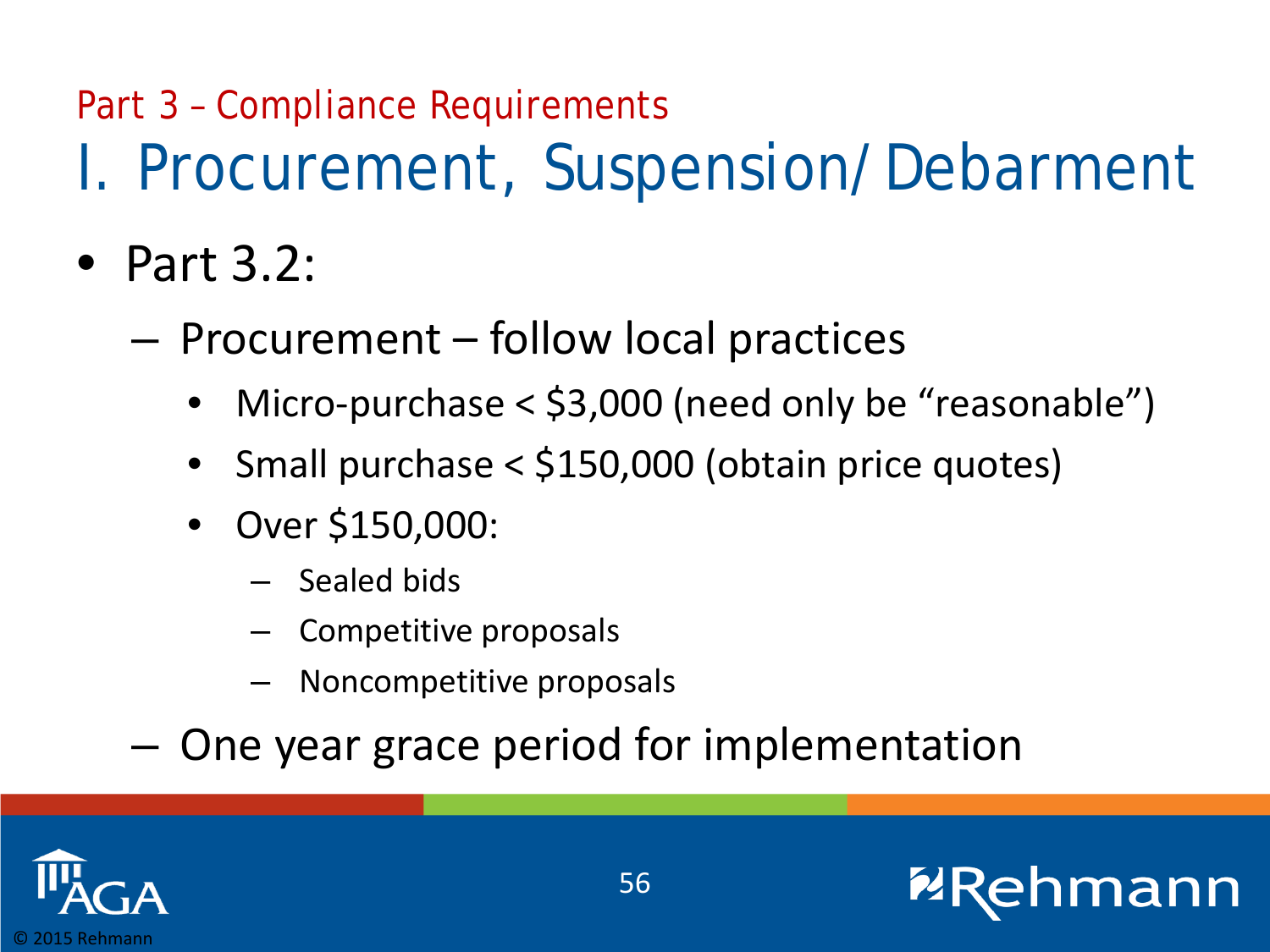#### Part 3 – Compliance Requirements I. Procurement, Suspension/Debarment

- Suspension and debarment
	- No "covered transactions" with federally blacklisted parties
		- Procurement contracts for goods or services expected to exceed \$25,000
		- All non-procurement transactions (subawards)
	- See www.sam.gov for the list of excluded parties

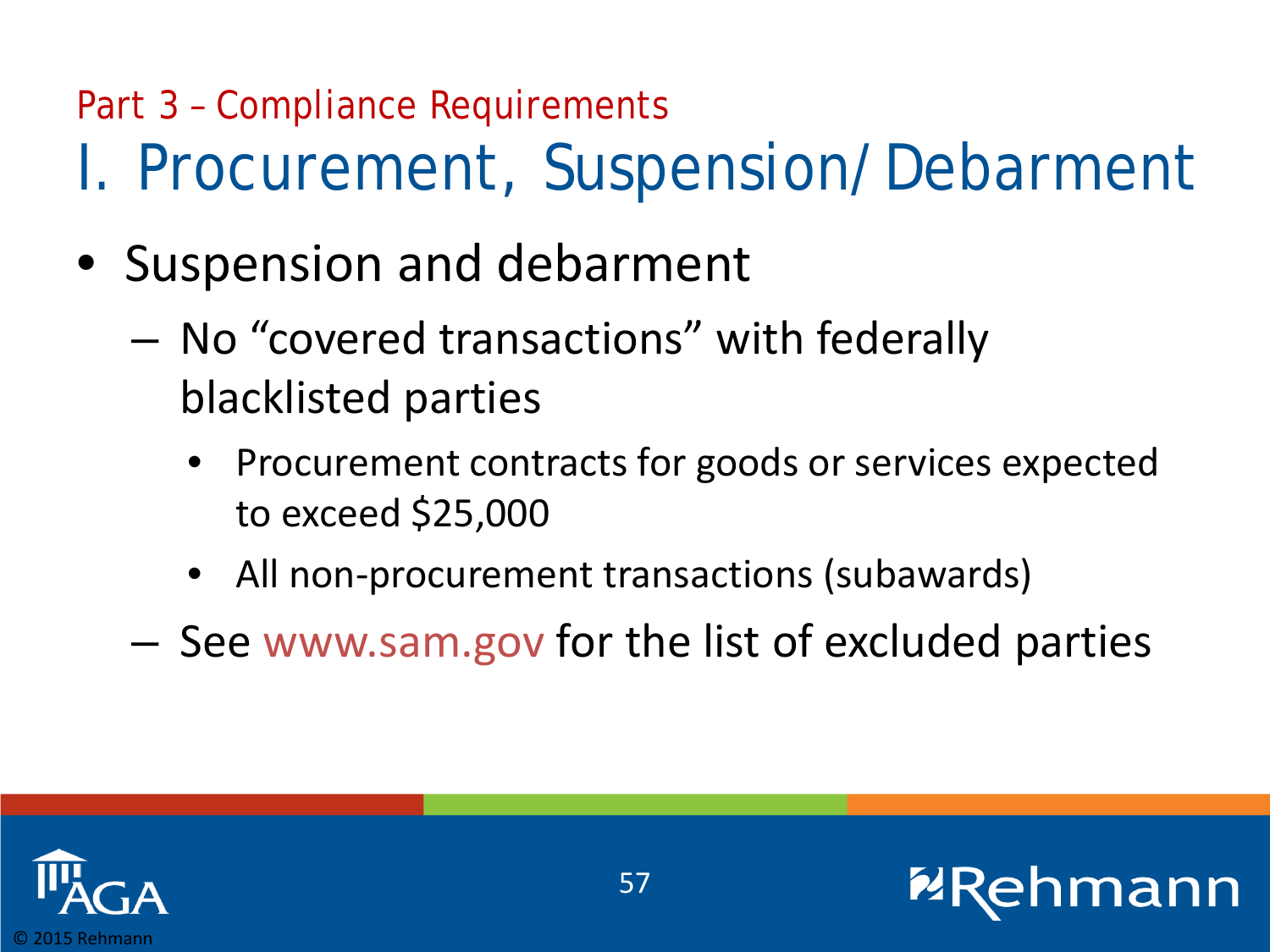## Part 3 – Compliance Requirements J. Program Income

- Gross income directly generated by a federally funded project
	- Fees
	- Interest
	- Refunds / proceeds from sales
- May be deducted from program costs, added to the budget, or used to meet matching requirements

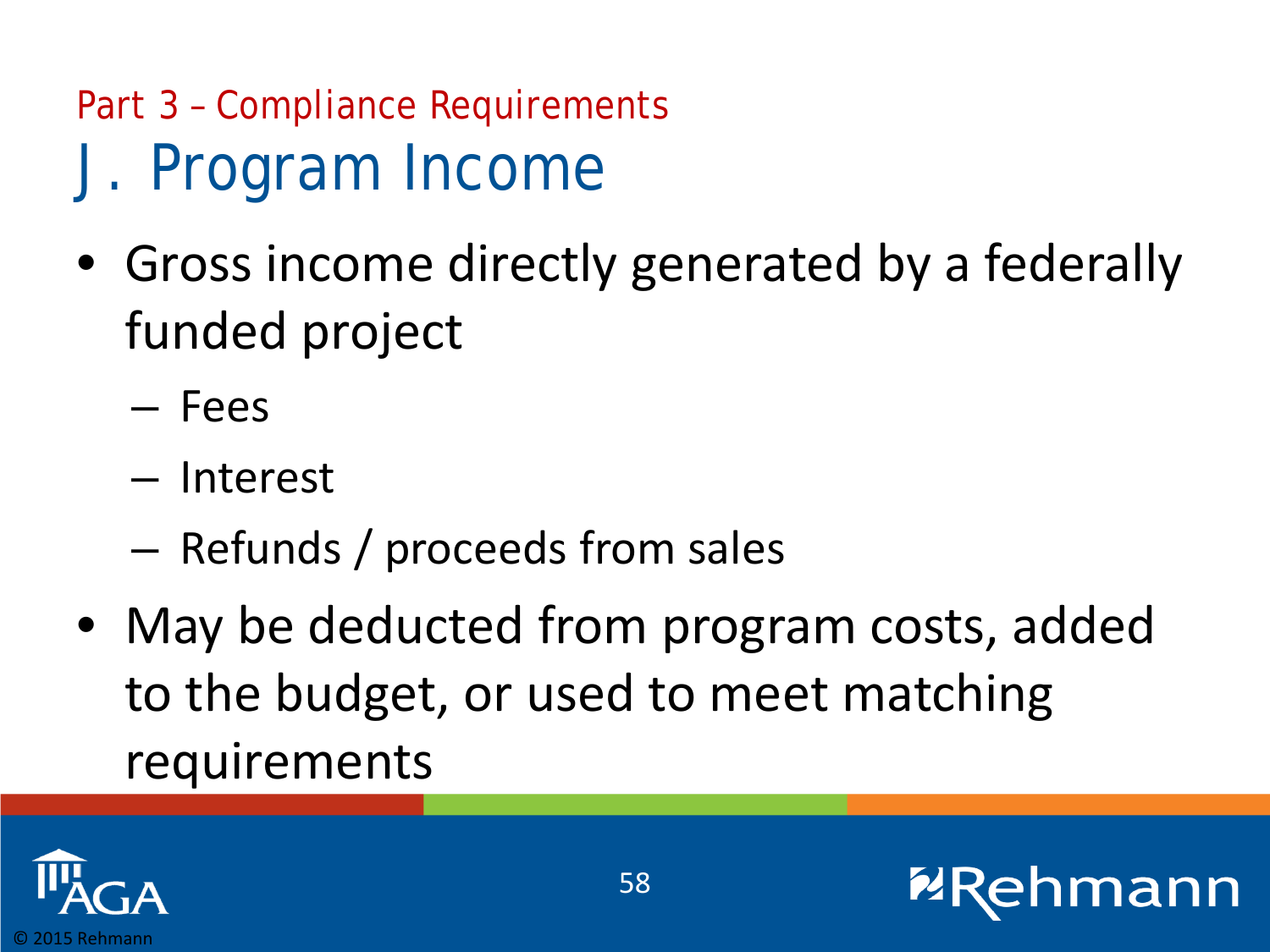#### Part 3 – Compliance Requirements K. [Reserved]

• Formerly Real Property Acquisition/Relocation Assistance



**2R** 

**nmann**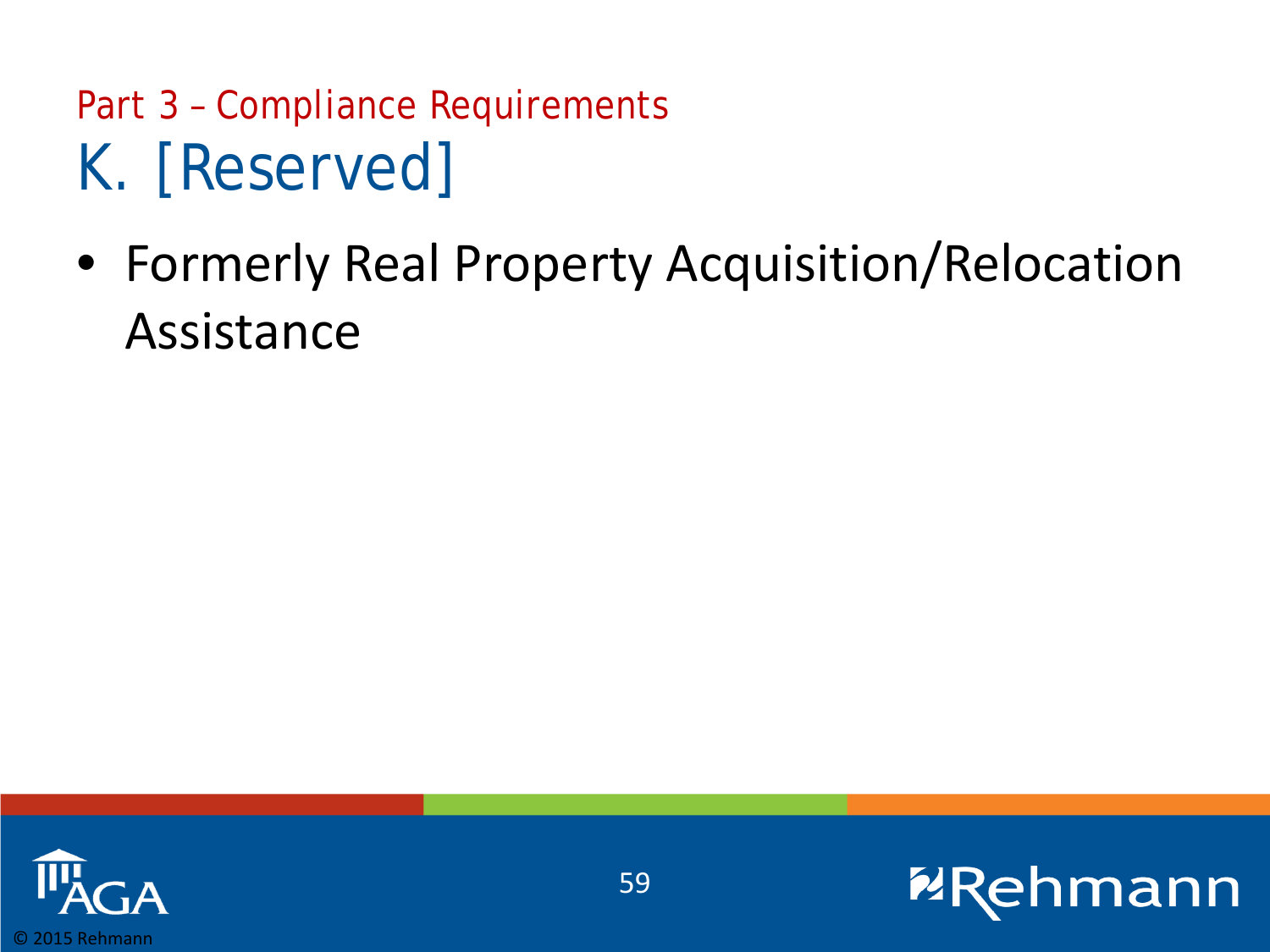## Part 3 – Compliance Requirements L. Reporting

- Use of standard OMB forms (SF-270 & SF-425)
- Federal Funding Accountability and Transparency Act (FFATA) requirements have been removed from the compliance supplement

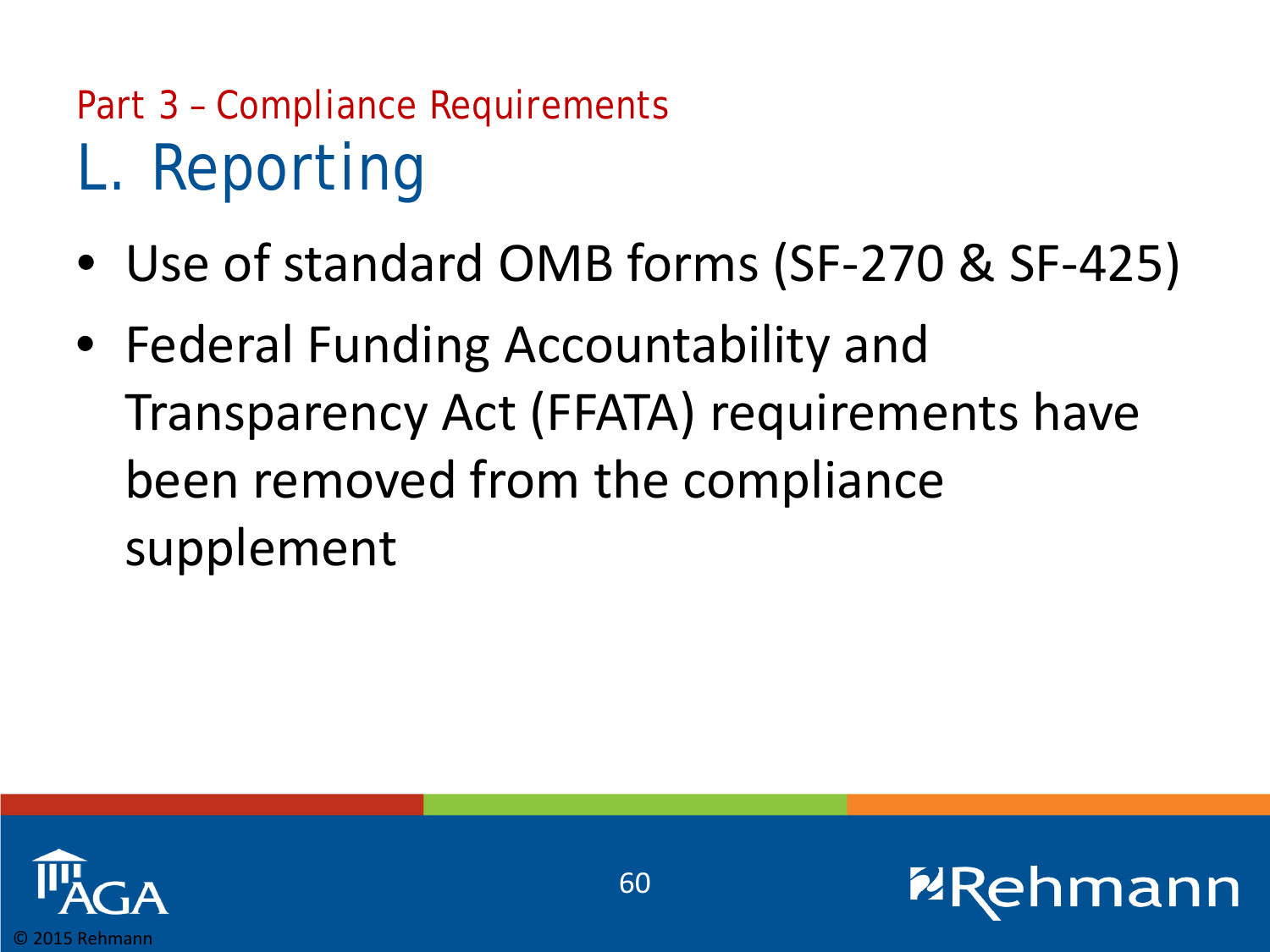## Part 3 – Compliance Requirements M. Subrecipient Monitoring

- Part 3.1:
	- Responsibilities of pass-through entities:
		- Determining Subrecipient Eligibility
		- ARRA Central Contractor Registration (CCR)
		- Award Identification
		- During-the-Award Monitoring
		- Subrecipient Audits
		- Ensuring Accountability of For-Profit Subrecipients
		- Pass-Through Entity Impact

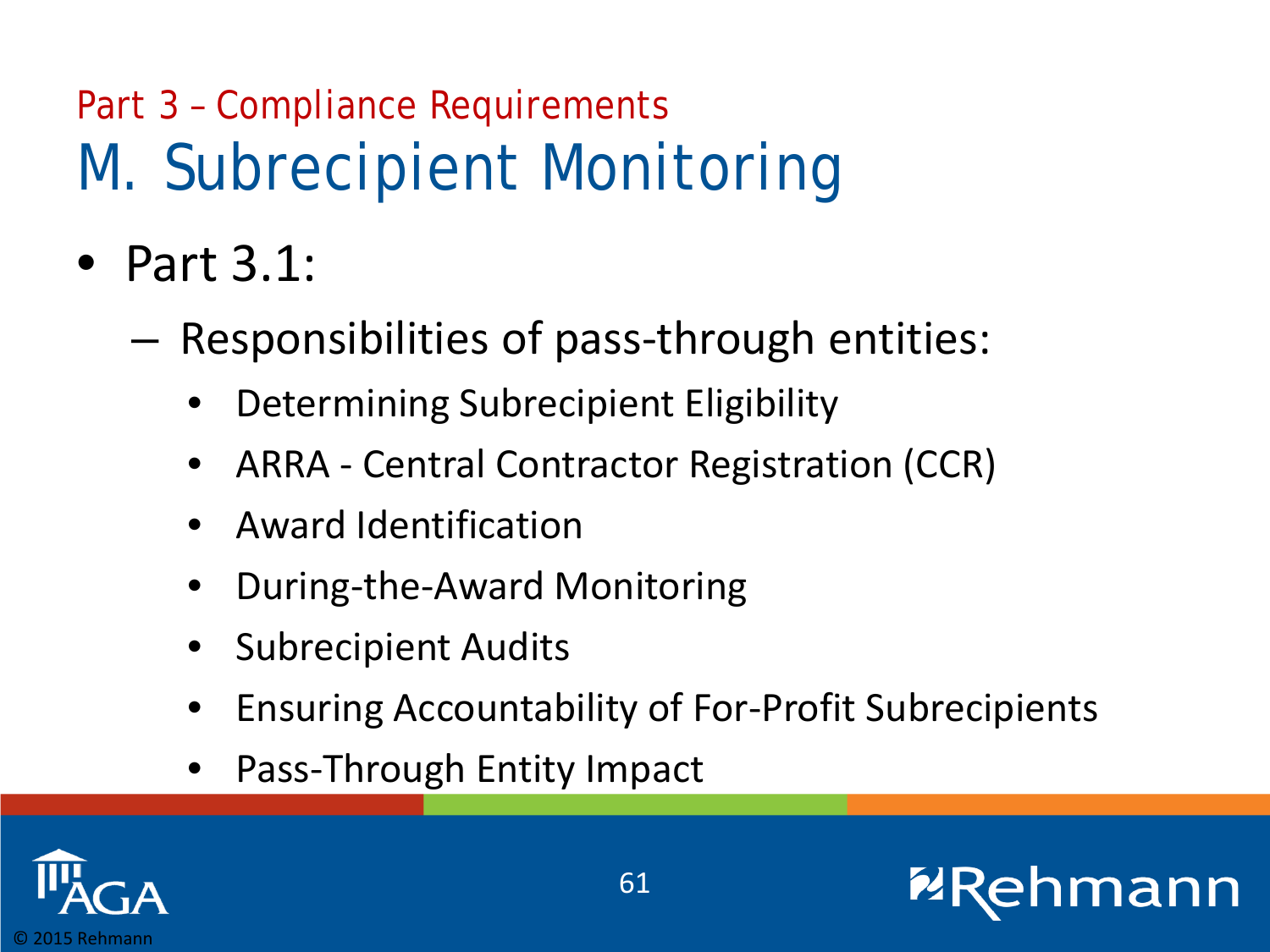### Part 3 – Compliance Requirements M. Subrecipient Monitoring

- Part 3.2:
	- Responsibilities of pass-through entities:
		- Identify the Award and Applicable Requirements
		- Evaluate Risk
		- Monitor
		- Ensure Accountability of For-Profit Subrecipients

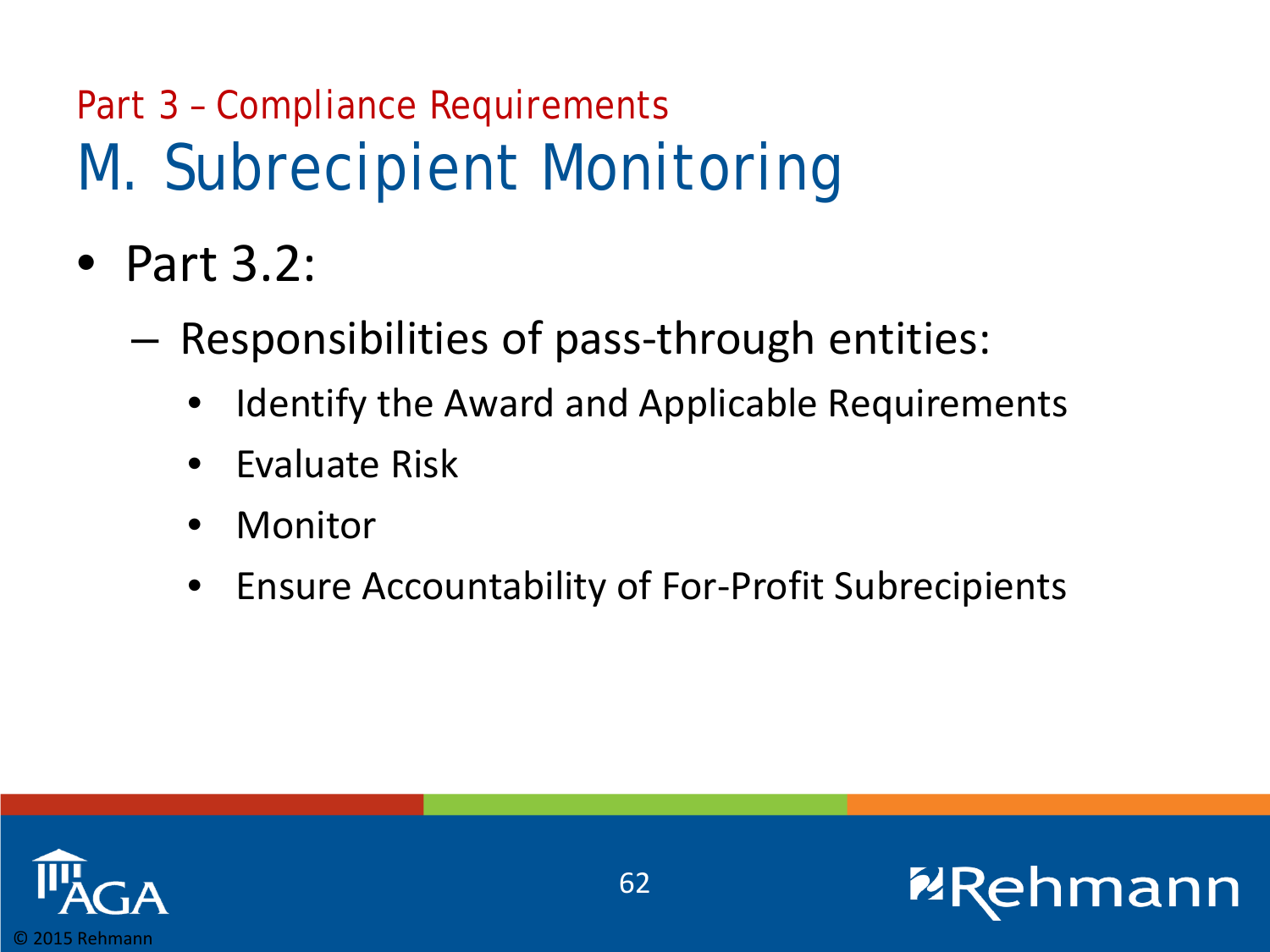#### Part 3 – Compliance Requirements N. Special Tests and Provisions

- Generally unique to each Federal program (refer to Parts 4 and 5)
- Part 3.1 ARRA Special Tests and Provisions:
	- Separate accountability for ARRA funding
	- Presentation on SEFA and Data Collection Form
	- Subrecipient monitoring



าท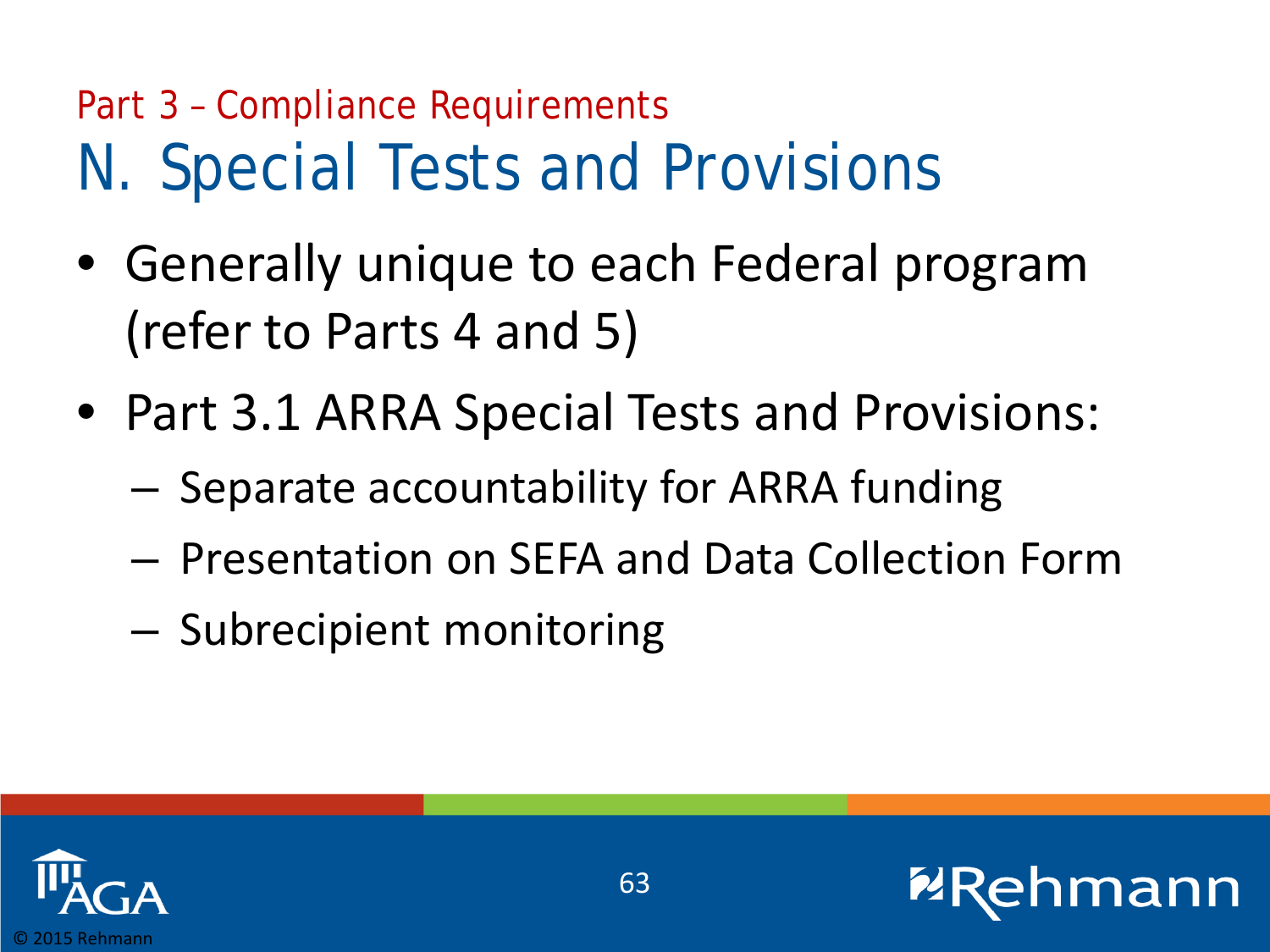# CPE Prompt 4 of 4

- Which of the following statements are true?
	- A. Auditors only test compliance requirements that are applicable to a particular program
	- B. Auditors only test requirements that could have a direct and material effect on compliance
	- C. Grant recipients may still be subject to compliance requirements, even if the auditor doesn't elect to test them during an audit
	- D. All of the above

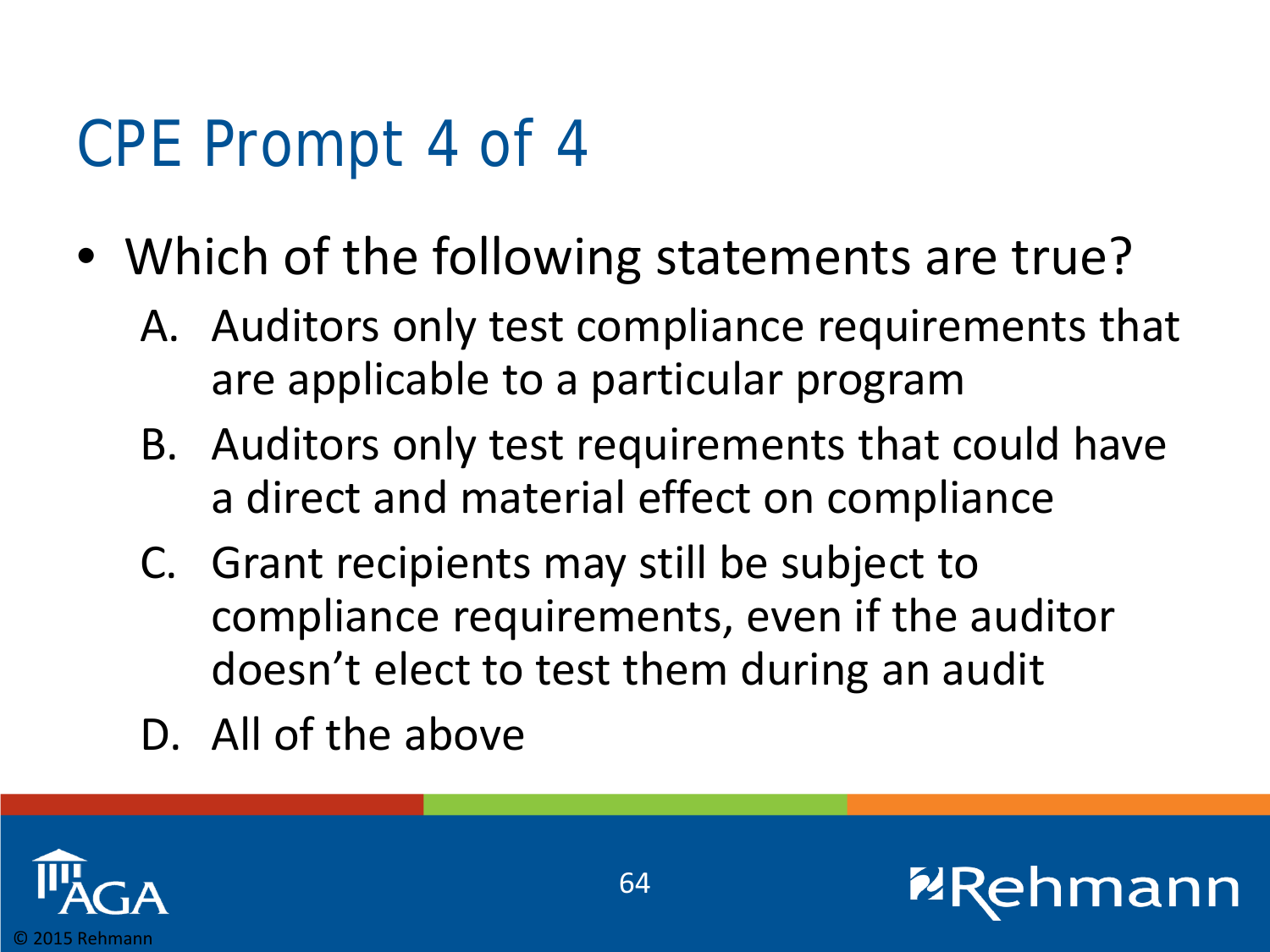# Part 4 Agency Program Requirements

- Lists specific compliance requirements, audit objectives, and suggested audit procedures for approximately 200 individual programs
	- There are approximately 1,600 active CFDA numbers per www.cfda.gov
- Certain federal agencies have cross-cutting sections that apply to multiple grants



חו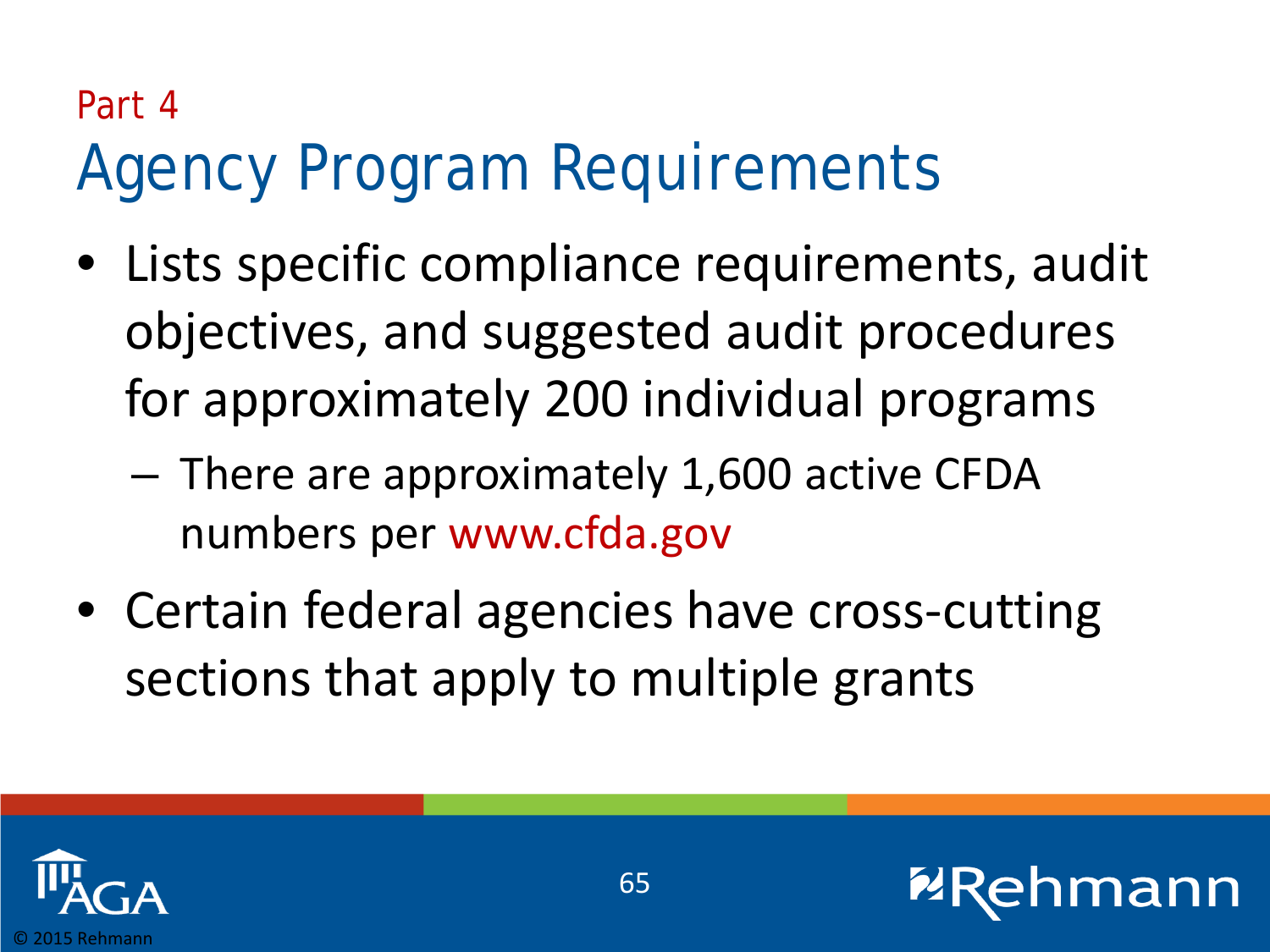#### Part 5 Clusters of Programs

- Clusters are groupings of CFDA numbers that are treated as if they are a single program for purposes of the single audit
	- Research and Development (R&D)
	- Student Financial Assistance (SFA)
	- Other clusters (approx. 35)



ann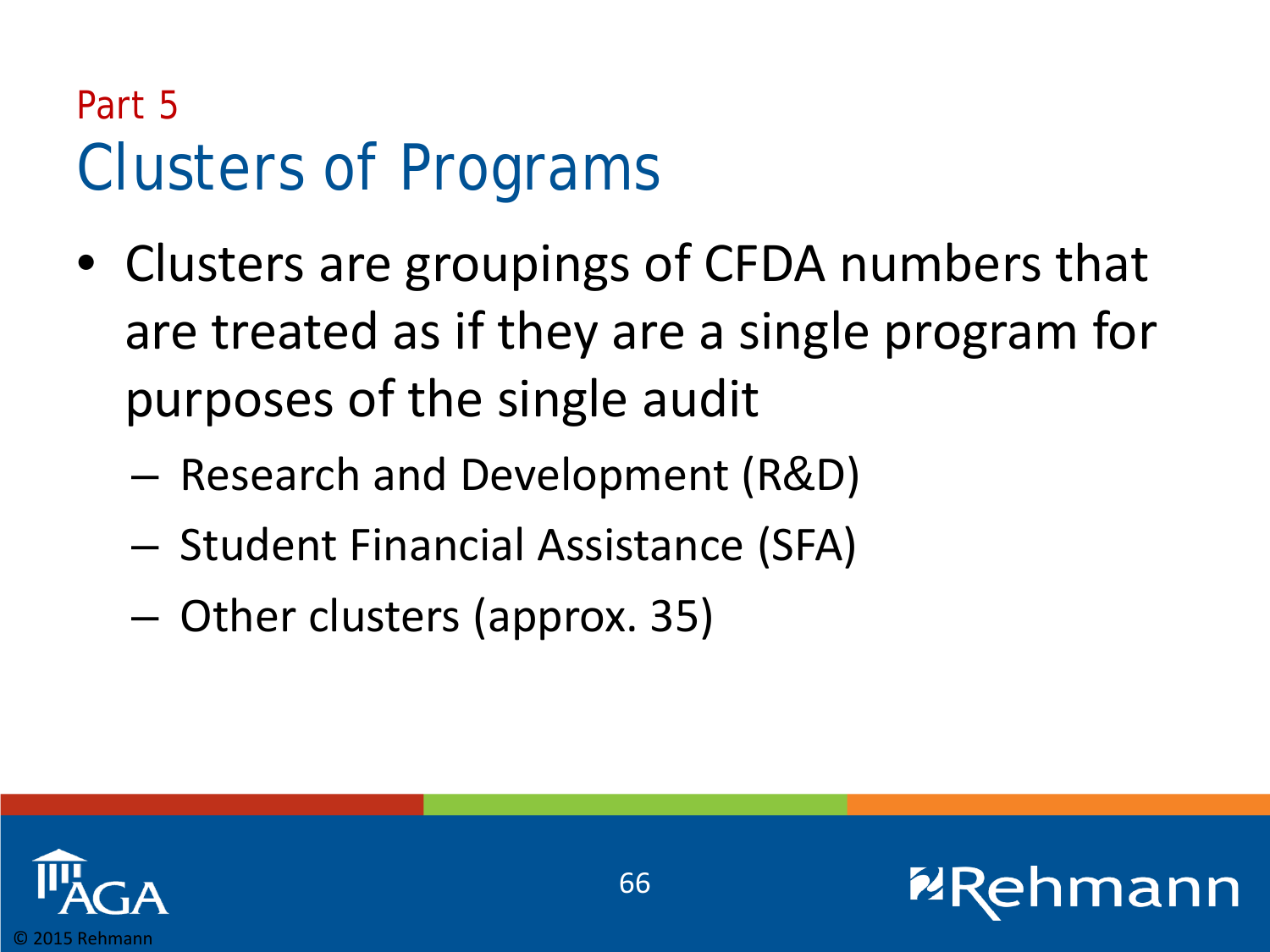#### Part 6 Internal Control

- The 2014 Compliance Supplement included suggested controls for each compliance area
- These have been removed pending a substantial update to comply with the 2013 revision to COSO
- It is expected to return in 2016



חו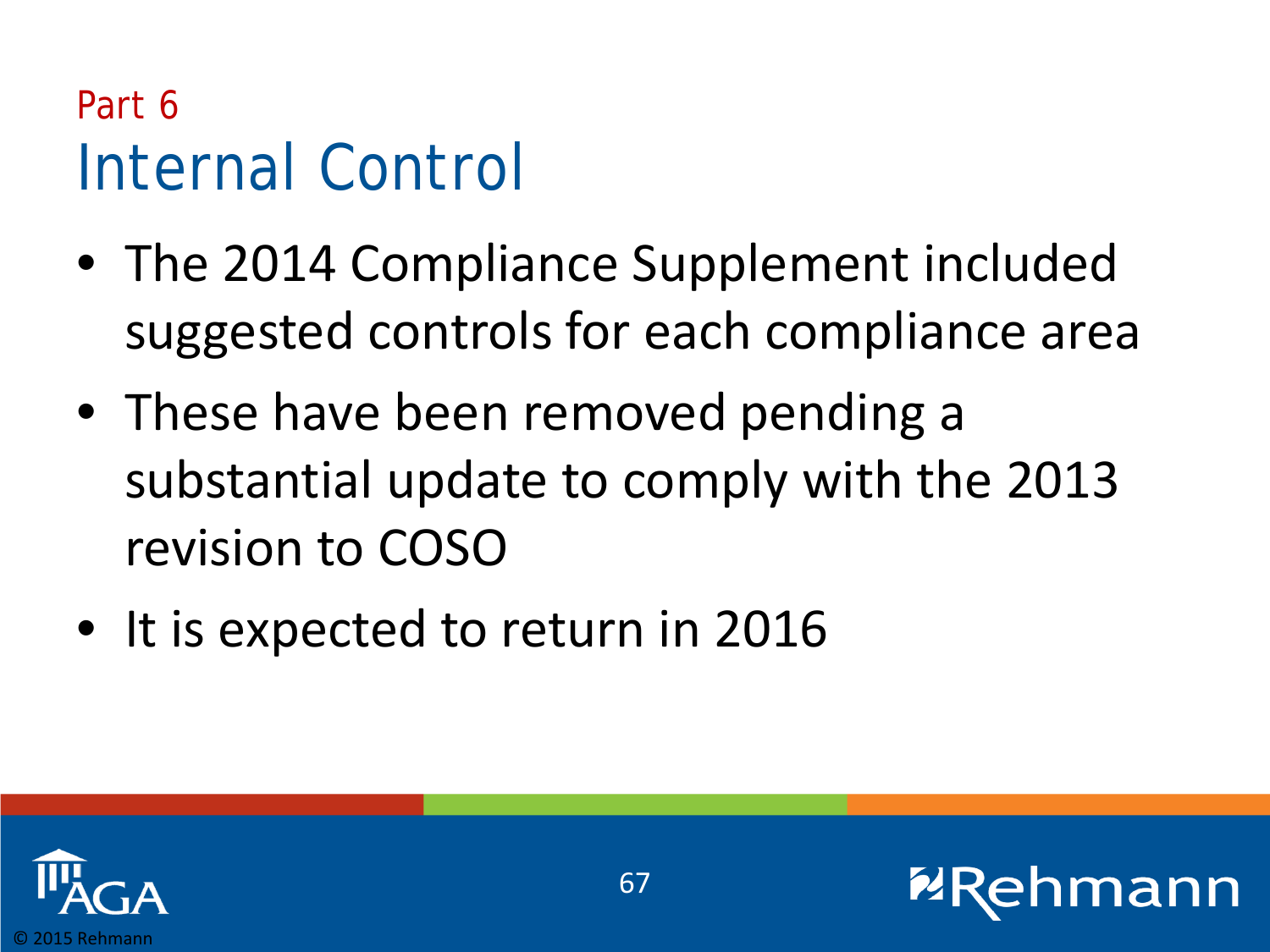#### Part 7

# Programs Not Included in the CS

• Provides guidance on identifying applicable compliance requirements, and determining appropriate audit procedures



ann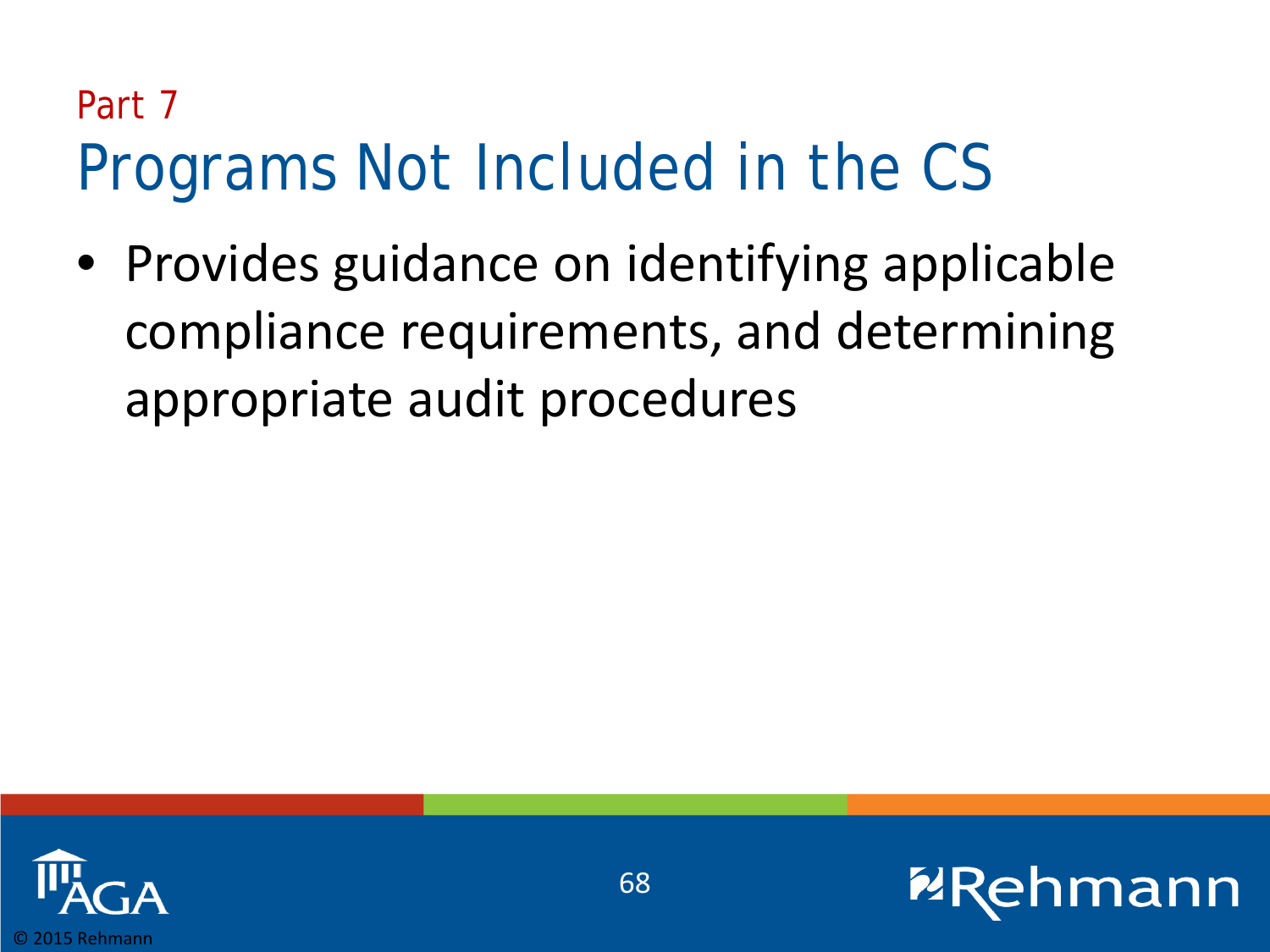#### Appendix I Federal Programs Excluded

• A (very) few federal programs are not subject to the Uniform Grant Guidance or



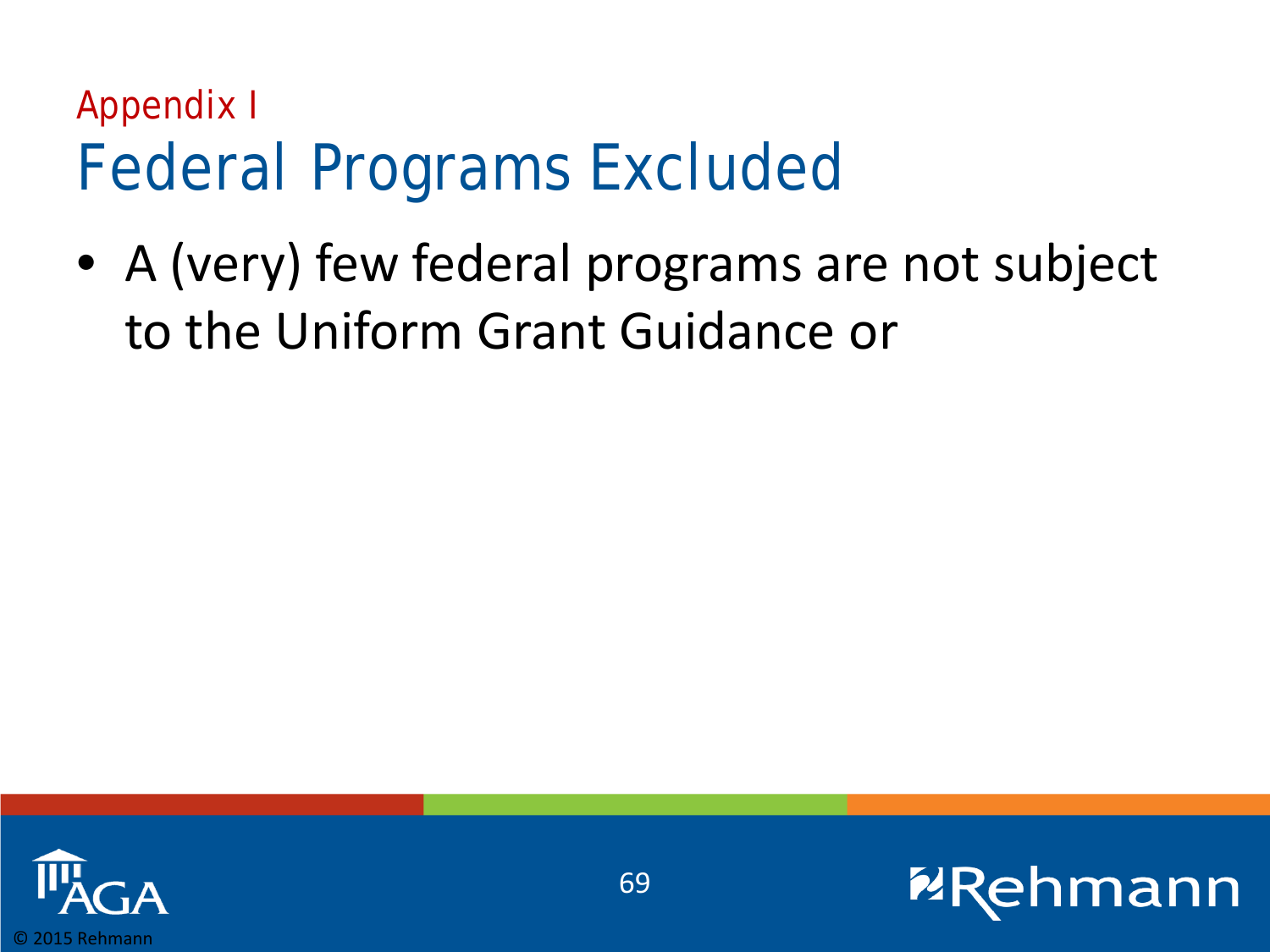#### Appendix II Federal Agency Codification

- Gives the location in the Federal Register for each agency's codification of the Uniform Guidance
	- Some agencies may have made changes to the general rule

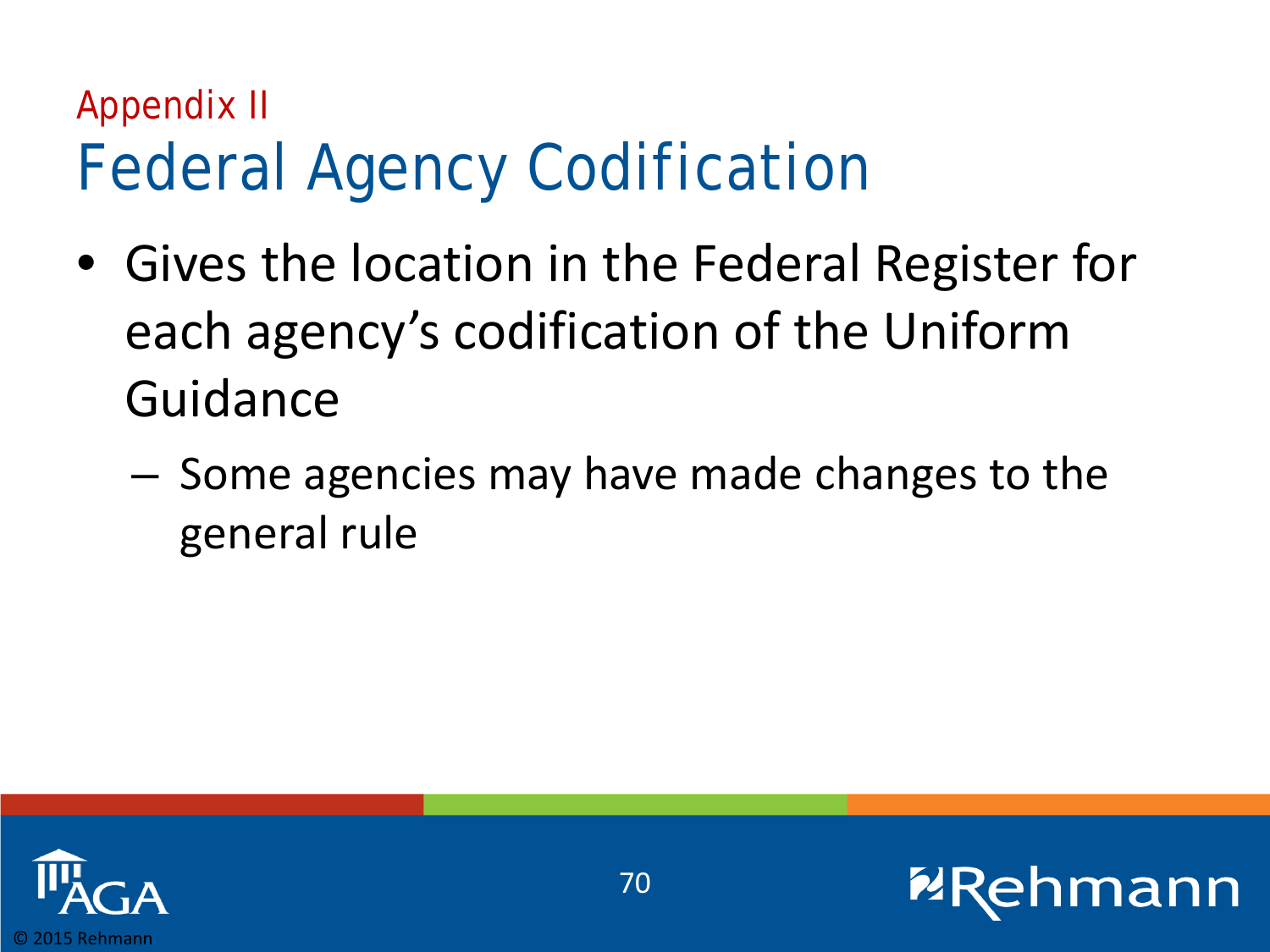## Appendix III Federal Agency Single Audit Contacts

- Contact information for each federal agency
	- Includes names, phone numbers, and email addresses

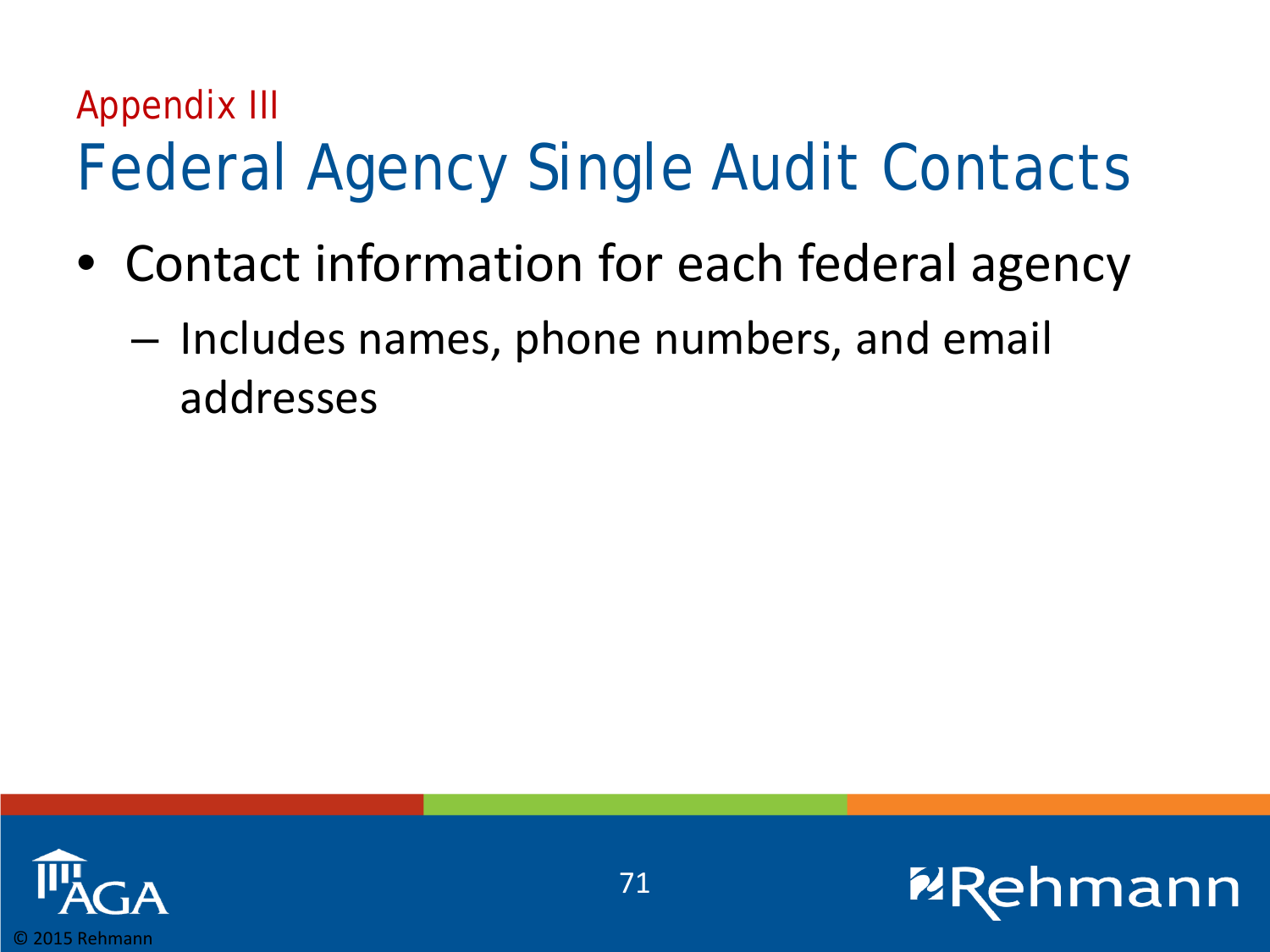#### Appendix IV Internal Reference Tables

- List of programs with the location of any "other information" provided
	- Testing
	- SEFA presentation
	- Other



mann

**2F**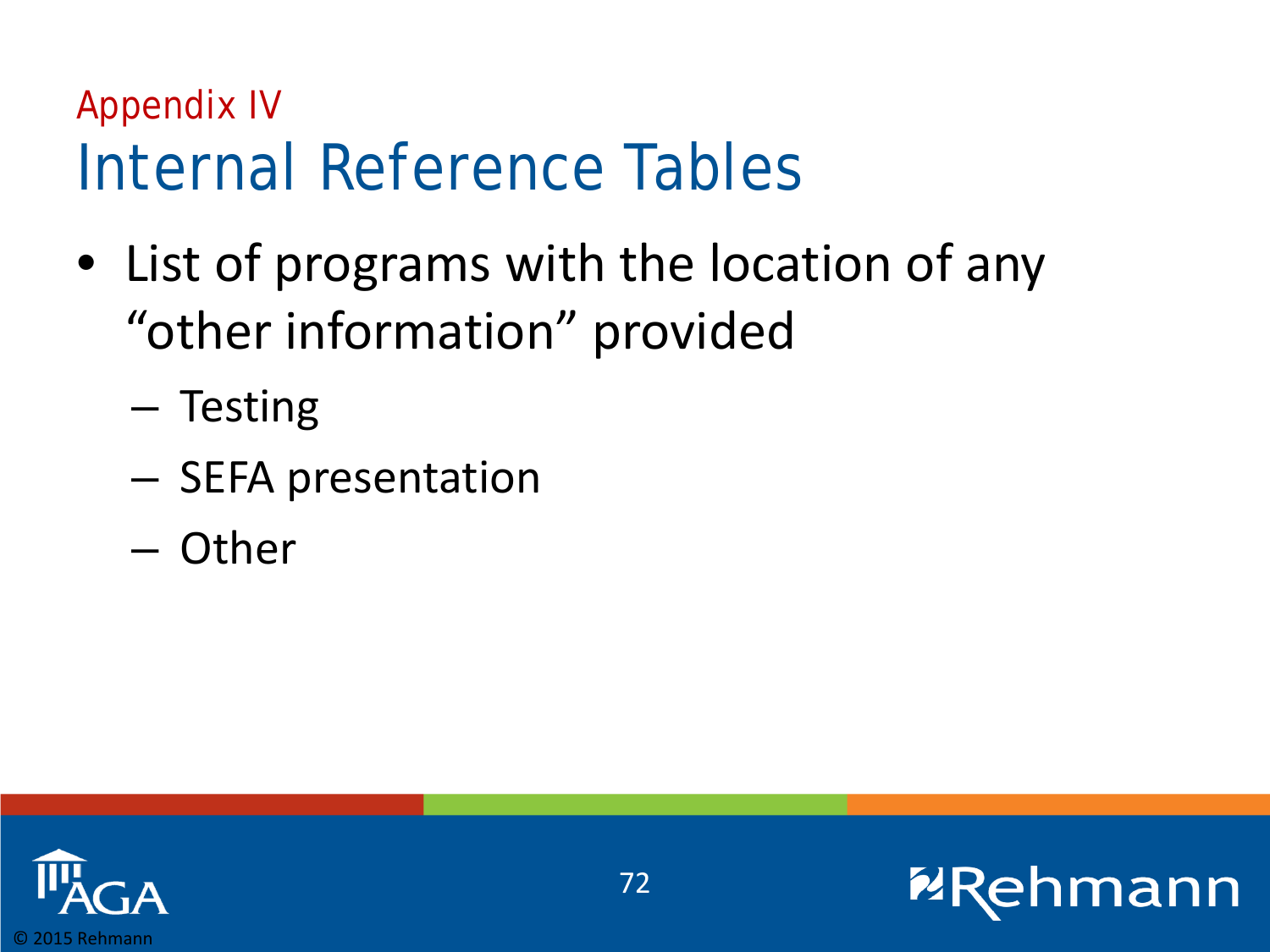## Appendix V List of Changes in the 2015 CS

- Removed A-133 from title
- Part 3 split into 3.1 and 3.2
- Updated compliance areas
- Updated references to 2 CFR 200
- Removed FFATA reporting requirements
- Various program-specific updates
- Removed Part 6 Internal Control



חו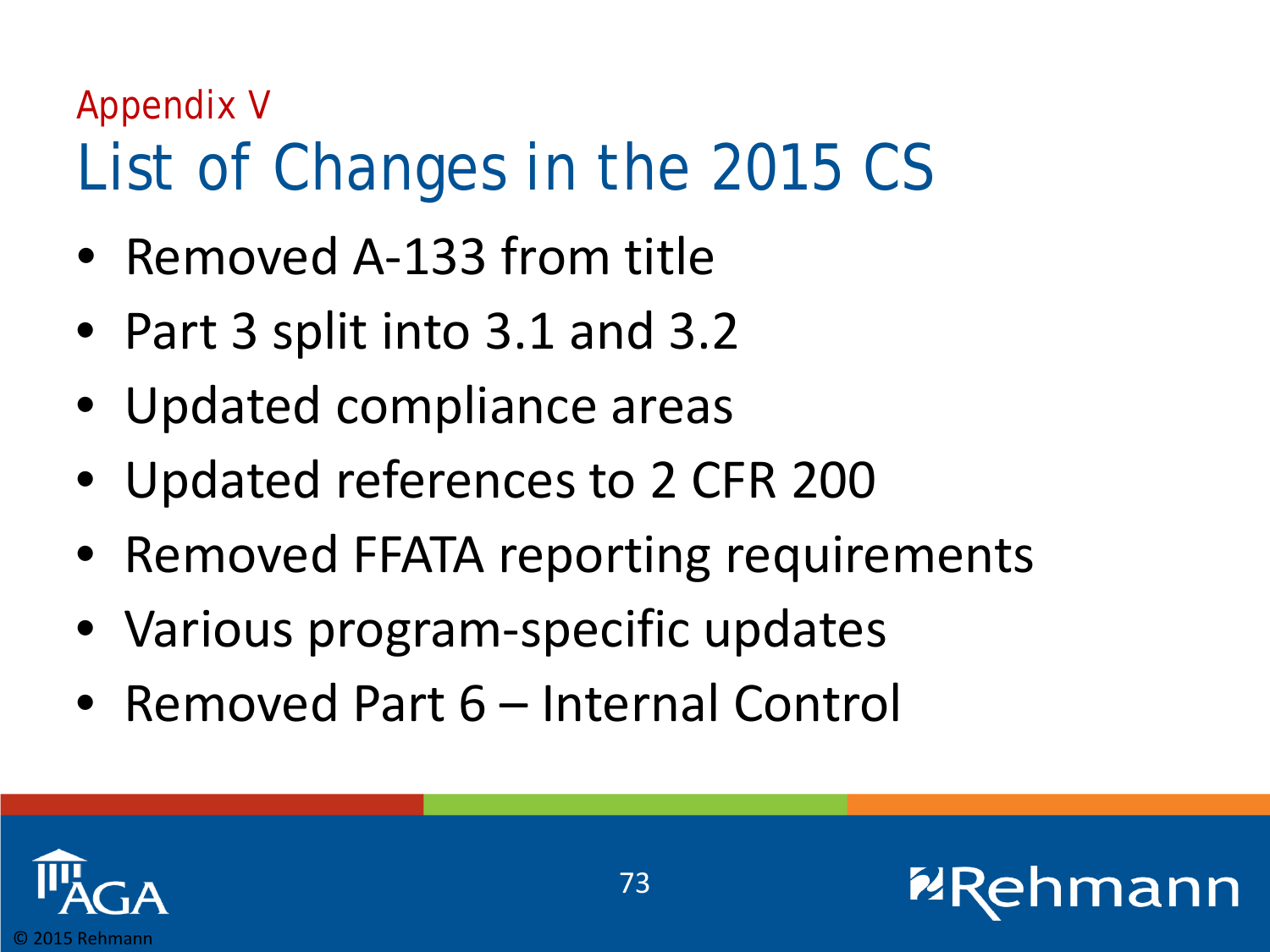## Appendix VI Program-Specific Audit Guides

- Lists separately published program-specific audit guides available
	- Includes the HUD Consolidated Audit Guide



nann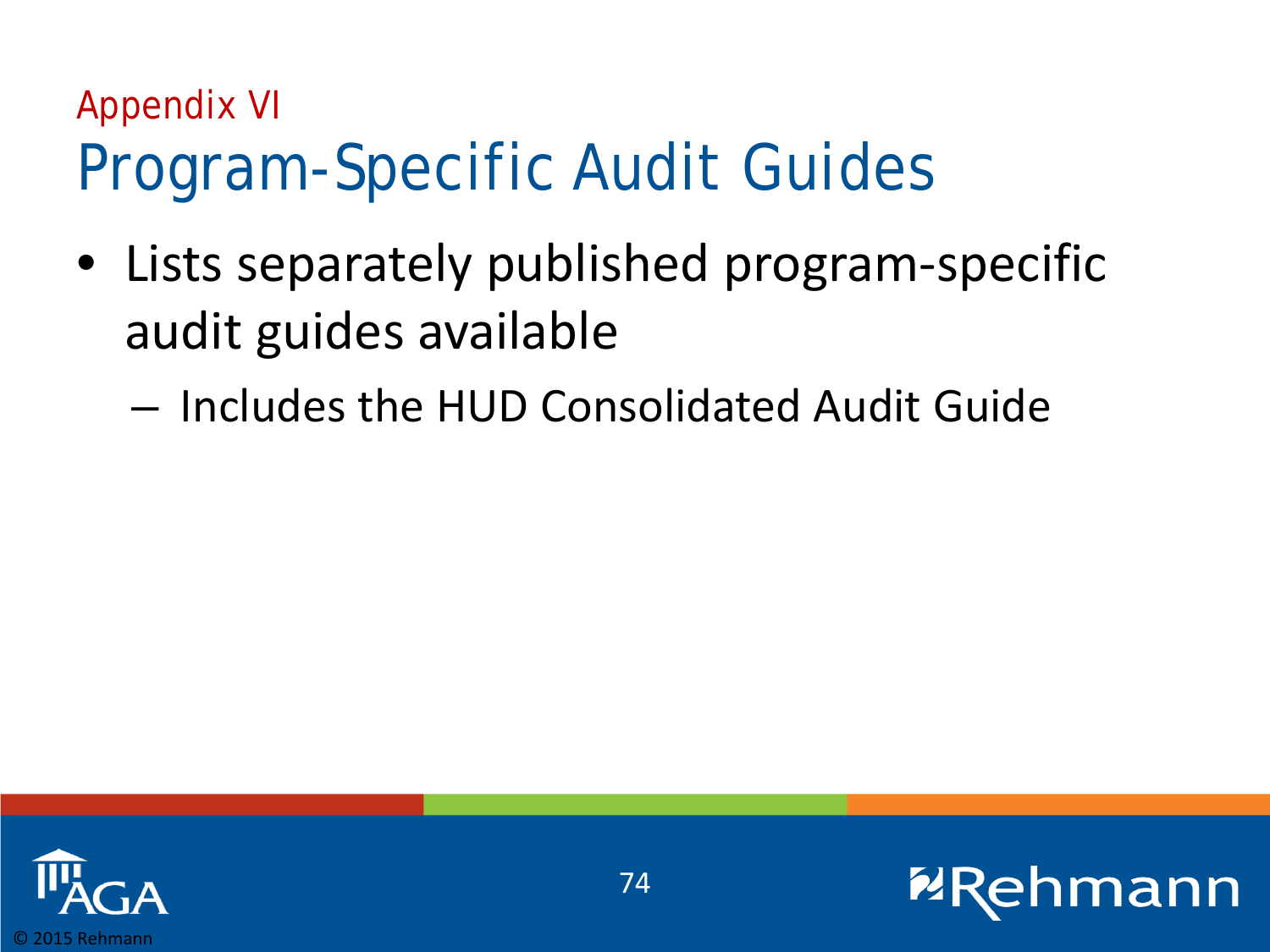Appendix VII Other Advisories

• No significant changes from 2014



**ERehmann**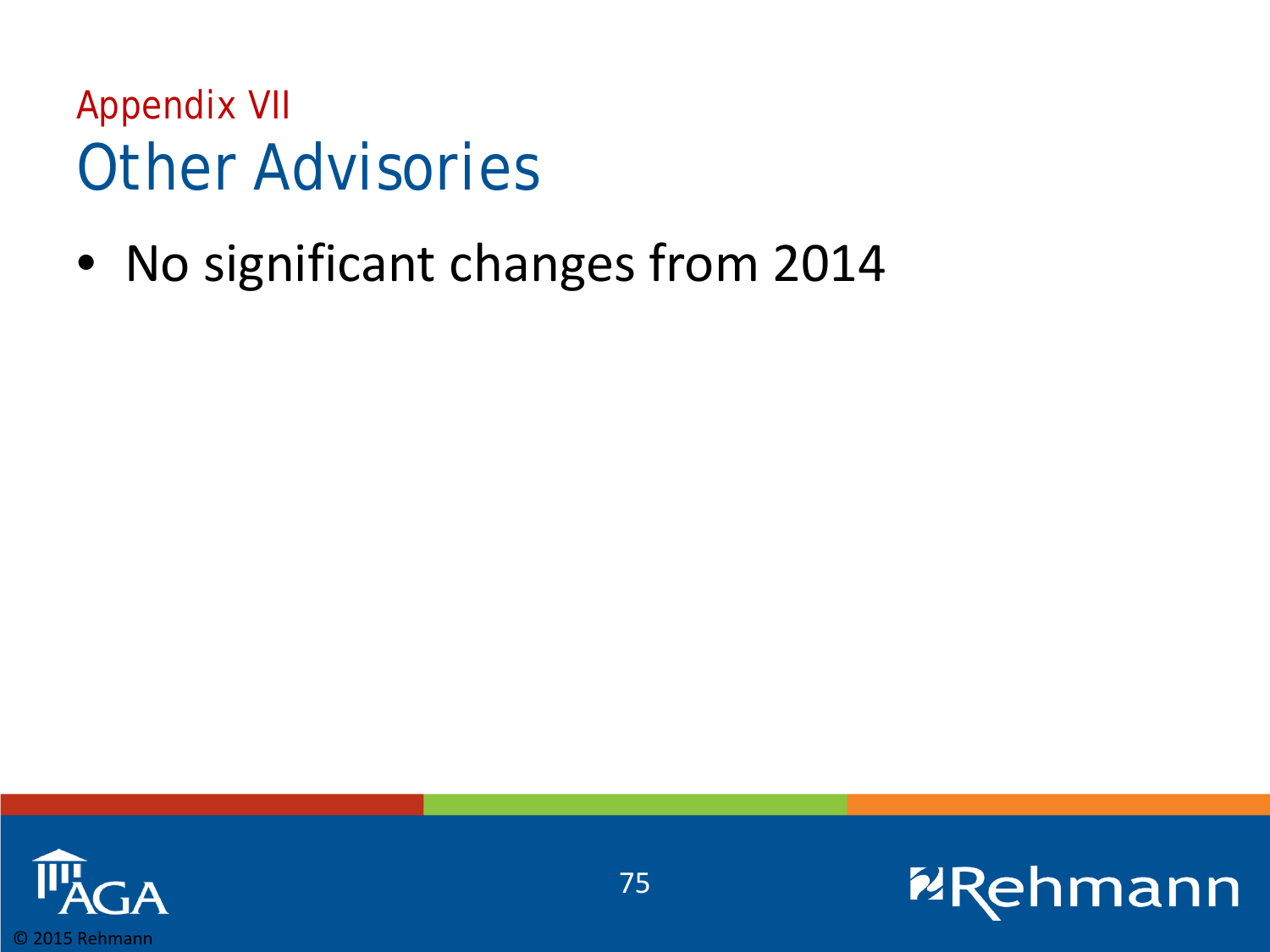## Appendix VIII Examinations of EBT Service Orgs

- Applicable to States that administer electronic benefit transfers (EBT) through service organizations
	- No significant changes from 2014



nann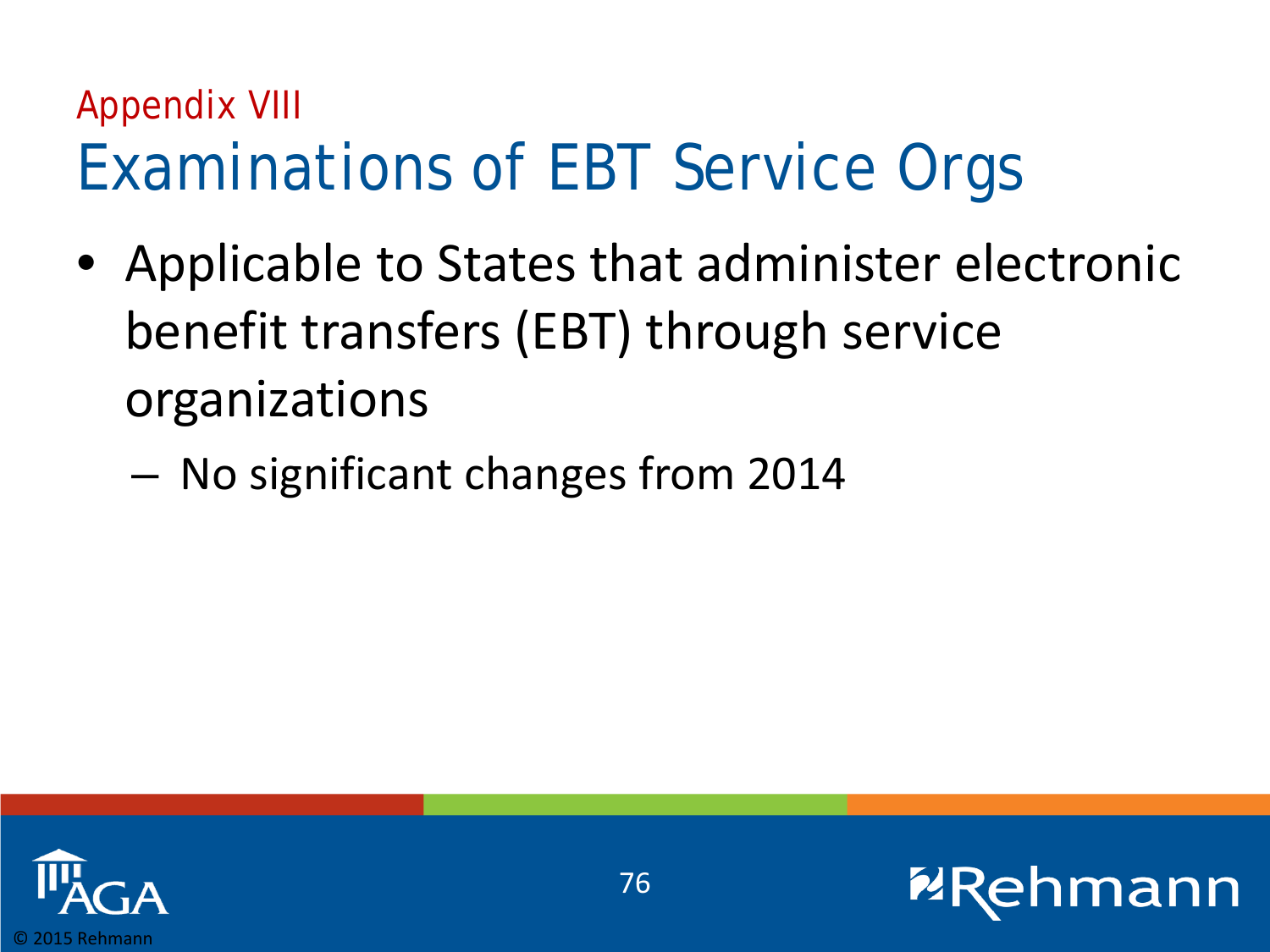#### Appendix IX Compliance Supplement Core Team

• List of team members who participated in updating the Compliance Supplement



nann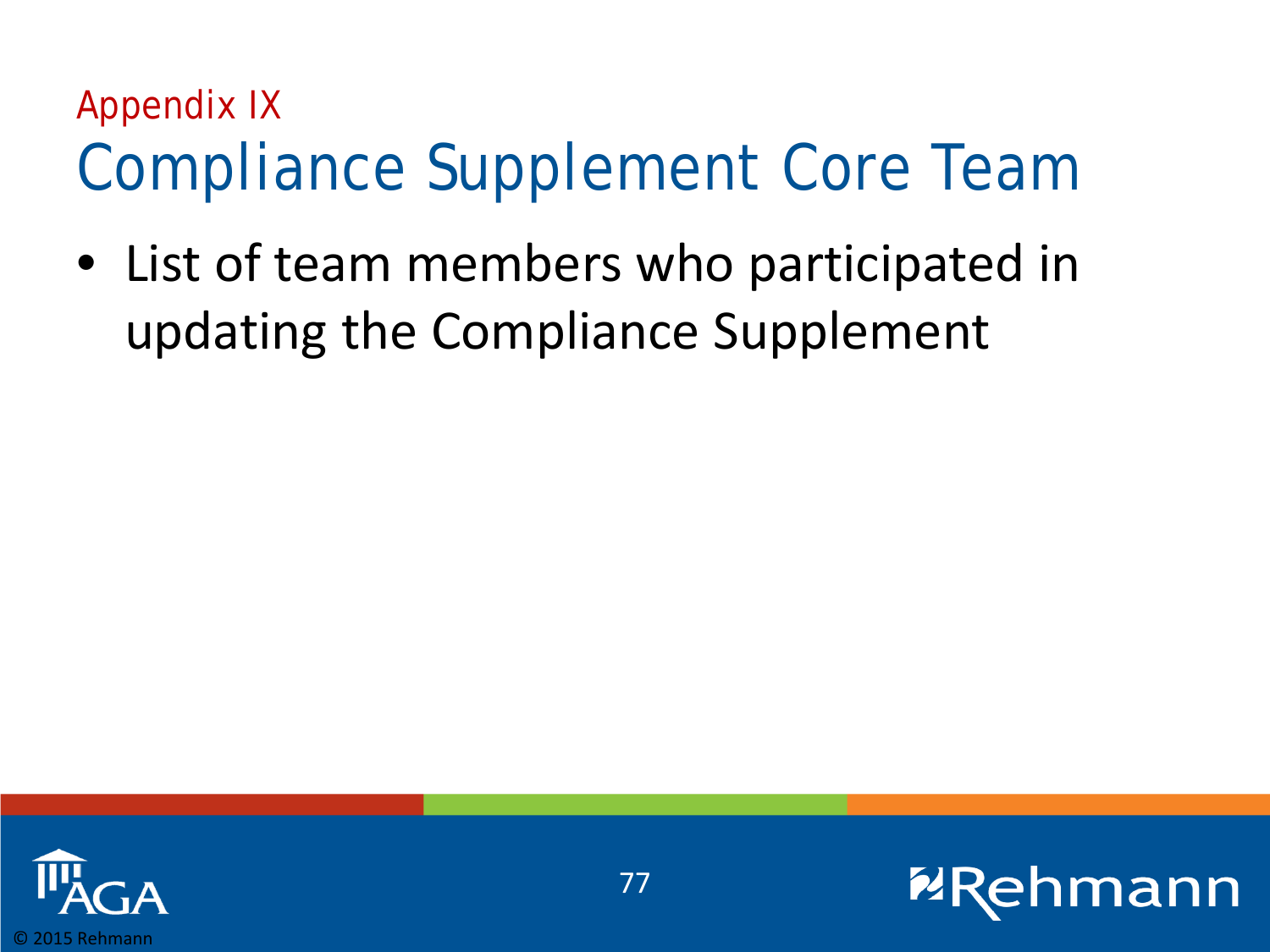#### SF-SAC Data Collection Form

- Required for all Single Audits
- Due 9 months after fiscal year end, or 30 days after receipt of the audit report
- Submitted electronically, including a textsearchable PDF of the financial statements (will be publicly available)
- Certified by the auditor and auditee



חו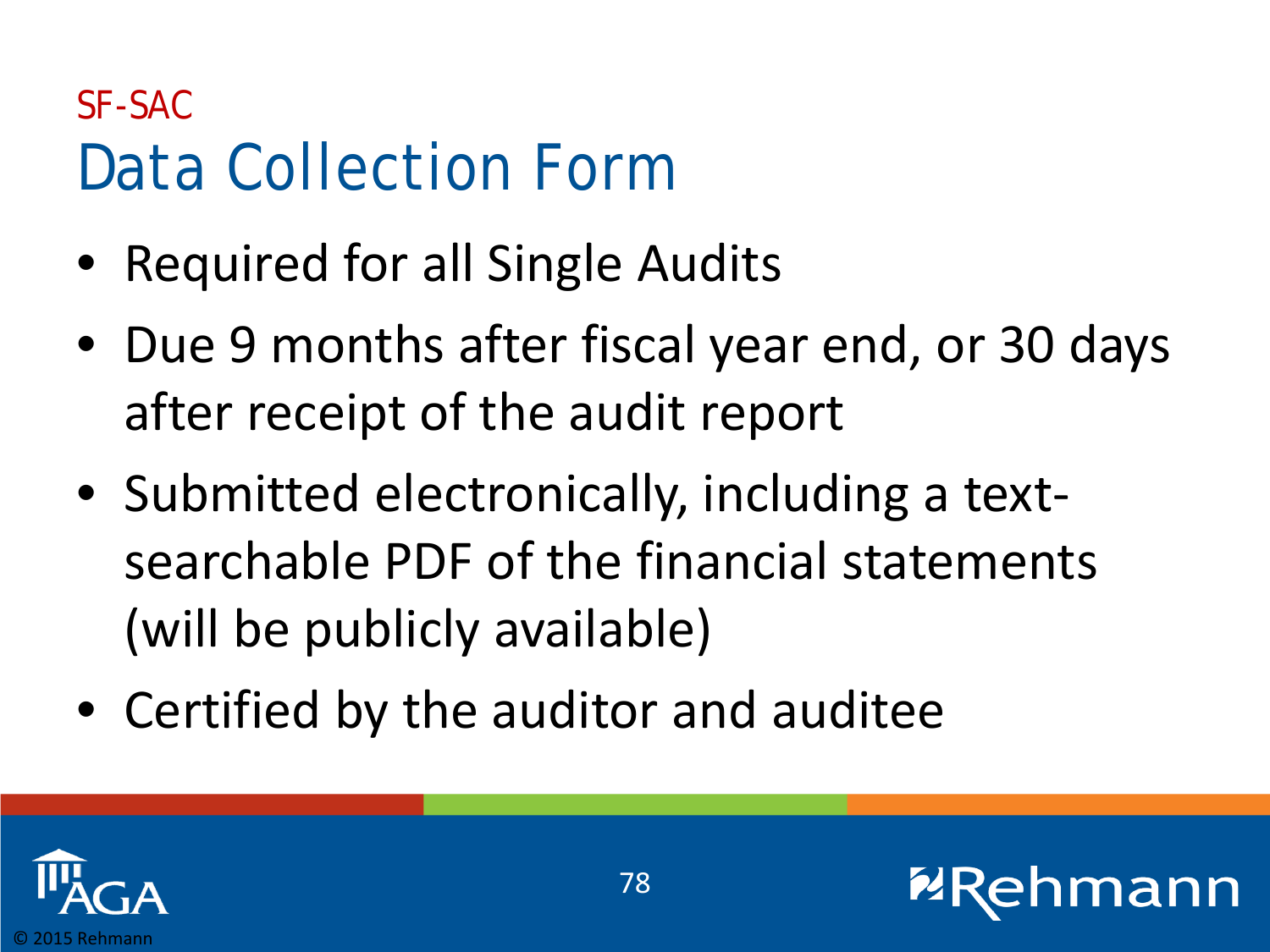#### SF-SAC Data Collection Form

- Key changes:
	- Unique logins for each user (auditee and auditor)
	- More details provided for each finding
	- Separate corrective action plan to be included (view of responsible official is not enough)



ann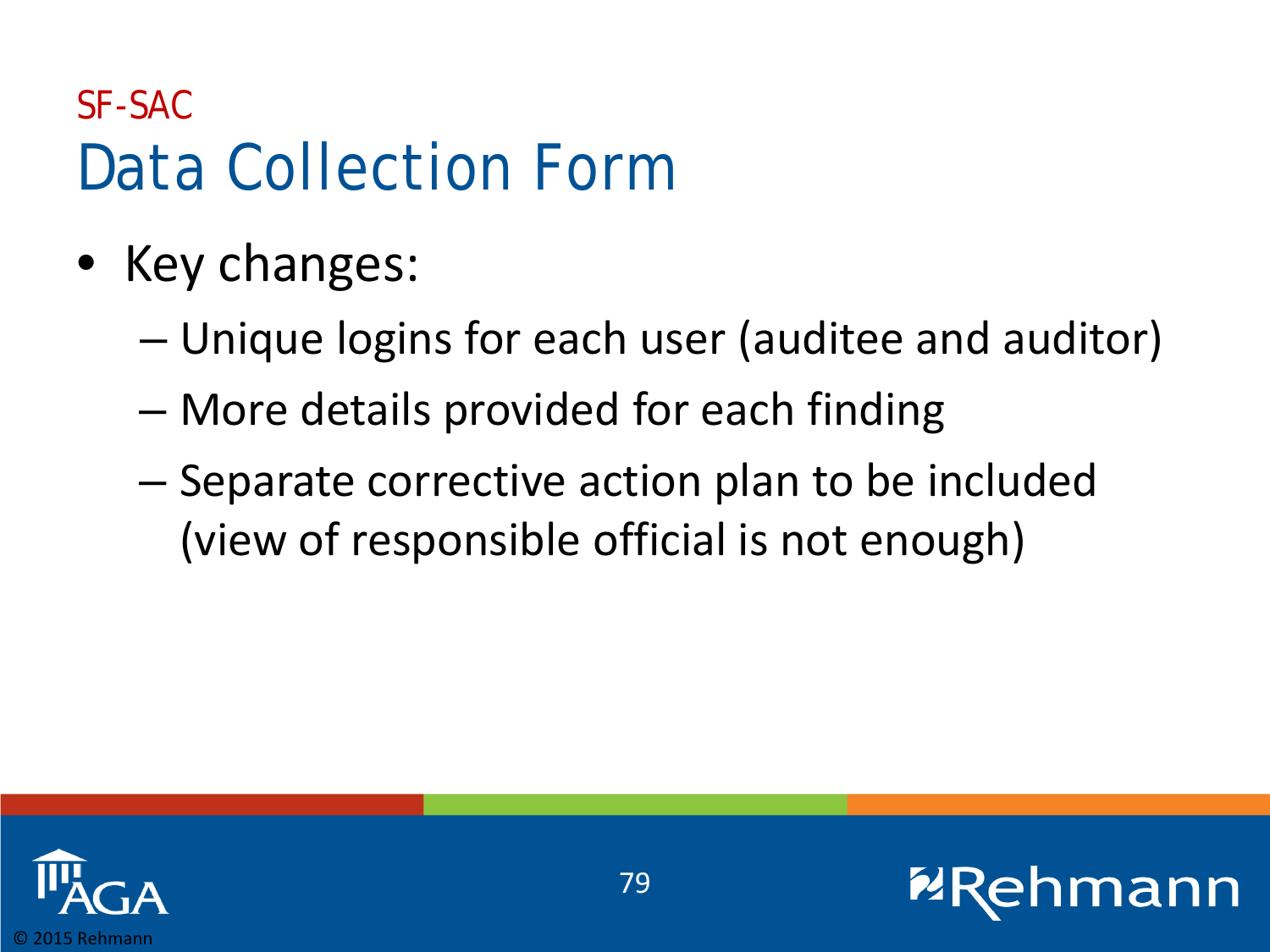# Online Resources

- www.whitehouse.gov/omb/grants
- https://cfo.gov/cofar/
- harvester.census.gov/facweb



mann

**2R**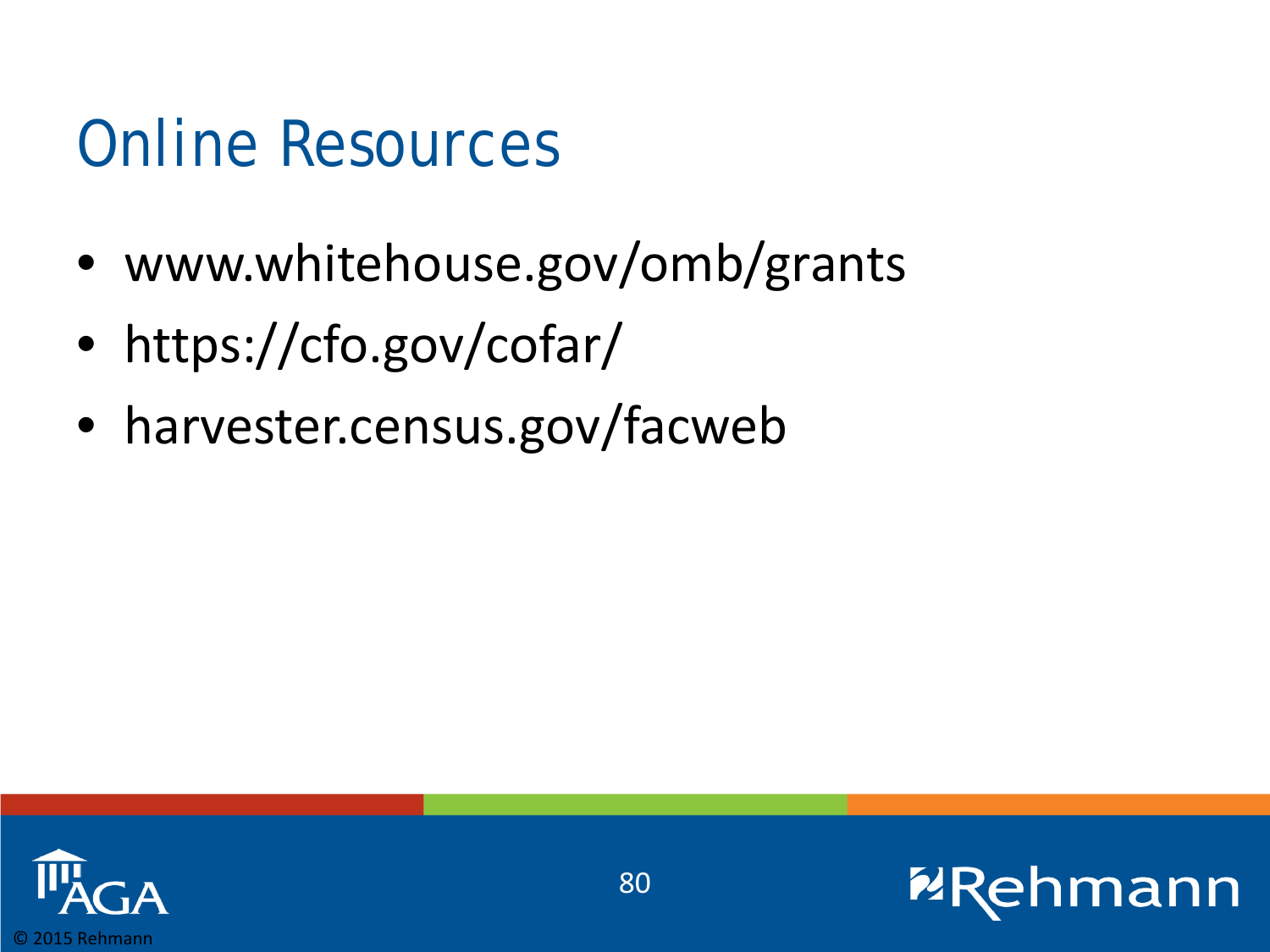## Questions?